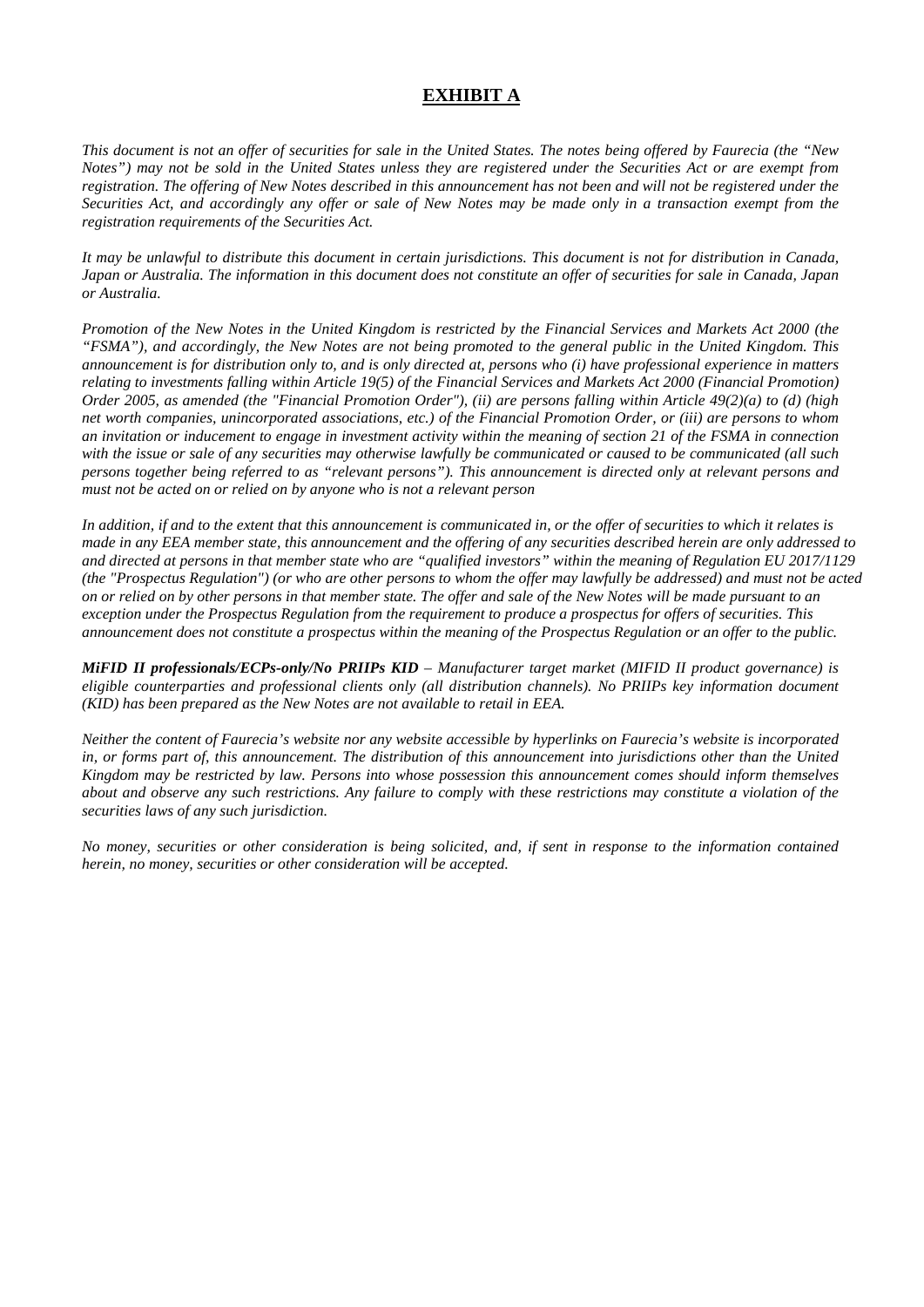# CERTAIN DEFINITIONS

In this Offering Circular (except as otherwise defined in "Terms and Conditions of the New Notes", for purposes of that section only, or in our audited consolidated financial statements, which have been incorporated by reference into this Offering Circular):

- References to "our Group" or the "Group" are to Faurecia and its consolidated subsidiaries, whereas references to "Faurecia" or the "Issuer" are to Faurecia S.E. References to "us", "we" or "our" are to the Group or to Faurecia, as the context requires;
- $\bullet$  "2023 Notes" refers to  $\epsilon$ 700 million in principal amount of 3.625% Senior Notes due 2023, which we issued on 1 April 2016;
- \* "2025 Notes" refers to €700 million in principal amount of 2.625% Senior Notes due 2025, which we issued on 8 March 2018;
- "Original Notes" refers to  $\epsilon$ 500 million in principal amount of 3.125% Notes due 2026, which we issued on 27 March 2019;
- "Schuldschein" means the €700 million in principal of private placement under German law in multiple tranches, which we issued in December 2018 and January 2019.
- "Clarion" refers to Clarion Co, Ltd.;
- "Clarion Acquisition" has the meaning ascribed to it in "Summary Our Company";
- $\bullet$  "CO<sub>2</sub>" refers to carbon dioxide;
- "Cockpit of the Future" refers to our development of products and technology for vehicle seating and interiors which are aligned with the increasing connectedness and autonomy of vehicles;
- $\bullet$  " $\circ$ " refers to the unit of mass, "gram";
- "g/km" refers to grams per kilometer;
- "HMI" refers to human-machine interfaces;
- \* "Initial Purchasers" refers to BNP Paribas, Banco de Sabadell, S.A., Banco Santander, S.A., Commerzbank Aktiengesellschaft, Crédit Industriel et Commercial S.A., Mizuho Securities Europe GmbH, MUFG Securities (Europe) N.V., Natixis, SMBC Nikko Capital Markets Europe GmbH and Société Générale;
- "IVI" refers to in-vehicle-infotainment:
- "kg" refers to the unit of mass, "kilogram";
- "km" refers to the unit of distance, "kilometer";
- "OEMs" refers to Original Equipment Manufacturers;
- "SAS Consolidation" has the meaning ascribed to it in "Summary Recent Developments";
- "Senior Credit Agreement" means the  $E1,200$  million senior credit agreement among us as borrower and various lenders, dated 15 December 2014 and amended and restated on 24 June 2016 and further amended and restated on 15 June 2018. In June 2019, pursuant to the Senior Credit Agreement, we exercised the maturity extension option, which was accepted by the lenders under the agreement. The Senior Credit Agreement is composed of a facility now maturing in June 2024 for an amount of €1,200 million and was undrawn as at 31 December 2018 and as at the date of this Offering Circular. The facility under the Senior Credit Agreement is referred to herein as the "Senior Credit Facility"; and
- "Sustainable Mobility" refers to our development of products and processes which reduce  $CO<sub>2</sub>$ emissions, improve air quality, weight reduction, size reduction, energy recovery and the development of bio-sourced and renewable materials.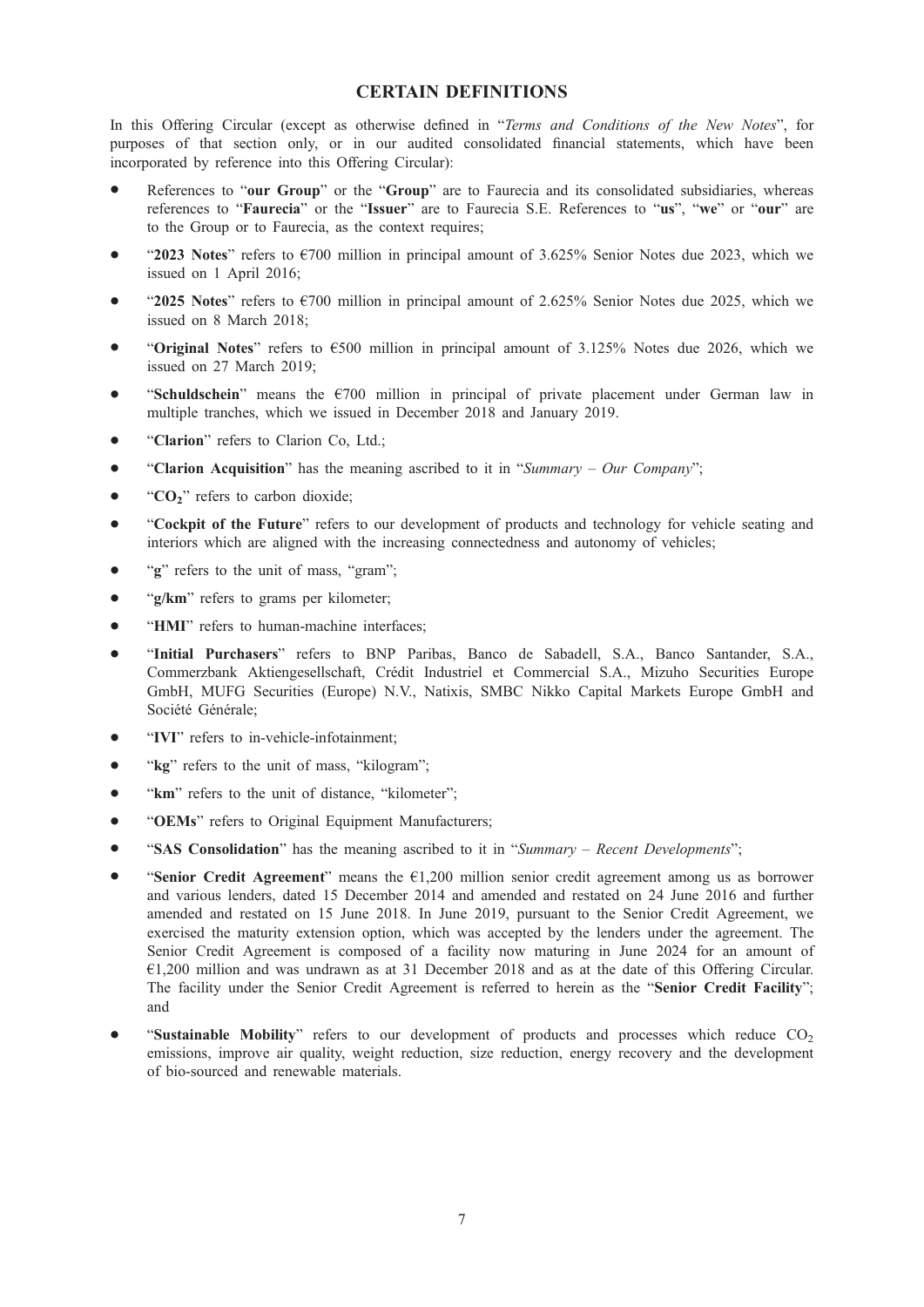## PRESENTATION OF FINANCIAL AND OTHER INFORMATION

Faurecia is the parent company of the Group. This Offering Circular includes (i) unaudited consolidated financial statements of Faurecia as at and for the six months ended 30 June 2019 ("2019 H1 Financial Statements") and 30 June 2018 and (ii) audited consolidated financial statements of Faurecia as at and for the years ended 31 December 2018 ("2018 Consolidated Financial Statements") and 2017 ("2017 Consolidated Financial Statements"). Our (i) 2019 H1 Financial Statements, (ii) 2018 Consolidated Financial Statements, and (iii) 2017 Consolidated Financial Statements, incorporated by reference herein, also present comparable financial data for the six months ended 30 June 2018, the year ended 31 December 2017 and the year ended 31 December 2016, respectively. Our audited and unaudited consolidated financial statements have been prepared in accordance with International Financial Reporting Standards ("IFRS") as adopted by the European Union. Our (i) 2019 H1 Financial Statements, (ii) 2018 Consolidated Financial Statements and (iii) 2017 Consolidated Financial Statements, have been approved by our Board of Directors on 22 July 2019, 15 February 2019 and 15 February 2018, respectively. Our statutory auditors are Mazars LLP and Ernst & Young Audit. Mazars LLP replaced PricewaterhouseCoopers Audit as part of our standard audit rotation policy on 28 May 2019.

The unaudited financial information for the last twelve months ("LTM") ended 30 June 2019 presented in this Offering Circular has been derived by adding the audited financial information for the fiscal year ended 31 December 2018 to the corresponding unaudited financial information for the six months ended 30 June 2019 and subtracting the corresponding unaudited financial information for the six months ended 30 June 2018. Operating results for the LTM ended 30 June 2019 are not necessarily indicative of results for a full year or for any other period.

In this Offering Circular, references to "euro" and "€" refer to the lawful currency of the member states participating in the third stage of the Economic and Monetary Union under the Treaty Establishing the European Community, as amended from time to time.

We publish our audited and unaudited consolidated financial statements in euros. Some financial information in this Offering Circular has been rounded and, as a result, figures shown as totals in this Offering Circular may vary slightly from the exact arithmetic aggregation of the figures that precede them.

## Constant Basis Presentation and Other Non-IFRS Measures

Figures presented in this Offering Circular are calculated on an actual historical basis and, where noted, on a constant or "like-for-like" basis, which means that comparable items are presented using a constant consolidation scope but not using constant exchange rates, unless otherwise indicated. The percentage change from one period to another has generally been given on a "like-for-like" basis in order to eliminate the impact of changes in consolidation scope (that is, changes in the entities that we consolidate in our audited and unaudited consolidated financial statements due to acquisitions, divestures or mergers).

For comparison purposes, we restate sales to factor in acquisitions and joint ventures, which we refer to as "bolt ons". Exchange rates are restated only for sales which are reported in a currency other than euro and where we compare by applying the previous year U. S. dollar/euro exchange rate to both the previous year and the current year sales. The scope is restated by calculating this year sales as at the last year perimeter. In our 2017 Consolidated Financial Statements, we restated sales to factor in exchange rate fluctuations and changes in perimeter, which we referred to as organic growth.

In this Offering Circular, we present our estimated order book (calculated on a three-year rolling basis) as of 31 December 2018, 2017 and 2016. Our order book represents the sales that we expect to record when we receive firm production orders, under contracts for vehicle programs that we have been awarded but which are not yet in production. The value of our order book as of any given date is based on the estimated production volumes of vehicle programs as well as their estimated lifetime. We discount the production volumes indicated by our customers based on factors including our management's knowledge of such customer, our historical relationship with such customer and internal and external industry forecasts. We do not increase the estimated production volumes beyond those estimates provided to us by our customers.

In addition, this Offering Circular includes certain supplemental indicators of performance and liquidity that we use to monitor our operating performance and debt servicing ability. These indicators include EBITDA, net debt, net cash flow, the value of our order book and, for periods prior to our implementation of IFRS 15, value added sales (as discussed below). These measures are unaudited and we are not required to present them under IFRS. Such indicators have limitations as analytical tools, and investors should not consider them in isolation from, or as a substitute for analysis of, related indicators derived in accordance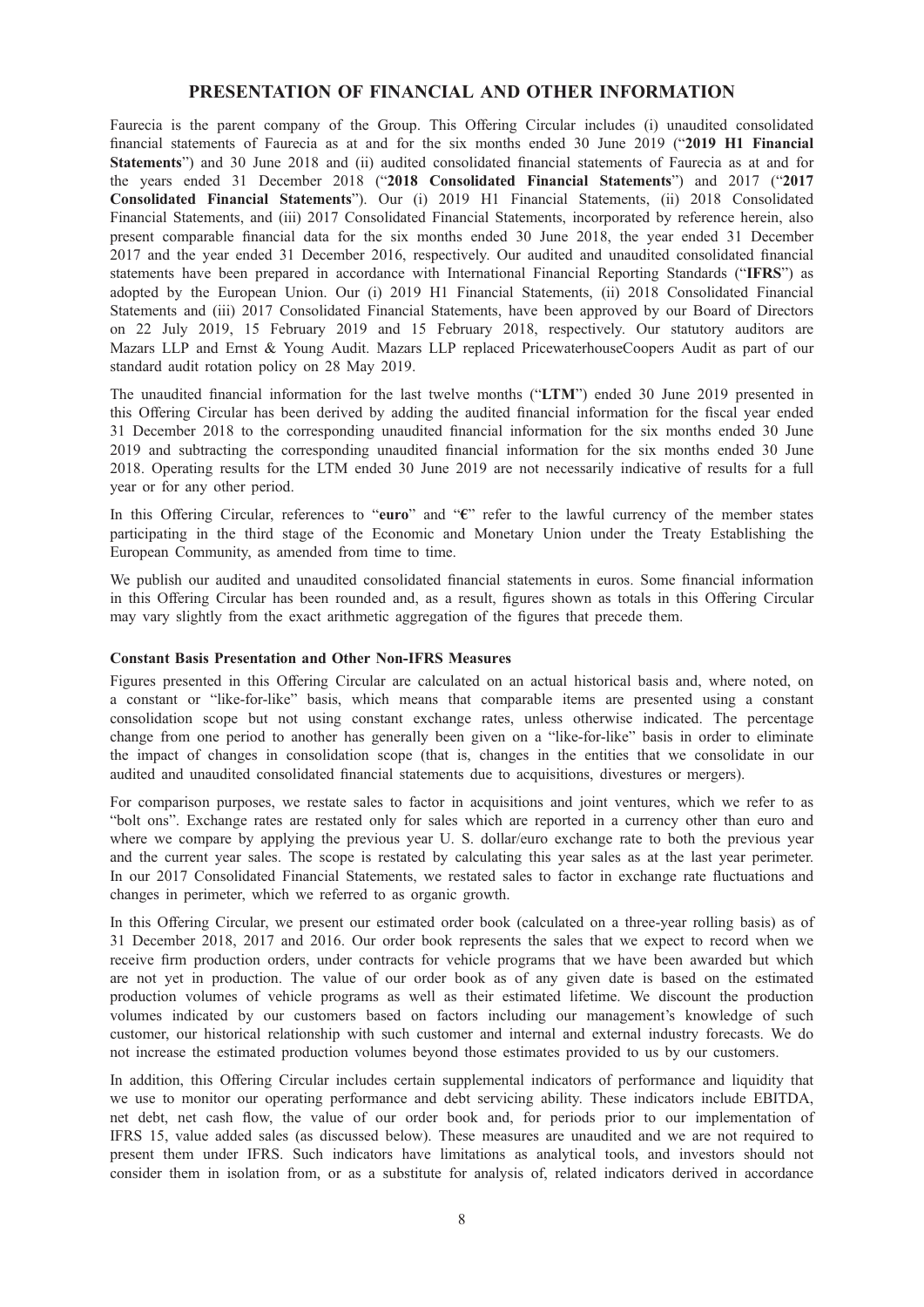with IFRS. We use these non-IFRS financial measures in this Offering Circular because we believe that they can assist investors in comparing our performance to that of other companies on a consistent basis. However, our computation of EBITDA, net debt, net cash flow, value added sales and other non-IFRS financial measures may not be comparable to similarly titled measures of other companies. For example, depreciation and amortization can vary significantly among companies depending on accounting methods, particularly where acquisitions or non-operating factors including historical cost bases are involved. We believe that EBITDA, net debt and net cash flow, order book and the other non-IFRS financial measures, as we define them, are also useful because they enable investors to understand our performance over time, without the impact of various items that we believe do not durably affect our operating performance. However, investors should not consider these measures as alternatives to measures of financial performance, operating results or cash flows that are determined in accordance with IFRS.

## Restatement of Comparative Financial Statements

#### Application of IFRS 15 – Revenue from Contracts with Customers

We have adopted IFRS 15 (Revenue from Contracts with Customers) with effect from 1 January 2018. Our 2018 Consolidated Financial Statements, including "sales", therefore reflect the adoption of IFRS 15. As our application of IFRS 15 is retrospective, the consolidated financial figures as at and for the year ended 31 December 2017 which are included in our 2018 Consolidated Financial Statements for comparison purposes ("2017 Comparative Consolidated Financial Information") have been restated to reflect the application of IFRS 15. Financial information which is presented in this Offering Circular as at and for the year ended 31 December 2017 has been extracted from the 2017 Comparative Consolidated Financial Information and is presented as "restated".

We have set out at note 1.B to our 2018 Consolidated Financial Statements additional information relating to the adoption of IFRS 15, including tables setting out our consolidated statement of comprehensive income, consolidated balance sheet and consolidated cash flow statement as at and for the year ended 31 December 2017 showing the adjustments made as a result of the application of IFRS 15. We have also set out at note 1.7 to the Business Review section which is contained in our 2018 Annual Results (as defined below) (and incorporated by reference into this Offering Circular) further information showing the reconciliation of sales and operating income as a result of the adoption of IFRS 15 for each of our business groups and regions as at and for the year ended 31 December 2017. For further information, see note 1.B to our 2018 Consolidated Financial Statements and note 1.7 of the Business Review section of our 2018 Annual Results.

We have not restated our consolidated financial statements as at and for the year ended 31 December 2017 or for any period prior to that date to reflect the adoption of IFRS 15 and therefore financial information presented in this Offering Circular in respect of such dates or periods may not be directly comparable to financial information extracted from our 2018 Consolidated Financial Statements or our 2017 Comparative Consolidated Financial Information.

Prior to the adoption of IFRS 15, we reported "total sales" and "value added sales" in our audited consolidated financial statements both for the Group and by operating segment. Total sales consisted of sales of automotive parts and components to customers, or product sales, sales of tooling, research and development ("R&D"), prototypes and other services and sales of catalytic converter monoliths. Value added sales consisted of our total sales excluding sales of catalytic converter monoliths. Catalytic converter monoliths are a pre-packaged raw material component for catalytic converters, which are chosen by customers and sold on a "pass-through" basis with no mark-up. There was no difference between value added sales and total sales for our Faurecia Interiors and Faurecia Seating business groups. Following the adoption of IFRS 15, we report "sales" and no longer report "total sales" or "value added sales", with operating margins calculated using "sales".

### Application of IFRS 16

We have applied IFRS 16 (Leases) with effect from 1 January 2019. Our 2019 H1 Financial Statements therefore reflect the adoption of IFRS 16. We have applied IFRS 16 using the simplified retrospective method and, consequently we have not restated any of our consolidated financial statements for any prior period (including our unaudited consolidated financial statements as at and for the six months ended 30 June 2018, which are included in our 2019 H1 Financial Statements for comparison purposes). As a result, our 2019 H1 Financial Statements may not be comparable to prior periods.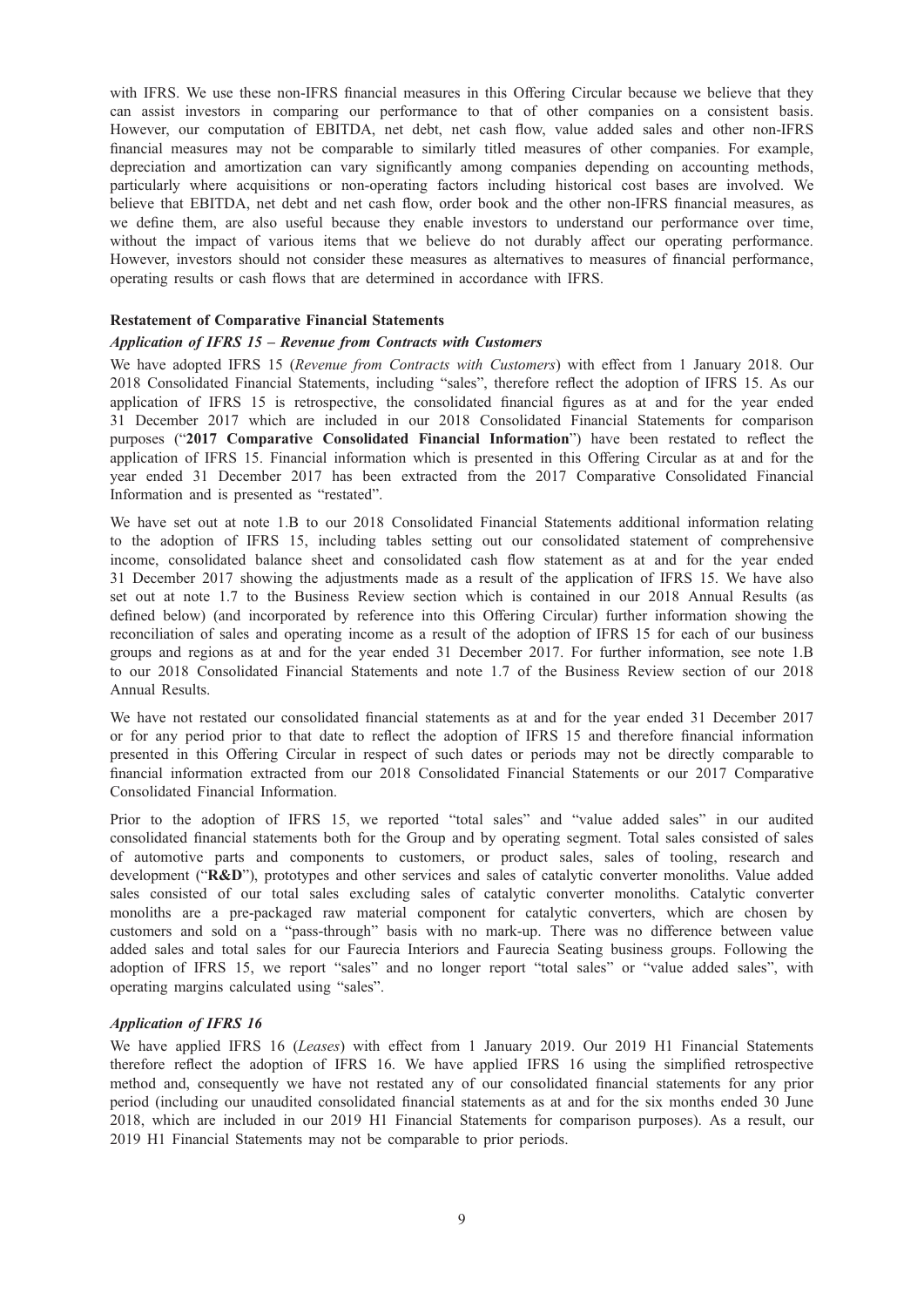IFRS 16, which is applicable to accounting periods beginning on or after 1 January 2019, eliminates the classification of leases as either operating leases or finance leases, as required by International Accounting Standards ("IAS") 17, and, instead, introduces a single lease accounting model.

We have set out at note 1.B to our 2019 H1 Financial Statements (which are incorporated by reference into this Offering Circular) additional information relating to the adoption of IFRS 16, including transition measures, general principles and the main impact of the first application of IFRS 16 on the 2019 H1 Financial Statements. See note 1.B to our 2019 H1 Financial Statements for further information.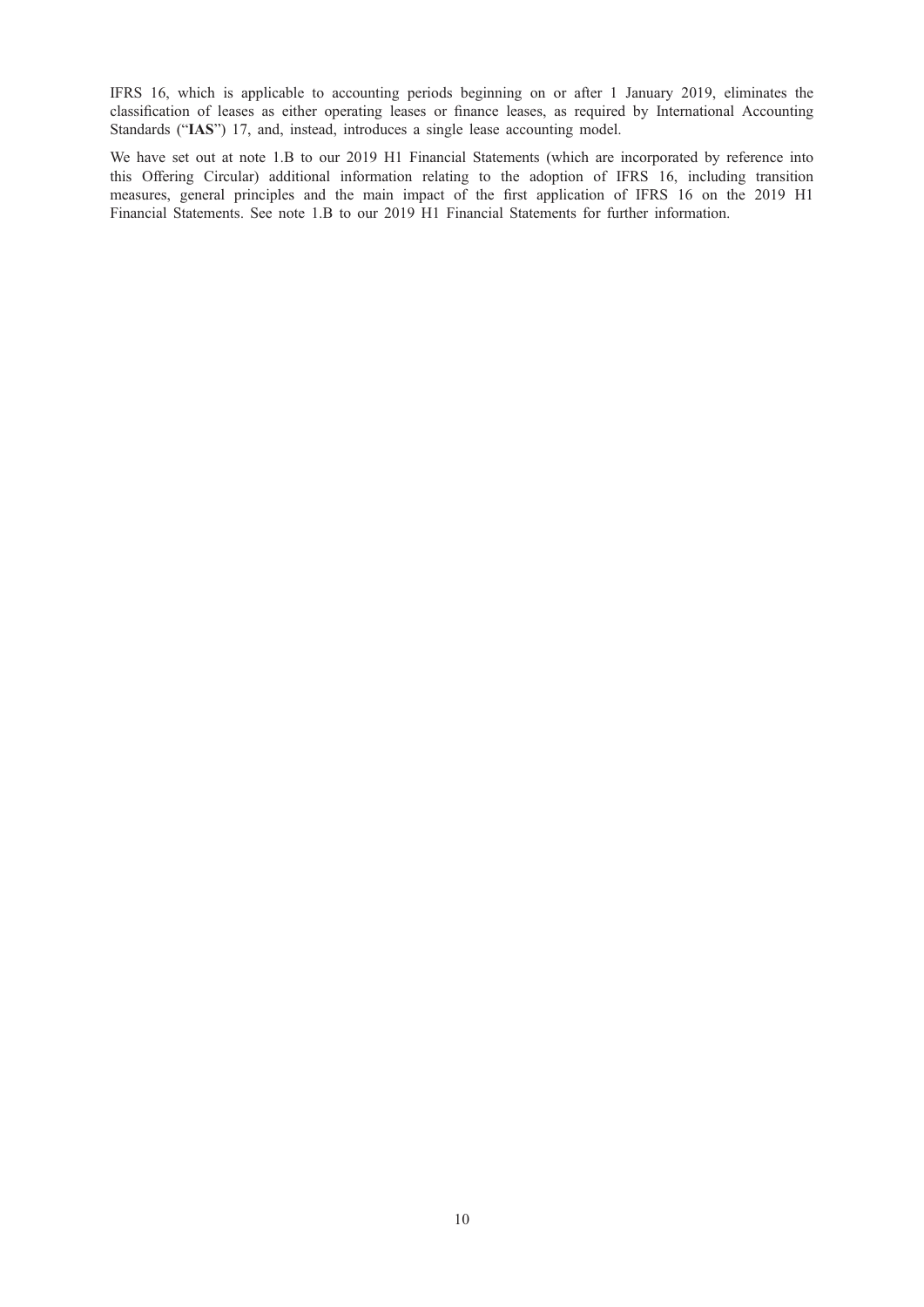# **SUMMARY**

The following summary highlights selected information contained elsewhere in this Offering Circular. Accordingly, this summary may not contain all of the information that may be important to you. We urge you to carefully read and review this Offering Circular in full, including the documents incorporated by reference herein, in order to fully understand the Group. You should also read the "Risk Factors" section in this Offering Circular to determine whether an investment in the New Notes is appropriate for you.

## Our Company

We are one of the world's ten largest automotive equipment suppliers by revenue. We develop, manufacture and sell high-quality and highly-engineered products and we operate through four business groups: Faurecia Seating, Faurecia Interiors, Faurecia Clean Mobility and Faurecia Clarion Electronics. We are adapting our business and aligning our strategy to take advantage of the significant trends impacting the automotive industry. As a result, we are developing into a technology company which provides solutions for sustainable mobility and cockpit systems. We estimate that at least one third of vehicles in service in the world were originally equipped with at least one product manufactured by us.

Faurecia Seating. We estimate we are currently the world's leading supplier of seat frames and mechanisms and the number three supplier of complete seats. We design and manufacture seat systems, as well as components, including frames, mechanisms, foam, seat covers, electronic systems, mechatronics and pneumatics. During the manufacturing process, we assemble the various components to create complete systems for both front seats and rear seats, delivered on a just-in-time basis to our customers' plants. We develop solutions for our Cockpit of the Future strategy with an emphasis on advanced safety, comfort, health and wellbeing, quality and versatility. In 2018, sales reached €7,347.9 million (43% of sales).

Faurecia Interiors. We estimate we are currently one of the two global leaders in the supply of automotive interior systems. We manufacture cockpit modules (instrument panels and central consoles), door panels, as well as smart surfaces and solutions for human machine interfaces ("HMI"), personalized cabin climate comfort and air quality. Our solutions incorporate the use of natural and recycled materials. In 2018, sales reached  $65,471.7$  million (31% of sales).

Faurecia Clean Mobility. We estimate that we are currently the world's leading supplier of exhaust systems and components (including mufflers, manifolds, particulate filters and catalytic converters). We develop and manufacture innovative solutions for reducing emissions (including zero emissions solutions) and improving energy efficiency, acoustic performance and powertrain electrification. We develop and manufacture complete exhaust systems, including components reducing emissions, as well as components for exhaust system acoustics. In 2018, sales reached  $\text{\textsterling}4,615.0$  million (26% of sales).

Faurecia Clarion Electronics. On 1 April 2019, we launched our fourth business group, Faurecia Clarion Electronics, which is comprised of three main companies: (i) Clarion, a leading Japanese developer, manufacturer and supplier of in-vehicle-infotainment ("IVI"), audio equipment, connected service platforms for vehicles and HMI and advanced driver assistance systems, which we acquired in 2019; (ii) Parrot Automotive SAS ("Parrot Automotive"), a leader in automotive connectivity and infotainment; and (iii) Jiangxi Coagent Electronics Co. Ltd ("Jiangxi Coagent Electronics"), which develops HMI and IVI including displays, voice recognition and smartphone applications. We completed our acquisition of all outstanding shares in Clarion in March 2019 following a tender offer (the "Clarion Acquisition"). We believe that Clarion's core competences in electronics and software integration and our complementary geographic presence and customer portfolios will help position Faurecia as a leading provider of cockpit systems integration and advance our "Cockpit of the Future" strategy. Faurecia Clarion Electronics employs almost 9,200 people with more than 1,650 software engineers.

For the year ended 31 December 2018, our sales amounted to  $\epsilon$ 17,524.7 million compared to  $\epsilon$ 16,962.1 million in 2017 and our EBITDA amounted to €2,140.6 million compared to €1,950.9 million in 2017. For the six months ended 30 June 2019, our sales amounted to €8,972.0 million compared to €8,991.3 million in the six months ended 30 June 2018, and our EBITDA amounted to €1,170.8 million compared to €1,060.8 million in the six months ended 30 June 2018. As at 31 December 2018, we employed approximately 114,693 people (including temporary workers) in 37 countries, spread over approximately 300 sites.

For the year ended 31 December 2018, our order book for sales (calculated on a three-year rolling basis) was €63 billion, a record level for us, compared to €62 billion at the end of 2017 and €53 billion at the end of 2016.

### Strategic priorities

We are undertaking a significant transformation in our business and strategy to enable us to seize new opportunities in a rapidly changing automotive industry. Our strategy seeks to accelerate profitable growth by developing higher value and innovative products in response to the significant global trends impacting the automotive sector. These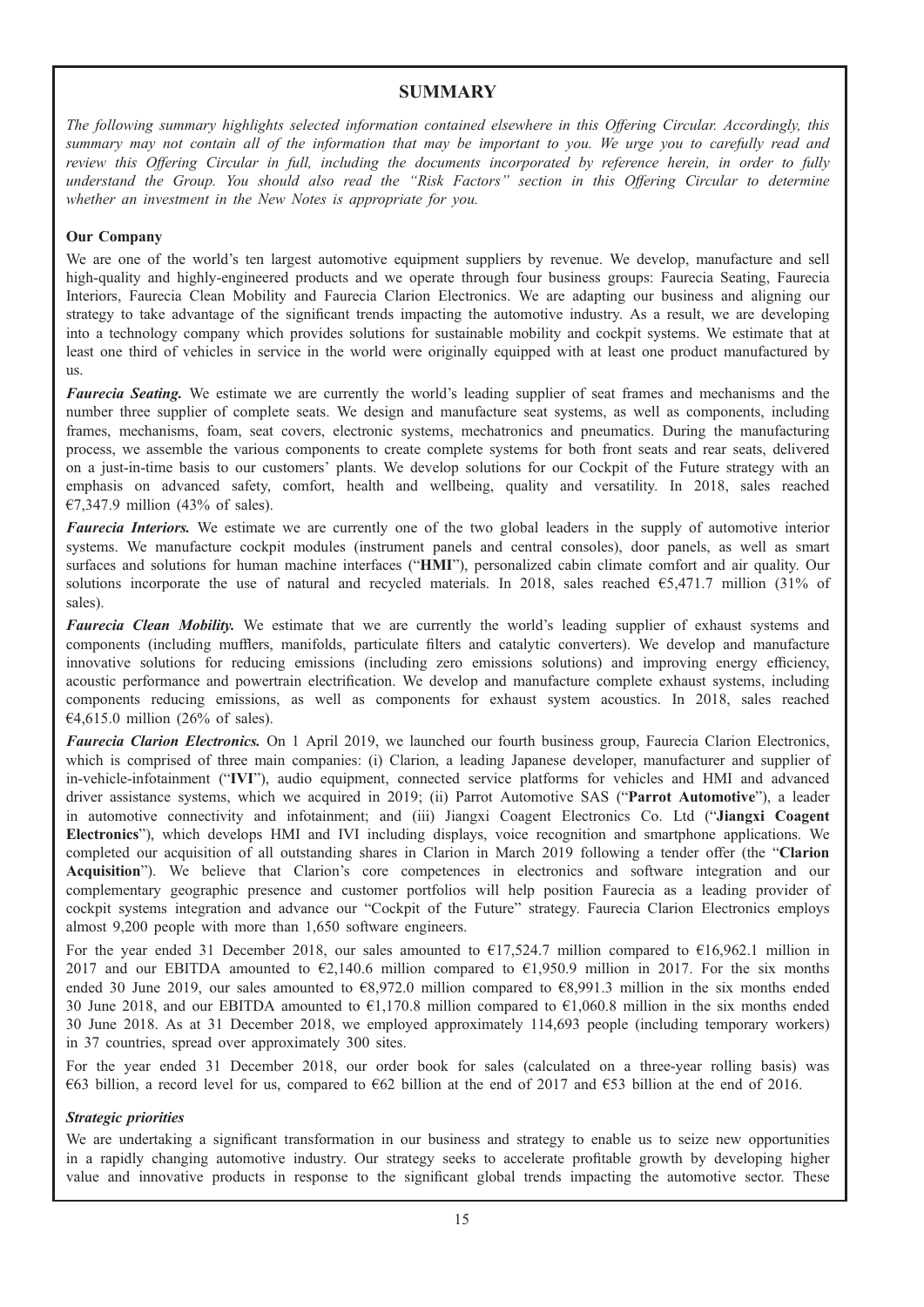global trends include, in particular, climate change, resource scarcity, growing and ageing populations, economic power shifting to Asia, accelerating technological advancements and increasing urbanization. The products we are developing range from energy efficient and zero emissions technologies to connected and predictive cockpits. We refer to our strategic priorities in these areas as "Sustainable Mobility" and "Cockpit of the Future". Sustainable Mobility involves our development of products and processes which reduce  $CO<sub>2</sub>$  emissions, improve air quality, weight reduction, size reduction, energy recovery and our development of bio-sourced and renewable materials. Cockpit of the Future involves our development of products and technology for vehicle seating and interiors which are aligned with the increasing connectedness and autonomy of vehicles. We refer to the potential market for products and services which meet these strategic priorities as "New Value Spaces".

In 2018, our order intake for sales in New Value Spaces represented  $\epsilon$ 2.7 billion of which commercial vehicles and high horsepower engines represented  $E1.2$  billion of orders and Cockpit of the Future represented  $E1.5$  billion of orders.

## Innovation

We have developed an open innovation ecosystem to accelerate the integration of new competences and improve the time-to-market of our products. This innovative, collaborative ecosystem incorporates non-rival alliances with global leaders as well as investment in start-ups and collaboration with academic institutions through four models of collaboration:

- (i) strategic and technology partnerships with key players in different industrial and technology sectors;
- (ii) academic partnerships with universities and scientific institutes;
- (iii) investment in start-ups through Faurecia Ventures; and
- (iv) technology platforms to collaborate with local start-up ecosystems.

## Customers

We maintain close relationships with almost all of the world's leading car manufacturers and work closely with customers to develop the design and functionality of our products. Each of Ford, Volkswagen, the Renault-Nissan-Mitsubishi group, the PSA Peugeot Citroën group and Fiat Chrysler accounted for more than €1.0 billion of our sales in 2018. We have a broad geographic footprint, and are one of the few automotive equipment suppliers with the capacity to supply automakers' global programs where the same car model is produced throughout several regions.

We are involved in all stages of the automotive equipment development and supply process. We design and manufacture automotive equipment adapted to each new car model or platform, and conclude contracts to provide these products throughout the anticipated life of the model or platform (usually between five and ten years). Our customers rely increasingly on global platforms, based upon which they will produce a variety of car models. This allows us to decrease costs through a greater commonality of components, and to benefit from components or modules which can be used in more than one generation of cars. We participate in this evolution by offering generic products associated with our customers' platforms, such as standard seats frames. At the end of 2018, we had over 700 programs in the development phase and, in 2018, we successfully launched over 220 programs, including for vehicles such as the Peugeot 508, Dodge RAM 150, Nissan Altima and Ford Focus. In addition, we regularly benefit from a high renewal rate of our programs (91.7% in 2018).

## Our Competitive Strengths

## Leading market positions in our underlying markets

Based on our estimates, we have leading market positions in three of our four business groups. In 2018, we estimate that Faurecia Seating was, globally, a leader in seating solutions and the leading supplier of frames and mechanisms for seats and the number three supplier of complete seats, Faurecia Interiors was one of the two leading suppliers of interior systems and Faurecia Clean Mobility was the leading supplier of clean mobility solutions, achieving the following results:

- Faurecia Seating's sales reached  $\epsilon$ 7,347.9 million (43% of sales). We believe that in 2018 we had a 11.4% global market share by value;
- Faurecia Interiors' sales reached  $65,471.7$  million (31% of sales). We believe that in 2018 we had a 13% global market share by value; and
- Faurecia Clean Mobility's sales reached  $64,615.0$  million (26% of sales). We believe that in 2018 we had a 32.7% global market share by value.

Faurecia Clarion Electronics, our fourth business group, was launched on 1 April 2019 and integrates Parrot Automotive, Jiangxi Coagent Electronics and Clarion, which we acquired in March 2019. As a result, we are not able to provide sales figures for Faurecia Clarion Electronics for the year ended 31 December 2018 or the six month period ended 30 June 2019.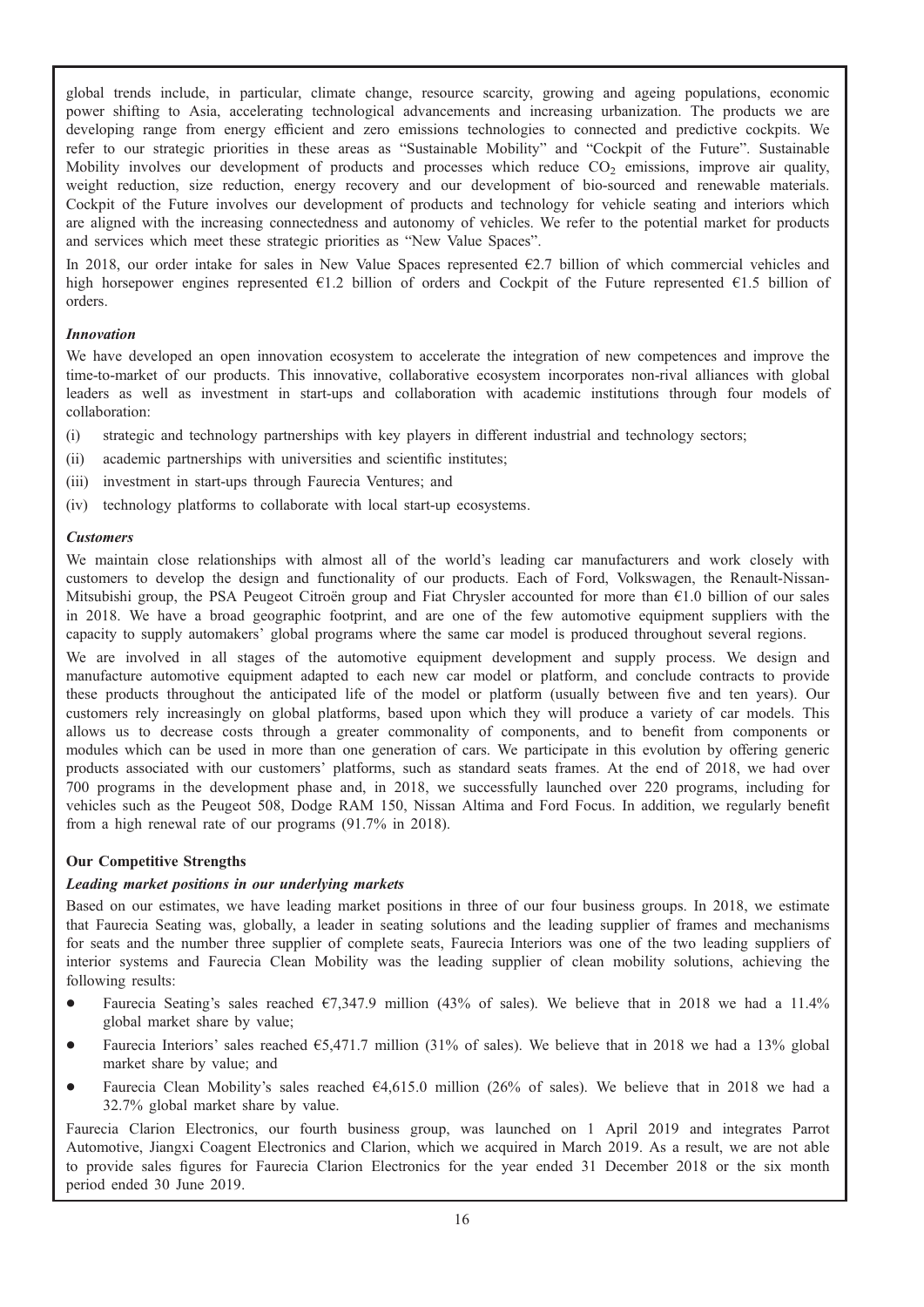Our market leadership in Faurecia Seating, Faurecia Interiors and Faurecia Clean Mobility, and our global platforms are significant strategic advantages as customers typically look to well-established suppliers when awarding new business.

We believe that our leading market share in three of our four business groups positions us well for future growth, allows us to negotiate favorable terms from our suppliers and to further diversify our business model.

# Highly diversified business model

We believe that the high degree of diversification through our business groups, our geographic presence, and our number of customers and range of products limits our exposure to adverse changes in the global or local economic environment and in the various end-markets we serve, while simultaneously mitigating counterparty risk. This high degree of diversification in turn supports the resilience of our revenues and our profitability.

The following charts show our sales for the six months ended 30 June 2019 by region, business group and customer.



\* Clarion accounted for only two months of Faurecia Clarion Electronics' sales, in April and May, for the first six months of 2019.

In the six months ended 30 June 2019, sales in Europe, North America, Asia and South America were 50.4%, 25.5%, 19.1% and 3.8%, respectively, compared to 52.6%, 24.8%, 17.2% and 4.0%, respectively in the six months ended 30 June 2018. We also further diversified our sales by business group in the six months ended 30 June 2019 with the introduction of our new business group, Faurecia Clarion Electronics on 1 April 2019, which accounted for 3.0% of sales in the six months ended 30 June 2019.

In recent years we have further increased our customer diversification. In 2018, our two largest customers accounted for 34.8% of sales compared to approximately 47.8% of total sales in 2008. We also further increased our geographic diversification by increasing the share of our Asian sales. In 2018, sales in Europe, North America and Asia were 50.5%, 25.5% and 18.6% of sales, respectively compared to approximately 74.4%, 14.8% and 5.9% of total sales, respectively, in 2008. This increased diversification reduces our exposure to a single geographic area, end-market, automaker or car model.

We benefit from a global customer base. Although Japanese and South Korean automakers tend to use their own network of suppliers, we managed to become a supplier to Nissan and Hyundai. We are present on most market segments, from entry-level models to premium and luxury cars, which make us less vulnerable to the parameters which may affect one particular segment. We also benefit from revenue visibility and stability, due to the inherent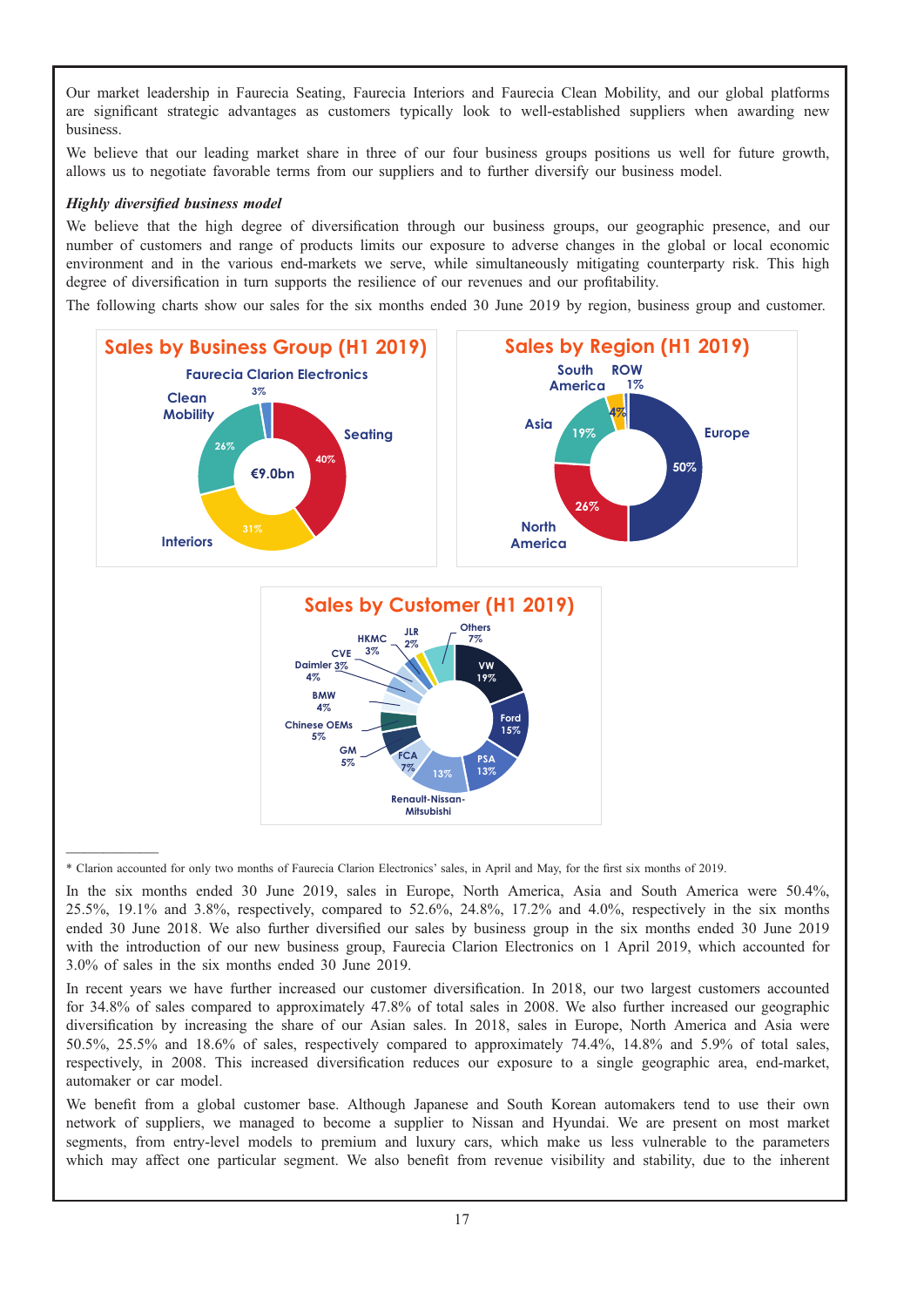difficulties automakers face when changing suppliers in the midst of the development and production of a car model, and from a high renewal rate of our programs (91.7% in 2018).

# Attractive underlying market fundamentals

Significant global trends are impacting the automotive industry. Those global trends include, in particular, climate change, resource scarcity, growing and ageing populations, economic power shifting to Asia, accelerating technological advancements and increasing urbanization. The consequence of these trends on the automotive industry is a radical increase in mobility which is becoming connected, autonomous, shared and electrified. We have anticipated these trends and developed a strategy to benefit from them by developing into a technology company which provides solutions for sustainable mobility and cockpit systems.

## Connectedness

Vehicles with connected capabilities already exist and are becoming increasingly common. The trend for connected vehicles is driven by legislation for increasing safety, increasing customer expectations for infotainment and technological developments for autonomous cars. Connectivity will allow continuous monitoring of vehicles and passengers, the ability to upgrade software in vehicles and will provide passengers with access to a wide range of services. The introduction of mobile 5G will enhance connectivity through better quality network coverage and higher bandwidth. We currently estimate that 90% of vehicles will be connected by 2025.

## Autonomous

Autonomous vehicles will provide drivers with the opportunity to engage in activities not previously possible while driving, such as relaxing, working and socializing. Accordingly, we expect the automotive industry will need to extend its value-proposition to deliver new user experiences. In this context, we expect vehicle interiors will undergo a significant evolution and the Cockpit of the Future will be connected, versatile and predictive. We currently estimate that between 8 to 12% of vehicles will allow at least SAE level 3 category of driving automation, as defined by SAE International, by 2025.

## Shared mobility

Connectivity is also impacting the way users see mobility, as they begin to use new solutions, particularly in urban settings. Ride-sharing services such as car-pooling or ride-hailing, are experiencing significant growth. This trend is the result of the emergence of new peer-to-peer services, made possible by the current digital revolution. Users of shared mobility will demand personalization of their interiors and digital continuity.

## Electrification

The powertrain mix is rapidly evolving towards electrification, due to environmental concerns and pressure from regulators and society. Whilst different countries are moving towards zero emissions at a different pace, we expect there will be a rapid increase in the number of hybrid vehicles and battery electric vehicles and that fuel cell electric vehicles will co-exist as zero emissions alternatives. We currently estimate that, by 2023, 50% of new cars sold will be electrified, including hybrid vehicles.

We estimate that the addressable market for Sustainable Mobility will reach €51 billion by 2030. We estimate that the addressable market for the Cockpit of the Future will reach €81 billion by 2030.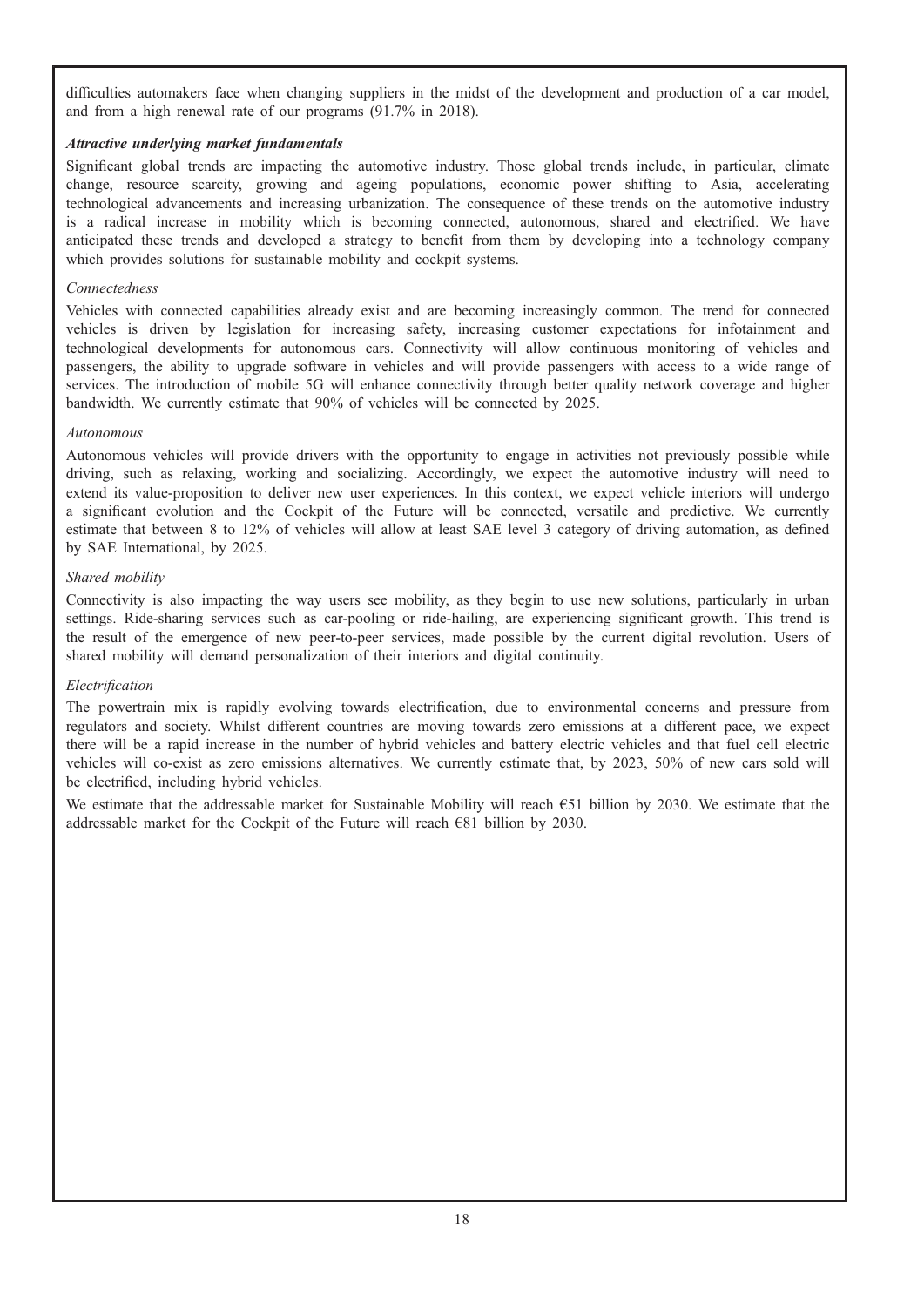

We are a pioneer in technological innovations in the automotive sector, as highlighted by our consistent track record of award winning innovations. We operate 35 research and development centers worldwide and employ approximately 7,300 engineers. In 2018, we filed 403 new patents, compared to 330 in 2017.

We are accelerating our investment in innovation in order to capitalize on the significant global trends impacting the automotive sector including, in particular, climate change, resource scarcity, growing and ageing populations, economic power shifting to Asia, accelerating technological advancements and increasing urbanization. In 2018, we allocated €1,093 million to gross R&D costs of which management estimates that €180 million was allocated to research and innovation expenses, an increase of €20 million compared to 2017.

Given the pace of technological change and the need for the efficient development of new products, we have developed an open innovation ecosystem to accelerate the integration of new competences and improve the time-tomarket of our products. This innovative, collaborative ecosystem incorporates non-rival alliances with global leaders as well as investment in start-ups and collaboration with academic institutions.

## Strategic and technology partnerships

To rapidly accelerate development in key areas, we have developed partnerships with other industrial or technology companies. The main partnerships signed in 2017 were with ZF Friedrichshafen AG ("ZF") and MAHLE GmbH ("Mahle") for the Cockpit of the Future and with Accenture for the development of digital services and digital transformation. In 2018 we entered into a strategic collaboration with HELLA GmbH & Co. KGaA ("HELLA"), the lighting and electronics specialist, as well as a business alliance with Hitachi, Ltd ("Hitachi") to make a combined offer with Clarion for autonomous driving solutions.

### Academic partnerships

We also work with academics in open innovation networks, to test, assess and develop prototypes in order to obtain the relevant information to position research for the Group. Important partnerships include those with Stanford University in the USA and the Collège de France, French Commission for Atomic Energy and Alternative Energies, and Dortmund and Supelec.

### Investment in start-ups

Faurecia Ventures, the Group's investment fund, advances our innovation strategy by identifying, incubating and investing in start-ups with relevant technologies for Sustainable Mobility and the Cockpit of the Future.

In 2018, we invested in American start-ups including Powersphyr (which develops wireless charging technology), Promethient (which develops climate control technology) and SUBPAC Inc (which develops innovative sound solutions) for the Cockpit of the Future. We also invested in the French start-up Enogia for energy recovery, and in the innovative French lab ESP Consulting, to develop wellness solutions for cockpit occupants.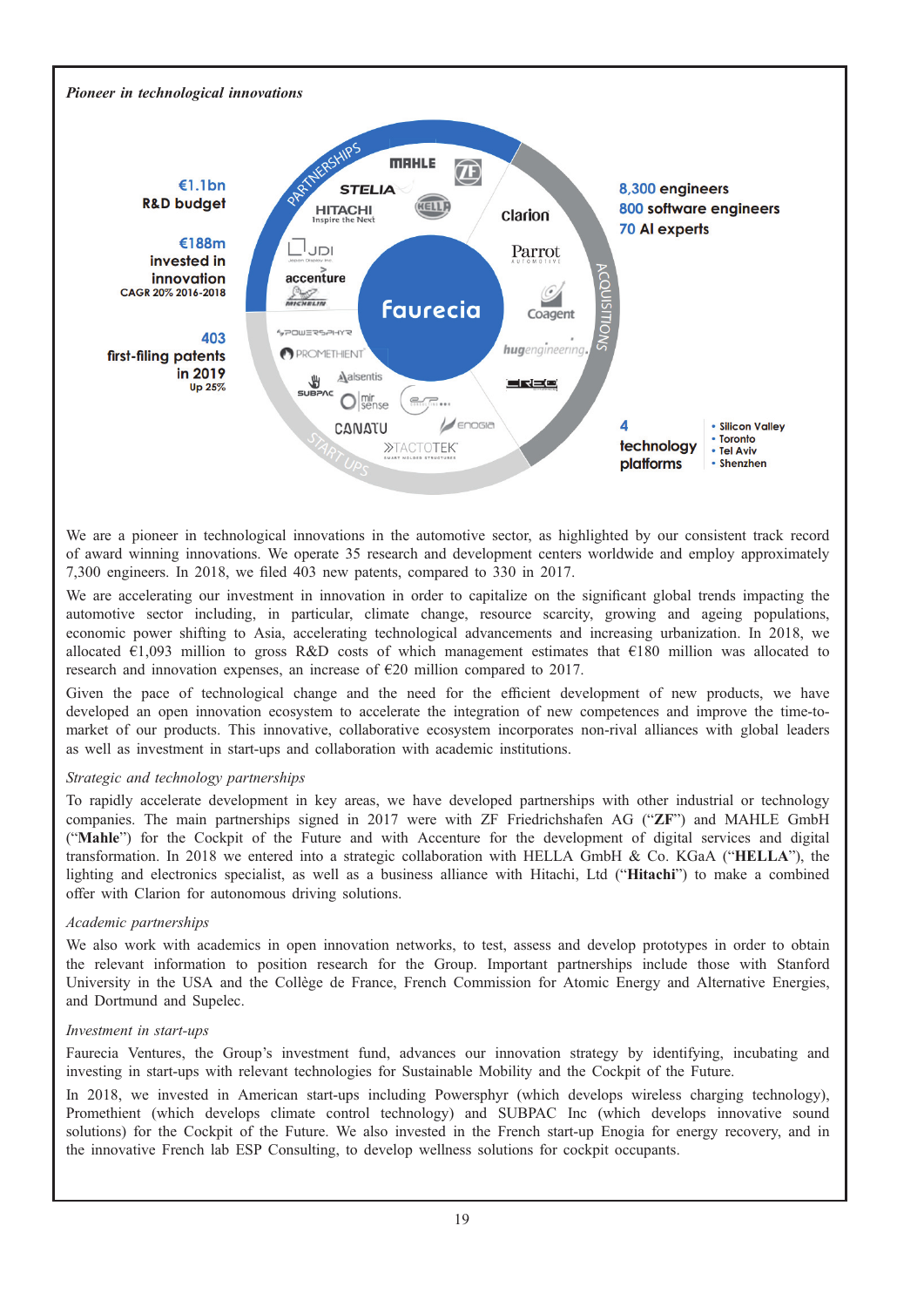# Technology platforms

We also collaborate with local start-up ecosystems via technology platforms. They allow the Group to scout start-ups, establishing strong connections in major innovation clusters and to closely follow emerging trends and new technologies. The Group's platforms are located in the Silicon Valley, Toronto, Shenzhen and Tel Aviv.

# Strong operational performance

## Digital Technology

We have introduced digital technology to improve operational efficiency and transform working practices in our production facilities. In 2017, we deployed digital management tools as part of our Digital Enterprise strategy, including real-time information sharing, collaborative robots and autonomous guided vehicles, to optimize assembly automation, quality control and production efficiency. By the end of 2018, over 550 collaborative robots and 800 automated guided vehicles had been installed at Faurecia production sites. More than a hundred of our factories have digital production dashboards, allowing real-time information sharing on the operation of production lines. Over 300 machines are connected to a data pool allowing monitoring and easing predictive maintenance.

# Product Quality

The quality of our products is widely acknowledged among automakers. We ensure the quality of our products through our Faurecia Excellence System, a rigorous set of project management procedures and methodologies, and by the expertise of our engineers and technicians who design products and develop technological solutions. In 2018, we launched our Total Customer Satisfaction program to collect customer feedback in real-time digitally through an application. As a result, for the six months ended 31 December 2018, our customers rejected less than 15 defective parts per million parts delivered, below the target set by the Group. The Faurecia Excellence System, renamed "FES X.0", was updated in 2018 to make it more pragmatic and accessible to employees as well as to accelerate digitization. FES X.0 is being deployed during 2019 and will be an important contributor to our Total Customer Satisfaction program and our financial performance.

# Total Customer Satisfaction Program

We proactively maintain very close relationships with our customers and seek to be their strategic suppliers. These relationships have been developed through regular contact and meetings from all levels of our organization from our management to our site teams, including close monitoring of customer feedback through our Total Customer Satisfaction program as well as by maintaining the high quality of our products through our Faurecia Excellence System, renamed "FES X.0", and through technology reviews and co-development projects. The success of our relationships is reflected in our order intake and the awards we have received in recent years. For the year ended 31 December 2018, our order book for sales was a record €63 billion (calculated on a three-year rolling basis). Among others, we achieved the following milestones between 2017 and 2019:

- being recognized with two innovation awards at the 2019 Shanghai Automotive Show for our Cockpit of the Future innovations;
- being recognized with the "Best Quality Mindset award" at the Groupe Renault Suppliers event for our Pitesti (Romania) plant in 2019;
- \* being awarded a record contract for our seating business by the BMW Group, which was our highest ever single order intake in terms of sales volume;
- \* being recognized with two German Innovation Awards for our "Morphing Instrument Panel" and "Immersive Sound Experience", two of our Cockpit of the Future solutions, in 2018;
- being recognized with the Innovation award at the 2018 Groupe Renault Suppliers event, for our innovative concept for future vehicle interiors;
- being recognized with the EcoVadis Sustainable Procurement Leadership Award for the global excellence of our "Buy Beyond" sustainable procurement program in 2018;
- being awarded first prize in the Environment category for our Exhaust Heath Recovery System ("EHRS") at the Auto-Moto Innovation Awards in 2017;
- being recognized at the JEC World 2017 Innovation Awards with two awards for our Lightweight Solutions;
- being recognized with over 40 awards for quality and operational performance in 2017, many of which were awarded by Chinese OEMs;
- being recognized "Best supplier" and being awarded with the "5 star quality" award by Hyundai Kia in 2017;
- being part of the 44 suppliers selected by Volkswagen as strategic partners, in their FAST ("Future Automotive Supply Tracks") corporate initiative;
- being a member of the "Supplier Councils" for Ford, the PSA Peugeot Citroën group and Fiat Chrysler; and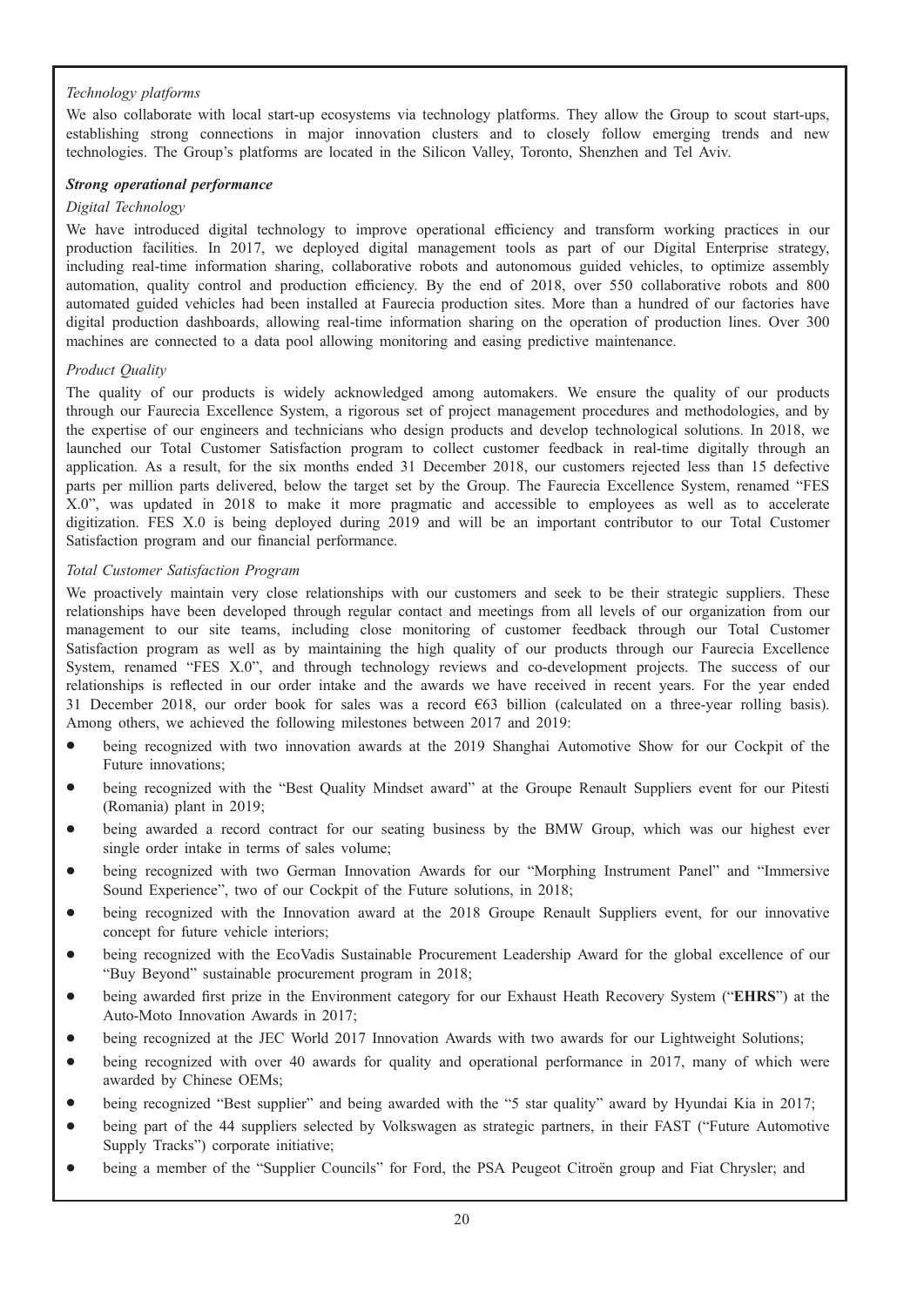being awarded with a Supplier Diversity and Inclusion Award by Ford Europe in 2017.

# Strong focus on profitability and financial discipline

Our profitability and financial discipline form an important foundation for our transformation and sustainable value creation. Over the past several years we have achieved significant improvements in our profitability. Our operating income increased from 3.5% of value added sales in 2013 to 7.3% of sales in 2018. In particular, our operating income in North America increased from around 2.8% of value added sales in 2013 to 6.5% of sales in 2018, and our Faurecia Interiors business group improved its operating income from 1.8% of its value added sales in 2013 to 6.0% of its sales in 2018.

Our selective cost structure and our focus on more profitable businesses has enabled us to improve our operating margin, in particular for our Faurecia Clean Mobility business group. Our Faurecia Seating operating margin (as a percentage of sales) increased from 5.7% in 2017 to 6.0% in 2018. Our Faurecia Interiors operating margin (as a percentage of sales) increased from 5.6% in 2017 to 6.0% in 2018. Our Faurecia Clean Mobility operating margin (as a percentage of sales) increased from 10.2% in 2017 to 10.8% in 2018. To lower costs, we continue to further standardize our equipment and production processes.

We generally seek to pass through increased raw material costs to our customers through a variety of means. Certain raw material cost fluctuations, such as for monoliths, are directly passed through, whilst others are passed through (typically with a time lag) through indexation clauses in our contracts. In addition, we seek to pass through certain other raw material costs to customers through periodic price reviews that are part of our contract management. Our ability to pass through such costs has had a positive impact on our margins and profitability. In an environment of increasing raw material prices, we believe we have been generally successful in passing on the higher costs of our raw materials to our customers.

We seek to achieve steady and predictable levels of capital expenditure and working capital. We are still planning to grow while limiting our capital expenditure and capitalized R&D requirements by seeking better capital expenditure allocation. Our three-year order intake for the period 2016 to 2018 was  $\epsilon$ 63 billion, compared to  $\epsilon$ 53 billion for the period 2014 to 2016. Subject to the global growth of vehicle production, we believe that our order book strongly supports our future sales and growth objectives.

## Experienced Management Team

Our management team and Board of Directors have significant experience in the industry. Patrick Koller, our Chief Executive Officer, has been with the Group since 2006. Prior to becoming our Chief Executive Officer, he was Executive Vice President at our Faurecia Seating business group from 2006 to 2015. Michel Favre, our Chief Financial Officer, has been with the Group since 2013. Prior to becoming our Chief Financial Officer, he was Executive Vice President (Financial Controlling and Legal) at Rexel SA from 2009 to 2013, Chief Financial Officer at Casino Guichard-Perrachon SA from 2006 to 2009 and Chief Financial Officer of Altadis SA from 2001 to 2006. He also held a number of senior financial and operational roles with Valeo SA over a 13-year period including Vice President of the Lighting Branch from 1999 to 2001. The majority of the members of our Executive Committee have spent most of their careers in the automotive industry. We believe that the experience, industry knowledge and leadership of our management team will help us implement our strategy described below and achieve further profitable growth.

## Strategy

Our strategy is designed to respond to the significant global trends impacting the automotive sector including, in particular, climate change, resource scarcity, growing and ageing populations, economic power shifting to Asia, accelerating technological advancements and increasing urbanization.

We are seeking to accelerate our growth by focusing on two strategic priorities which we refer to as "Sustainable Mobility" and "Cockpit of the Future". "Sustainable Mobility" involves our development of products and processes which reduce CO<sub>2</sub> emissions, improve air quality, weight reduction, size reduction, energy recovery and the development of bio-sourced and renewable materials. "Cockpit of the Future" involves our development of products and technology for vehicle seating and interiors which are aligned with the increasing connectedness and autonomy of vehicles. We believe this trend will radically alter the driving experience. As a result, vehicle seating and interiors will be substantially redesigned and enhanced to deliver the "Cockpit of the Future". We are pioneering technological development in the "Cockpit of the Future", which will provide users with versatile architecture, advanced safety, health and wellbeing, cockpit integration systems, connectivity, infotainment and intuitive HMI systems. We are focusing our product development on higher value, innovative products with a high technology content.

Regulatory changes, which seek to reduce the impact of automobiles on the environment, will also have a significant impact in our markets and we anticipate that this will present a significant business opportunity. We believe that the Asian markets represent a significant source of growth potential and high profitability. For example, we believe that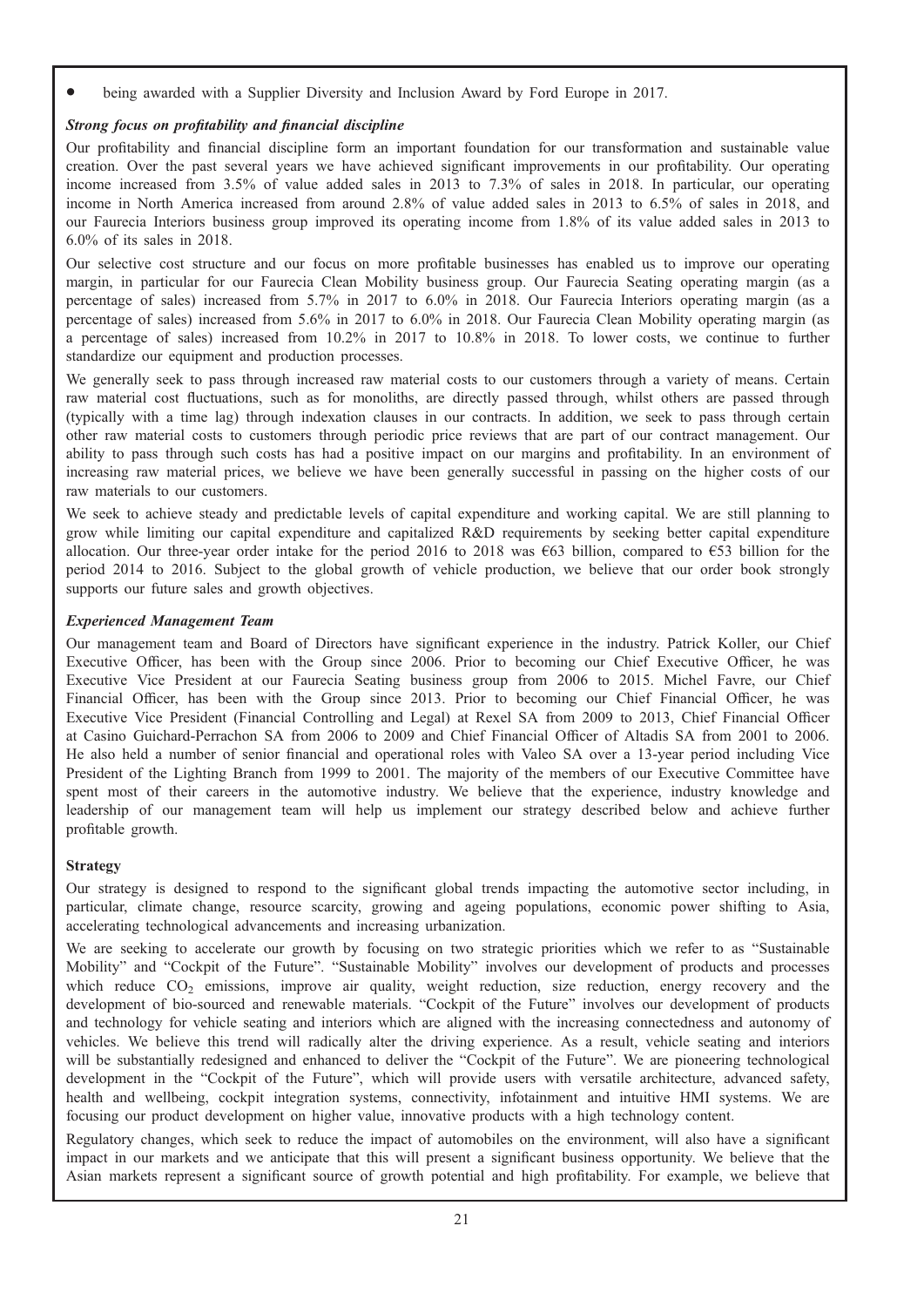the likely introduction of more stringent  $CO<sub>2</sub>$  and other emission regulations in Asia, in particular in China and India, will lead to significant upgrades in vehicle content and provide substantial opportunities for growth in our Asian markets. Our strategy is to continue to expand our portfolio in China with our current customers and strengthen our relationship with major Chinese automakers to accelerate our business activity.

# Sustainable Mobility

Our strategic roadmap for Sustainable Mobility focuses on the following three areas:

- developing innovative solutions for hybrid vehicles;
- developing ultra-clean solutions for commercial vehicles and high horsepower engines; and
- developing solutions for zero emissions.

Sustainable Mobility - Innovative Solution for Hybrid Vehicles: Our "Sustainable Mobility" strategy for passenger vehicles is focused on two main areas. Firstly, we continue to develop innovations for hybrid passenger vehicles that improve fuel economy such as our EHRS, electric heated catalyst, real time emissions monitoring, acoustic valves and ultra-lightweight exhaust lines. We have developed a low pressure Exhaust Gas Recirculation System which will reduce fuel consumption by over 3% in gasoline-engine vehicles. Secondly, we are expanding our capabilities in lightweight materials. In 2017, we joined the German carbon fiber composites network based in Augsburg, Germany to develop manufacturing processes for mass production of carbon composite parts in vehicles. We expect carbon composite vehicle parts to weigh 50% less than equivalent parts made from steel. Ten kilograms of weight savings could reduce  $CO_2$  emissions by 1g/km. We also recently developed a resonance free pipe which reduces weight and packaging complexity by eliminating resonators. This award-winning innovation was launched in 2018 in the United States, in collaboration with General Motors.

Sustainable Mobility – Ultra-clean Solutions for Commercial Vehicles, High Horsepower Engines: Our strategy for commercial vehicles and high horsepower engines is focused on developing innovative "Sustainable Mobility" and ultra-clean diesel technologies for these markets.

Sustainable Mobility – Solutions for Zero Emissions: Our strategy for zero emissions is focused on battery electric vehicles ("BEV") and fuel cell technology. We are seeking to become a leading player in battery housing for BEVs, including thermal management. Based on our experience of composites, we have already begun supplying battery pack covers which will be combined with functional thermal management and crash resistance.

Whilst they have not reached large scale production yet, fuel cell electric vehicles offer some advantages over BEVs, in particular for heavy and long range vehicles in terms of autonomy and charging time. Fuel cell electric vehicles and battery electric vehicles will probably coexist for different applications.

In March 2019, we signed a memorandum of understanding to create a joint venture with Michelin, a leader in sustainable mobility. The joint venture will incorporate each of Michelin's fuel cell related activities, including its subsidiary Symbio, with our fuel cell related activities excluding high-pressure hydrogen tanks (which we are developing with Stelia Aerospace Composites).

# Cockpit of the Future

We believe that our existing product portfolio and competencies give us an extremely strong position to become the leading interior supplier to the automotive industry. We are focusing in particular on developing our capabilities in the following areas:

- Cockpit Technologies: We are focused on developing "smart surfaces" for drivers' expecting greater intuitive interaction with their vehicles. "Smart surfaces" combine traditional vehicle interior surfaces, such as the dashboard, with digital displays that are able to control cockpit temperature, sound and lighting. The strategic collaboration we signed in 2018 with HELLA, a lighting and electronics specialist, will allow us to develop innovative lighting solutions, personalizing our cabins for passengers. Additionally, in-vehicle infotainment is moving towards open platforms which allow for easy integration with the driver's own digital devices, or "digital continuity". Our strategic partnership with Jiangxi Coagent Electronics, our acquisition of Parrot Automotive and the Clarion Acquisition will allow us to develop flexible connectivity and infotainment solutions quickly.
- Advanced Safety, Health and Wellness: We are developing interior and safety technologies for autonomous cars. In 2017, we signed a partnership agreement with ZF to develop the Advanced Versatile Structure seat frame which allows the driver to recline, lift, adjust and swivel their seat and return it quickly back to the upright driving position. The seat belt and belt retractor are both integrated into the seat allowing the seat belt to function in different seat positions.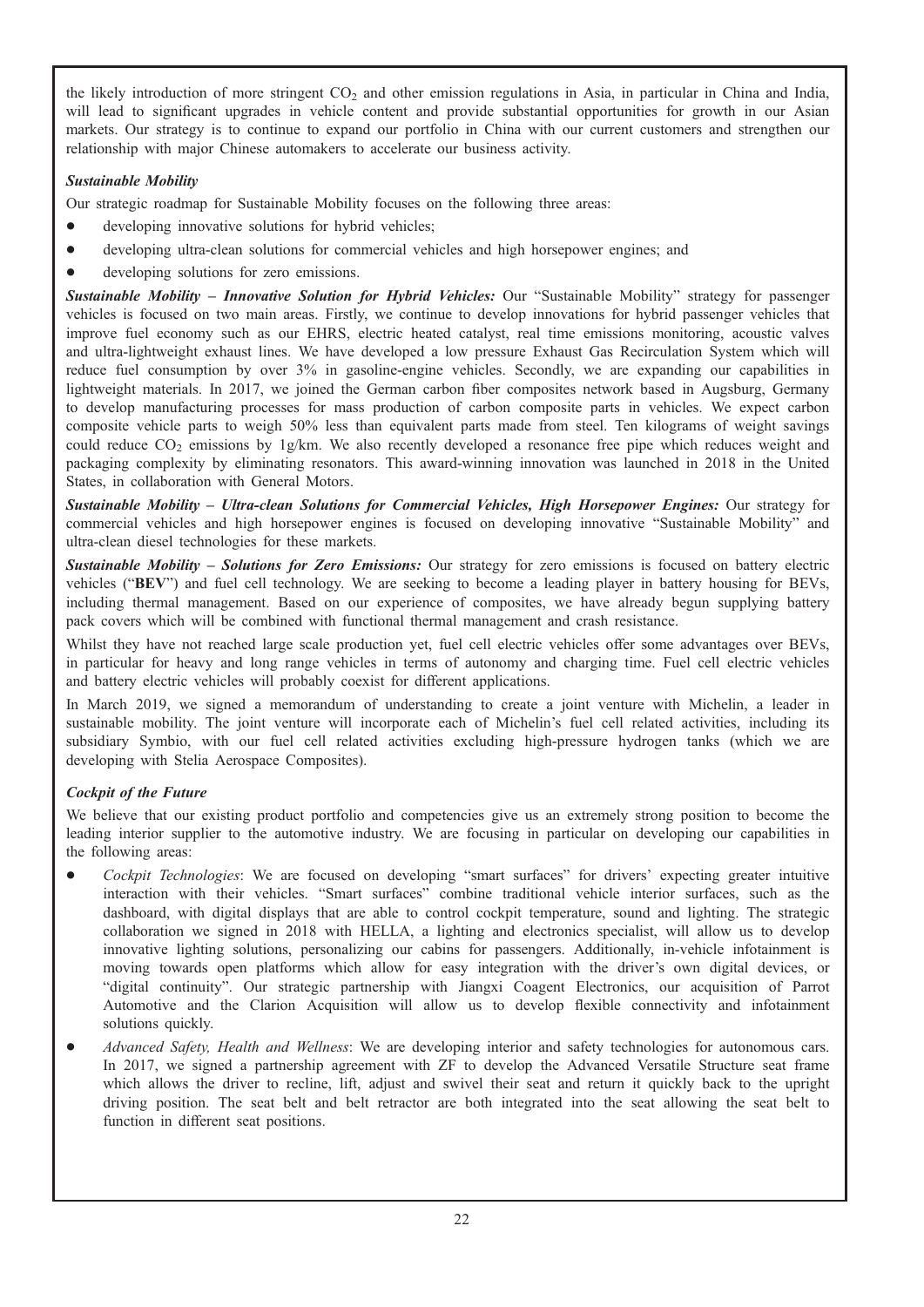Cockpit Integration Systems: We are developing our "cockpit intelligence platform" ("CIP") that uses artificial intelligence to learn a driver's preferences in the vehicle and predict when the driver will need certain invehicle-adjustments to be made. Our CIP will manage all interior cabin electronics, integrating the key functions of the cockpit including infotainment and audio, safety and comfort and thermal management. Our CIP is being developed with open source technologies so that software developers can develop new applications for it.

## Sustainable Development

We recognize our responsibility as a company to make a positive contribution to society and to all stakeholders. We seek to ensure that our commitment to sustainable development is an integral part of our corporate culture. We intend to remain focused on our strong quality, environmental and health and safety standards while continuing to be proactive and innovative in protecting the environment. For example, we recognize the need to reduce the carbon footprint of our activities and we will continue to offer solutions for sustainable mobility. We work to improve air quality by developing products which reduce pollutant emissions. We also recognize that we are a member of the communities in which we operate. We contribute to economic development by hiring locally, providing career training and advancement for our employees and by our commitment to ethics and social responsibility.

# Use of Proceeds

The issuance of the New Notes in this offering is intended principally to finance the SAS Consolidation. See "Use of Proceeds".

See "Description of Other Indebtedness" for further details regarding our outstanding indebtedness and the principal terms and conditions of our other debt instruments.

# Recent developments

In the third quarter of 2019, our sales amounted to  $64,185$  million.

The following tables show our sales for the third quarter of 2019 by business group and by region.

|                          |                |                  | $\sigma$ bares by business group for the third quarter of $\omega_{12}$ |                                                                  |
|--------------------------|----------------|------------------|-------------------------------------------------------------------------|------------------------------------------------------------------|
| (in $\epsilon$ millions) | <b>Seating</b> | <b>Interiors</b> | <b>Clean</b>                                                            | <b>Faurecia</b><br><b>Clarion</b><br><b>Mobility Electronics</b> |
|                          | 1.571          | 1.198            | 1.114                                                                   | 302                                                              |

## Sales by region for the third quarter of 2019

Sales by business group for the third quarter of 2010

| $(in \in millions)$ | Europe | <b>North</b><br>America | Asia | South<br>America | Rest of the<br>World and<br>other<br><b>Countries</b> |
|---------------------|--------|-------------------------|------|------------------|-------------------------------------------------------|
| <b>Sales</b>        | 1.875  | 1.134                   | 942  | 186              | 47                                                    |

On 14 October 2019, we announced that we have signed a memorandum of understanding with Continental Automotive GmbH to acquire the remaining 50% of shares in our joint venture, SAS Autosystemtechnik GmbH und Co., KG ("SAS") for €225 million (excluding cash) (the "SAS Consolidation") . SAS assembles complete interiors modules, such as cockpits, where electronics and circuitry are integrated into instrument panels. This acquisition will expand our systems integration offering to cover all interior modules, as well as our new product lines such as displays, electronics, sensors and thermal management. The addition of SAS core capabilities in systems integration and complexity management would also strengthen Faurecia's "Just in Time" plant network.

SAS employs 4,490 people in 19 facilities in Europe, North America and South America. In 2018, SAS assembled 5.2 million cockpits. We estimate that this acquisition will be immediately accretive to Faurecia in terms of operating margin, net income and return on capital employed.

We believe this acquisition will further help to position us as a leading provider of cockpit systems integration and advance our "Cockpit of the Future" strategy. We currently anticipate that the purchase will be completed early in 2020, subject to standard conditions and regulatory approvals.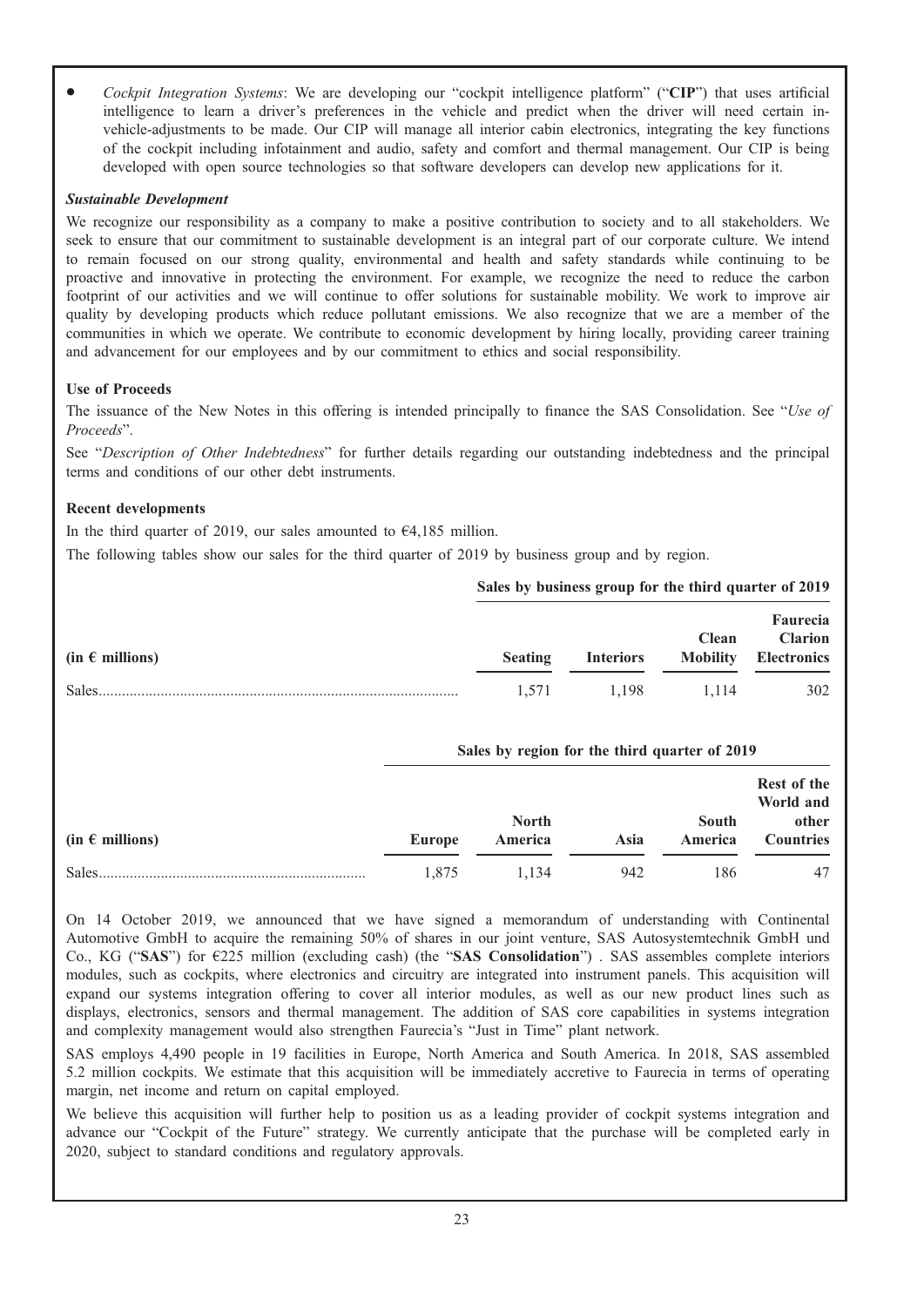# SUMMARY CORPORATE AND FINANCING STRUCTURE

The following is a simplified summary of our corporate and financing structure after giving effect to the issue of the New Notes. This structure chart excludes certain financing arrangements and indebtedness borrowed by our Group, some of which is at the subsidiary level, including bank loans, overdrafts, factoring arrangements and finance lease obligations. For more information on our capitalization, see "Capitalization" and "Description of Other Indebtedness".

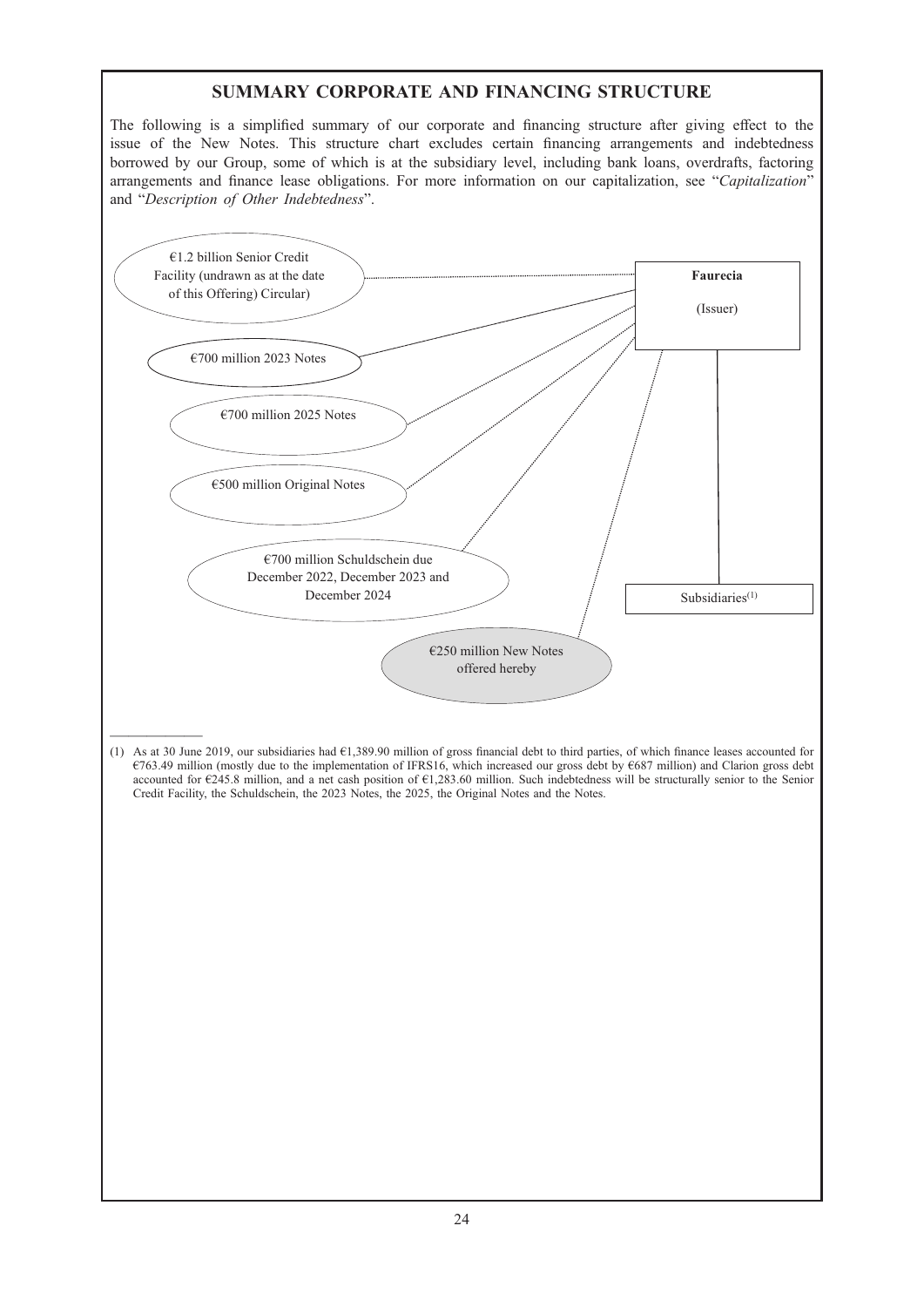# SUMMARY FINANCIAL AND OPERATING DATA

The following tables set forth our summary financial and operating data for the six months and the years ended and as at the dates indicated below. Our summary financial information as at and for: (i) the six months ended 30 June 2018 and 2019 has been derived from the 2019 H1 Financial Statements; (ii) the LTM ended 30 June 2019 has been derived by adding the audited financial information for the fiscal year ended 31 December 2018 to the corresponding unaudited financial information for the six months ended 30 June 2019 and subtracting the corresponding unaudited financial information for the six months ended 30 June 2018; (iii) the years ended 31 December 2016, 2017 and 2018 has been derived from the 2017 Consolidated Financial Statements and the 2018 Consolidated Financial Statements, English translations of which are incorporated by reference in this Offering Circular. The tables below also set out summary financial and operating data at and for the year ended 2017, which has been extracted from the 2017 Comparative Consolidated Financial Information, which has been restated to reflect the implementation of IFRS 15 (Revenue from Contracts with Customers). The consolidated financial statements of the Issuer incorporated by reference in this Offering Circular have been prepared in accordance with IFRS as adopted by EU.

Adoption of IFRS 16 has resulted in certain numbers presented in this Offering Circular as at and for the six months ended 30 June 2019 not being directly comparable with numbers reported in similar line items as at prior reporting dates or for prior reporting periods.

The following information should be read in conjunction with the section headed "Business Review" contained in the 2018 Annual Results incorporated by reference herein, "Presentation of Financial and Other Information" and our consolidated financial statements and the related notes thereto, an English translation of which is incorporated by reference in this Offering Circular. Our historical results do not necessarily indicate results that may be expected for any future period.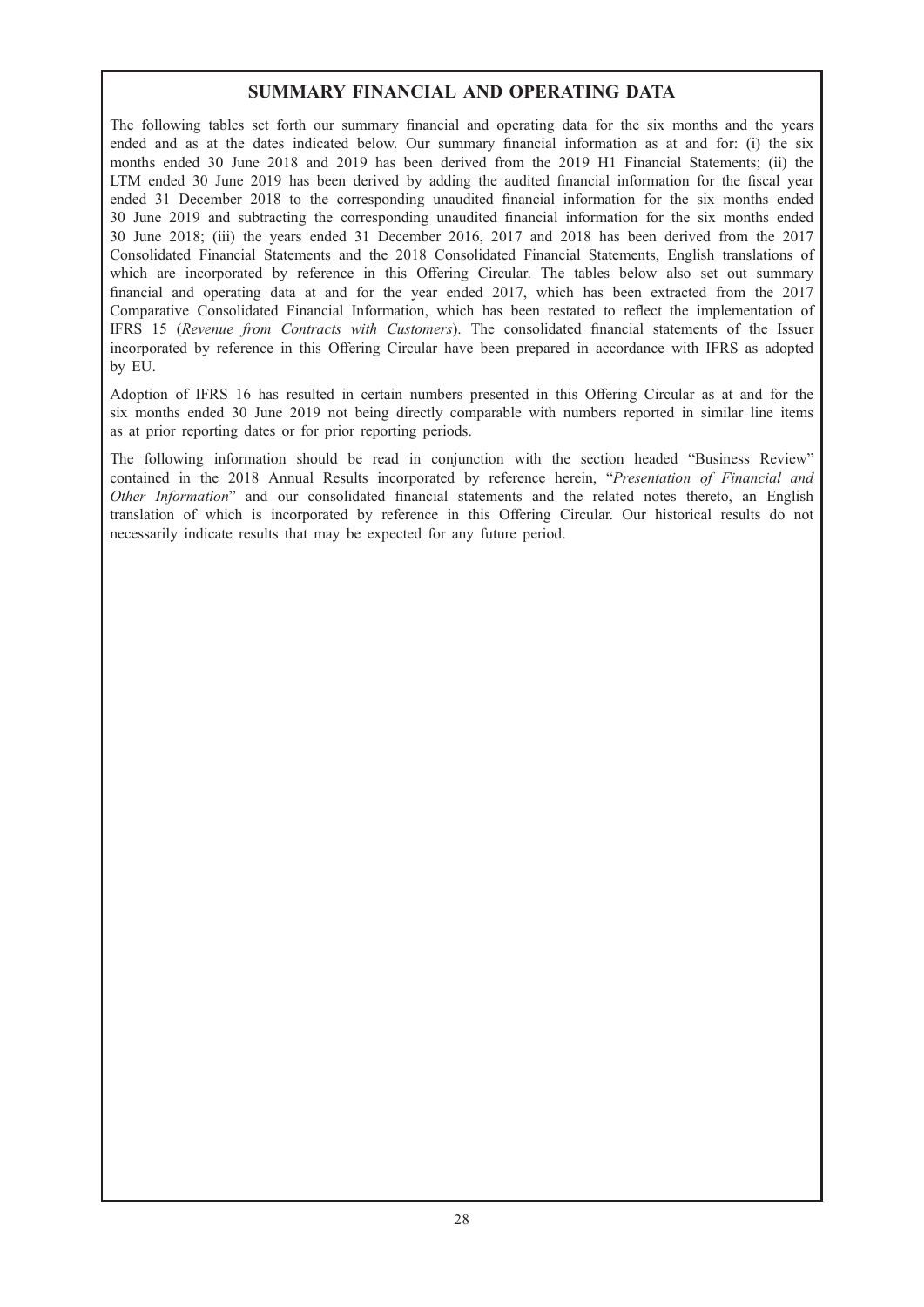# Summary consolidated income statement data

|                                         | For the year ended<br>31 December |                     |            | For the six months ended<br>30 June |           | For the LTM<br>ended<br>30 June |  |
|-----------------------------------------|-----------------------------------|---------------------|------------|-------------------------------------|-----------|---------------------------------|--|
|                                         | 2016                              | 2017<br>(restated)* | 2018       | 2018                                | $2019**$  | 2019**                          |  |
| (in $\epsilon$ millions)                |                                   |                     |            |                                     |           |                                 |  |
|                                         | 18,710.5                          |                     |            |                                     |           |                                 |  |
|                                         | 15,613.6                          |                     |            |                                     |           |                                 |  |
|                                         | $\overline{\phantom{0}}$          | 16,962.2            | 17,524.7   | 8,991.3                             | 8,972.0   | 17,505.4                        |  |
|                                         | (16,784.6)                        | (14, 842.4)         | (15,248.8) | (7,828.3)                           | (7,747.1) | (15,167.6)                      |  |
| Research and development costs          | (289.5)                           | (281.7)             | (298.8)    | (153.4)                             | (198.4)   | (343.8)                         |  |
| Selling and administrative expenses     | (666.2)                           | (680.4)             | (703.2)    | (362.4)                             | (381.7)   | (722.5)                         |  |
| <b>OPERATING INCOME </b>                | 970.2                             | 1,157.6             | 1,273.9    | 647.2                               | 644.8     | 1,271.5                         |  |
| Amortization of intangible assets       |                                   |                     |            |                                     |           |                                 |  |
| acquired in business combinations       |                                   | (1.2)               | (10.9)     | (5.4)                               | (10.8)    | (16.3)                          |  |
| Other non-operating income and          |                                   |                     |            |                                     |           |                                 |  |
|                                         | (105.8)                           | (96.1)              | (147.3)    | (63.8)                              | (93.0)    | (176.5)                         |  |
| Income from loans, cash investments and |                                   |                     |            |                                     |           |                                 |  |
|                                         | 11.4                              | 12.6                | 9.6        | 5.3                                 | 8.4       | 12.7                            |  |
|                                         | (150.5)                           | (120.9)             | (117.7)    | (63.6)                              | (93.0)    | (147.1)                         |  |
| Other financial income and expenses     | (23.3)                            | (23.0)              | (55.7)     | (10.0)                              | (9.8)     | (55.5)                          |  |
| <b>INCOME BEFORE TAX OF FULLY</b>       |                                   |                     |            |                                     |           |                                 |  |
| <b>CONSOLIDATED COMPANIES</b>           | 702.0                             | 929.0               | 951.9      | 509.7                               | 446.6     | 888.8                           |  |
|                                         | (189.2)                           | (260.7)             | (190.0)    | (136.0)                             | (93.1)    | (147.1)                         |  |
|                                         | 32.6                              | (22.6)              | 112.7      | (10.7)                              | 13.5      | 136.9                           |  |
| <b>NET INCOME OF FULLY</b>              |                                   |                     |            |                                     |           |                                 |  |
| <b>CONSOLIDATED COMPANIES</b>           | 512.8                             | 668.3               | 761.9      | 373.7                               | 353.5     | 741.7                           |  |
| Share of net income of associates       | 19.7                              | 34.6                | 31.4       | 16.8                                | 24.9      | 39.5                            |  |
| <b>NET INCOME FROM CONTINUED</b>        |                                   |                     |            |                                     |           |                                 |  |
|                                         | 532.5                             | 702.9               | 793.3      | 390.5                               | 378.4     | 781.2                           |  |
| <b>NET INCOME (LOSS) FROM</b>           |                                   |                     |            |                                     |           |                                 |  |
| <b>DISCONTINUED OPERATIONS</b>          | 188.3                             | (7.4)               |            |                                     |           |                                 |  |
| <b>CONSOLIDATED NET INCOME</b>          | 720.8                             | 695.5               | 793.3      | 390.5                               | 378.4     | 781.2                           |  |
| Attributable to owners of the parent    | 637.8                             | 599.4               | 700.8      | 342.0                               | 345.6     | 704.4                           |  |
| Attributable to minority interests      | 83.0                              | 96.1                | 92.5       | 48.5                                | 32.8      | 76.8                            |  |

————— \* Restated to reflect the implementation of IFRS 15. Note that financial information as at and for the full year ended 31 December 2018 was prepared on the same basis.

\*\* Reflects the implementation of IFRS 16 from January 2019.

## Summary consolidated cash flow statement data

|                                  | For the year ended<br>31 December |                     |           | For the six months ended<br>30 June |           | For the LTM<br>ended<br>30 June |  |
|----------------------------------|-----------------------------------|---------------------|-----------|-------------------------------------|-----------|---------------------------------|--|
|                                  | 2016                              | 2017<br>$(rested)*$ | 2018      | 2018                                | $2019**$  | $2019**$                        |  |
| (in $\epsilon$ millions)         |                                   |                     |           |                                     |           |                                 |  |
| Net cash provided (used) by:     |                                   |                     |           |                                     |           |                                 |  |
|                                  | 1.296.7                           | 1,791.6             | 1,642.6   | 857.1                               | 871.3     | 1,656.8                         |  |
| of which discontinued activities | (121.5)                           |                     |           |                                     |           |                                 |  |
|                                  | (483.9)                           | (1,627.2)           | (1,356.1) | (669.2)                             | (1,558.9) | (2,245.8)                       |  |
| of which discontinued activities | (53.5)                            | --                  |           |                                     |           |                                 |  |
|                                  | (180.9)                           | (115.5)             | 276.2     | (304.5)                             | 462.5     | 1,043.2                         |  |
| of which discontinued activities | (8.6)                             |                     |           |                                     |           |                                 |  |

\* Restated to reflect the implementation of IFRS 15. Note that financial information as at and for the full year ended 31 December 2018 was prepared on the same basis.

\*\* Reflects the implementation of IFRS 16 from January 2019.

—————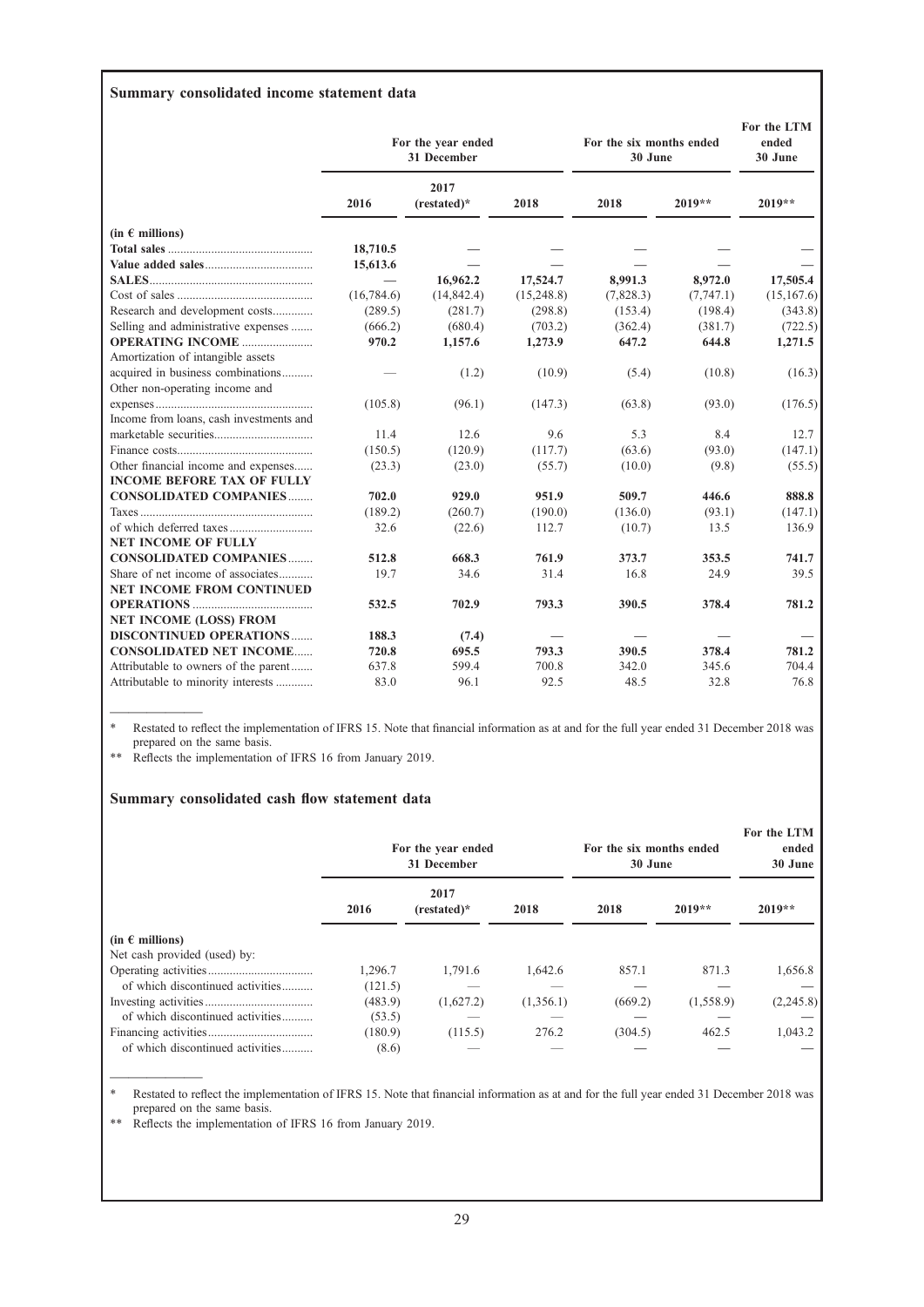# Summary consolidated balance sheet data

|                                        | As at 30 December | As at<br>30 June    |          |          |
|----------------------------------------|-------------------|---------------------|----------|----------|
|                                        | 2016              | 2017<br>$(rested)*$ | 2018     | $2019**$ |
| <b>Assets</b>                          |                   |                     |          |          |
| $(in \in millions)$                    |                   |                     |          |          |
| <b>TOTAL NON-CURRENT ASSETS</b>        | 5,367.3           | 6,218.0             | 6,933.9  | 8,956.0  |
|                                        | 1,107.7           | 1,634.7             | 1,959.4  | 2,122.5  |
| of which property, plant and equipment | 2,468.2           | 2,589.4             | 2,784.6  | 2,943.8  |
|                                        | 5,177.1           | 5,643.4             | 6,460.8  | 7,305.5  |
|                                        | 1,264.0           | 1,387.5             | 1,431.7  | 1,652.4  |
|                                        | 1,652.1           | 1,859.3             | 1,947.5  | 2,589.1  |
|                                        | 1,562.2           | 1,563.0             | 2.105.3  | 1,882.1  |
|                                        |                   |                     |          |          |
| <b>TOTAL ASSETS.</b>                   | 10,544.4          | 11,861.4            | 13,394.7 | 16,261.5 |

————— \* Restated to reflect the implementation of IFRS 15. Note that financial information as at and for the full year ended 31 December 2018 was prepared on the same basis.

\*\* Reflects the implementation of IFRS 16 from January 2019.

|                                             | As at 30 December | As at<br>30 June    |          |          |
|---------------------------------------------|-------------------|---------------------|----------|----------|
|                                             | 2016              | 2017<br>$(rested)*$ | 2018     | $2019**$ |
| <b>Liabilities</b>                          |                   |                     |          |          |
| $(in \in millions)$                         |                   |                     |          |          |
| Equity attributable to owners of the parent | 2,942.0           | 3,178.6             | 3,709.7  | 3,814.4  |
|                                             | 3,157.1           | 3,453.9             | 4.071.3  | 4,121.7  |
|                                             | 2,009.6           | 2,015.7             | 2.292.3  | 3,885.7  |
|                                             | 5,377.7           | 6,391.8             | 7,031.1  | 8,254.1  |
|                                             |                   |                     |          |          |
| <b>TOTAL EQUITY AND LIABILITIES </b>        | 10,544.4          | 11,861.4            | 13,394.7 | 16,261.5 |

————— \* Restated to reflect the implementation of IFRS 15. Note that financial information as at and for the full year ended 31 December 2018 was prepared on the same basis.

\*\* Reflects the implementation of IFRS 16 from January 2019.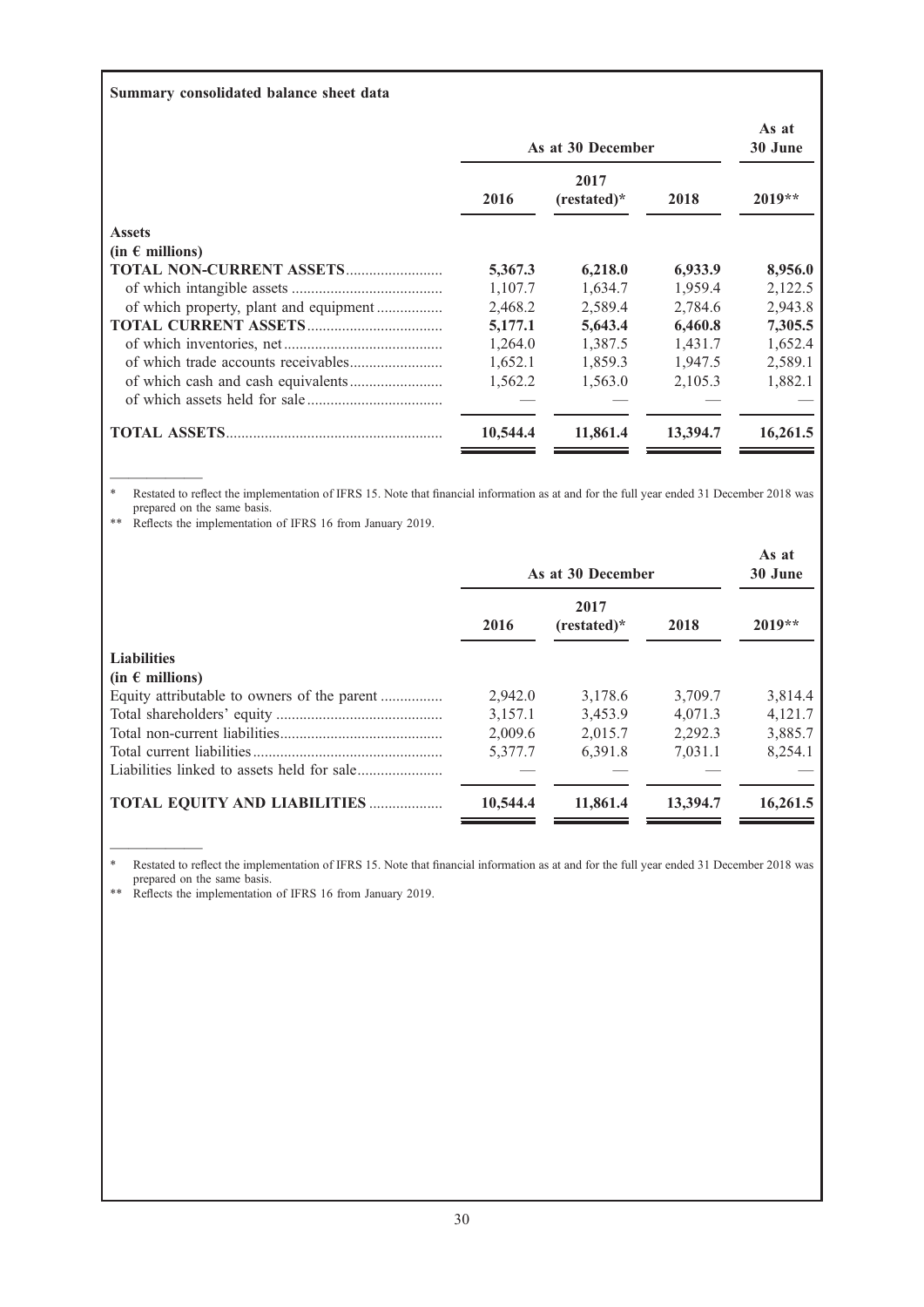## Other consolidated financial data

|                                                                            | As at and for the year ended<br>31 December | For the<br><b>LTM</b><br>ended<br>30 June |         |          |
|----------------------------------------------------------------------------|---------------------------------------------|-------------------------------------------|---------|----------|
|                                                                            | 2016                                        | 2017<br>$(rested)*$                       | 2018    | $2019**$ |
| (in $\epsilon$ millions, except ratios)                                    |                                             |                                           |         |          |
|                                                                            | 1,639.3                                     | 1,950.9                                   | 2,140.6 | 2,250.6  |
|                                                                            | (150.5)                                     | (120.9)                                   | (117.7) | (147.1)  |
|                                                                            | (150.5)                                     | (120.9)                                   | (117.7) | (147.1)  |
|                                                                            | (638.0)                                     | (738.6)                                   | (672.8) | (680.3)  |
|                                                                            | (406.9)                                     | (648.0)                                   | (592.7) | (608.9)  |
|                                                                            | 341.5                                       | 451.5                                     | 477.7   | 2,464.6  |
|                                                                            | 0.2x                                        | 0.2x                                      | 0.2x    | 1.1x     |
| Ratio of EBITDA to gross cash interest expense <sup><math>(6)</math></sup> | 10.9x                                       | 16.1x                                     | 18.2x   | 15.3x    |
|                                                                            |                                             |                                           |         |          |
|                                                                            |                                             |                                           |         | 2,467.1  |
|                                                                            |                                             |                                           |         |          |
| Ratio of pro forma net debt to EBITDA <sup>(9)</sup>                       |                                             |                                           |         | 1.1x     |
| Ratio of EBITDA to pro forma gross cash interest                           |                                             |                                           |         |          |
|                                                                            |                                             |                                           |         | X        |
|                                                                            |                                             |                                           |         |          |

Restated to reflect the implementation of IFRS 15. Note that financial information as at and for the full year ended 31 December 2018 was prepared on the same basis.

\*\* Reflects the implementation of IFRS 16 from January 2019.

—————

(1) EBITDA is a non-IFRS measure, which represents operating income before depreciation, amortization and provision for impairment of property, plant and equipment and capitalized R&D expenditures. It should not be considered as an alternative to operating income, net income, cash flow from operating activities or as a measure of liquidity. Companies with similar or different activities may calculate EBITDA differently than us. See "Presentation of Financial and Other Information".

| <b>EBITDA</b> reconciliation      | For the year ended<br>31 December |                     |         | For the six months ended<br>30 June |          | For the LTM<br>ended<br>30 June |  |
|-----------------------------------|-----------------------------------|---------------------|---------|-------------------------------------|----------|---------------------------------|--|
|                                   | 2016                              | 2017<br>$(rested)*$ | 2018    | 2018                                | $2019**$ | $2019**$                        |  |
| (in $\epsilon$ millions)          |                                   |                     |         |                                     |          |                                 |  |
| Operating income / (loss)         | 970.2                             | 1,157.6             | 1,273.9 | 647.2                               | 644.8    | 1,271.5                         |  |
| Depreciation and amortizations of |                                   |                     |         |                                     |          |                                 |  |
|                                   | 669.1                             | 793.3               | 866.7   | 413.6                               | 526.0    | 979.1                           |  |
| <b>EBITDA</b>                     | 1.639.3                           | 1.950.9             | 2.140.6 | 1.060.8                             | 1,170.8  | 2,250.6                         |  |

————— Restated to reflect the implementation of IFRS 15. Note that financial information as at and for the full year ended 31 December 2018 was prepared on the same basis.

\*\* Reflects the implementation of IFRS 16 from January 2019.

(2) Cash interest expense equals gross finance cost.

- (3) Total capital expenditures include Property, Plant & Equipment and Intangibles.
- (4) Net debt represents total non-current and current financial liabilities, less derivatives classified under non-current and current assets, less cash and cash equivalents, as reported.
- (5) Net debt to EBITDA represents net debt divided by EBITDA.
- (6) EBITDA to cash interest expense represents EBITDA divided by cash interest expense.

(7) Pro forma net debt as at 30 June 2019 is based on our net debt as at 30 June 2019, as adjusted to give effect to the Offering as if such transaction had occurred on 31 December 2018.

(8) Pro forma gross cash interest expense for the last twelve months ended 30 June 2019 is based on our cash interest expense for twelve months ended 30 June 2019, as defined above, as adjusted to give effect to the Offering as if it had occurred as at 1 July 2018; pro forma gross cash interest expense has been presented for illustrative purposes only and does not purport to represent what our interest expense would have actually been had the Offering occurred on the date assumed, nor does it purport to project our interest expenses for any future period or our financial condition at any future date.

(9) Ratio of pro forma net debt to EBITDA for the last twelve months ended 30 June 2019 is adjusted to give effect to the Offering, as if it had occurred on 1 July 2018.

(10) Ratio of EBITDA to pro forma cash interest expense for the last twelve months ended 30 June 2019 is based on our ratio of EBITDA to cash interest expense, as defined above.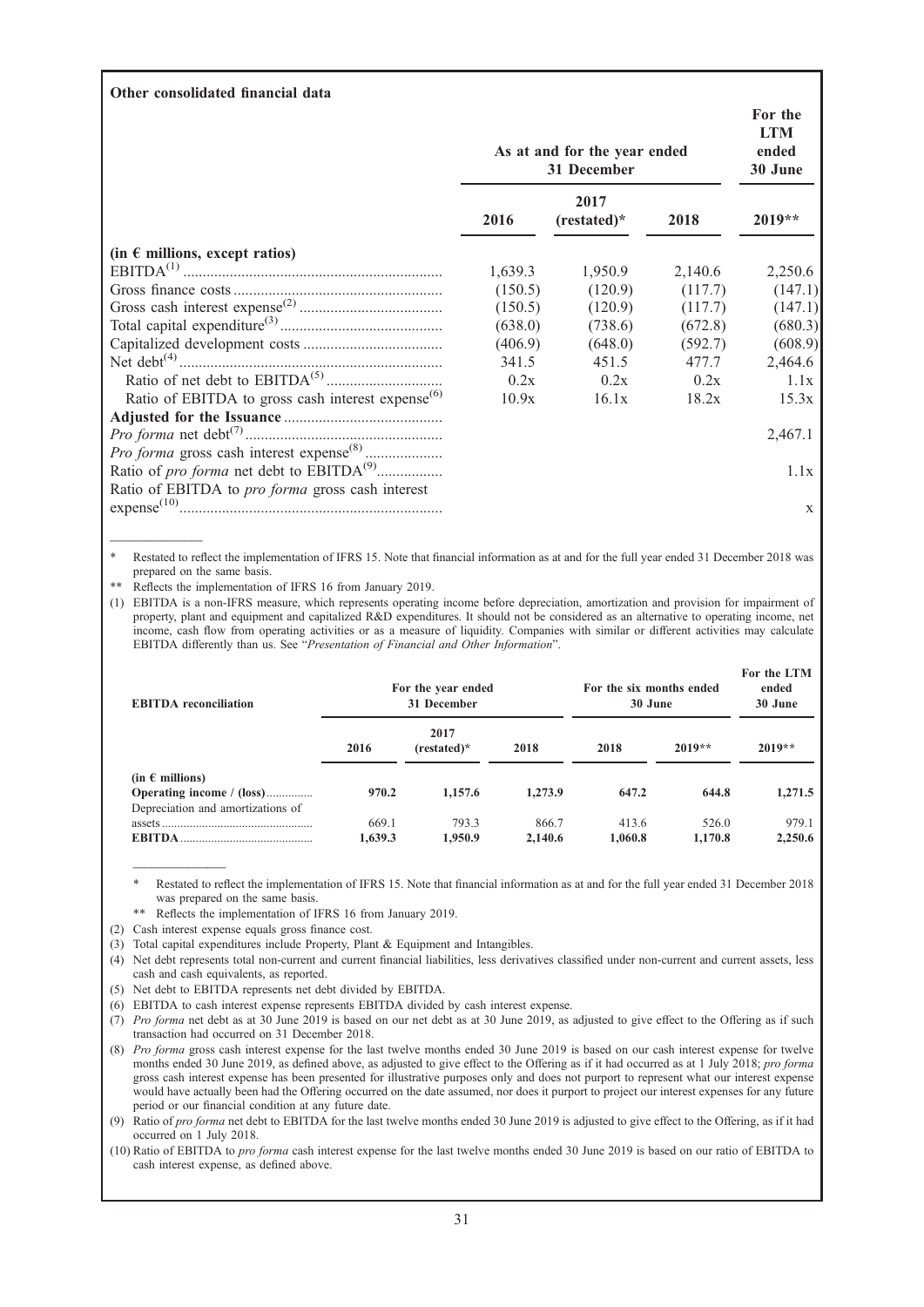# RISK FACTORS

Potential investors should carefully read and consider the risk factors described below and the other information contained in this Offering Circular before they make a decision about acquiring the New Notes. The realization of one or more of these risks could individually or together with other circumstances adversely affect our business, financial condition and results of operations. The market price of the New Notes could decline as the result of any of these risks, and investors could lose all or part of their investment. The risks described below may not be the only risks we face. Additional risks that are presently not known to us or that are currently considered immaterial could also adversely affect our operations and have material adverse effects on our business, financial condition and results of operations. The sequence in which the risks factors are presented below is not indicative of their importance, their likelihood of occurrence or the scope of their financial consequences.

## Risks Related to Our Operations

## Our business is dependent on the automotive sector and the commercial success of the models for which we supply components.

Given that we specialize in the manufacture of original equipment for our automaker customers, our business is directly related to vehicle production levels of these customers in their markets. The cyclical nature that characterizes our customers' businesses can have a significant impact on our sales and results. The level of sales and production for each of our customers depends on numerous parameters, notably the general level of consumption of goods and services in a given market; confidence levels of participants in that market; buyers' ability to access credit for vehicle purchases; and in some cases governmental aid programs (such as the financial support provided to the automotive sector and incentives introduced for the purchase of vehicles).

Therefore, our sales are directly linked to the performance of the automotive industry in the major geographic regions where we and our customers operate (see note 4.5 to our audited 2018 Consolidated Financial Statements), especially in Europe (which constituted 51% of our sales in 2018), North America (which constituted 26% of our sales in 2018) and Asia (which constituted 19% of our sales in 2018).

Moreover, our sales are related to the commercial success of the models for which we produce components and modules. At the end of a vehicle's life cycle, there is significant uncertainty around whether our products will be taken up again for the replacement model. In addition, orders placed with us are open orders without any guarantees of minimum volumes and are generally based on the life of the vehicle model concerned. A shift in market share away from the vehicles for which we produce components and modules could have a material adverse effect on our business, financial condition and results of operations.

## We may be adversely affected by the loss of key customers due to industry consolidation, and by the risk that our customers could default on their financial obligations or enter bankruptcy.

Given the economic context in the automotive sector, we cannot rule out the possibility that one or more of our customers may not be able to honor certain contracts or may suffer financial difficulties. Furthermore, changes in the automotive sector could accelerate the concentration of automakers, ultimately resulting in the disappearance of certain brands or vehicle models for which we produce equipment. Our major customers could also face a slowdown in activity, including as a result of the potential impact of increased regulatory scrutiny of emissions tests, among other factors.

In 2018, our four largest customers accounted for over 61.3% of sales, as follows: Volkswagen (18.6%), Ford (16.2%), PSA Peugeot Citroën group (13.9%) and Renault-Nissan-Mitsubishi group (12.6%).

The occurrence of one or more of these events could have a material adverse effect on our business, financial condition and results of operations.

### We are dependent on many suppliers to maintain production levels.

We use a large number of suppliers based in different countries for our raw materials and basic parts supplies. In 2018, our ten largest suppliers together accounted for 16% of our purchases and 10% of our sales.

If one or more of our main suppliers were to go bankrupt, or experience an unforeseen stock-out, quality problems, social unrest, a strike or any other incident disrupting the supplies for which it is committed to us, this could negatively impact our image or production output or lead to additional costs, which in turn could have a material adverse effect on our business, financial condition and results of operations.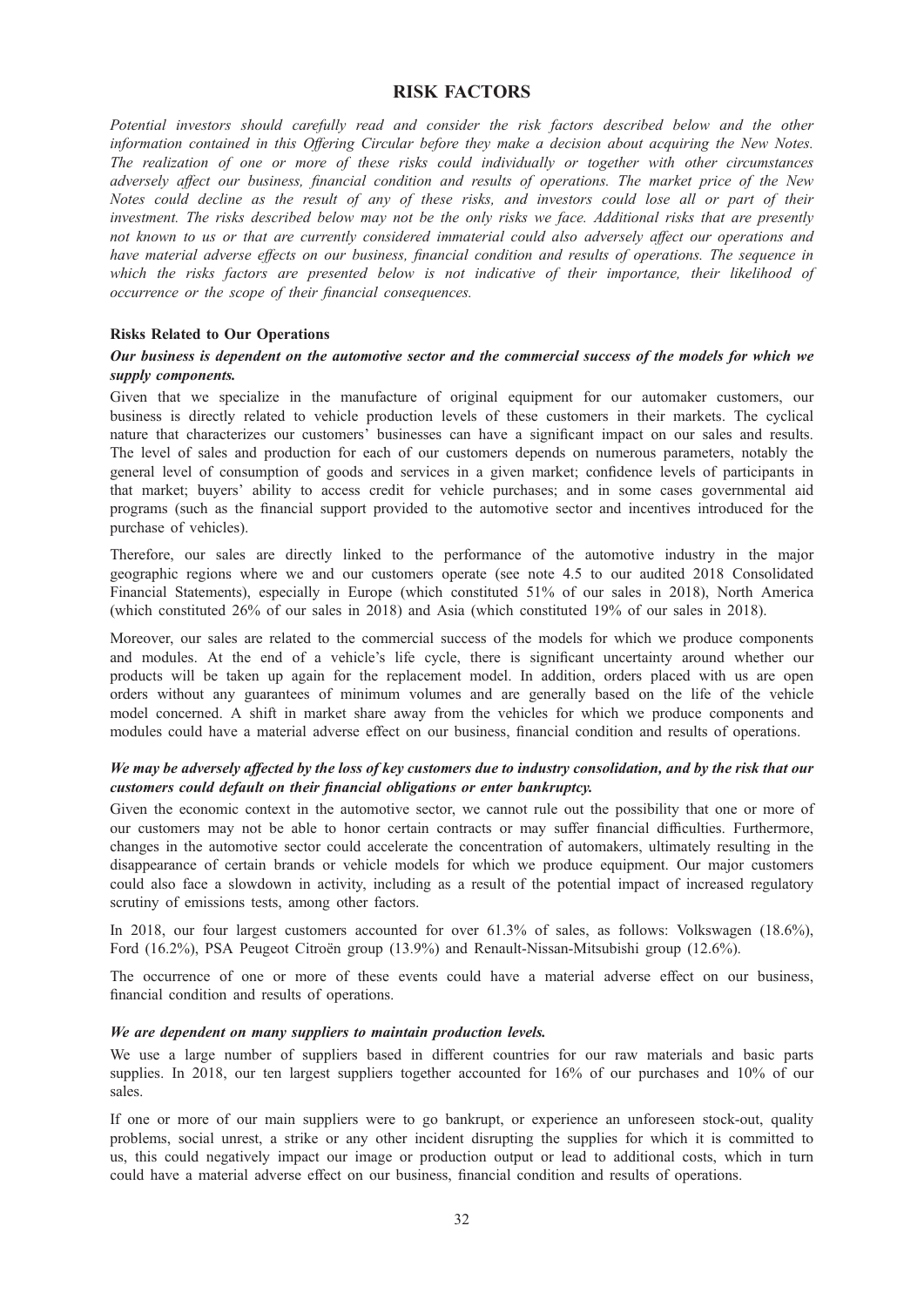## We may not always be able to satisfy our customers' demands or maintain the quality of our products.

As a components producer and components and systems assembler for the automotive industry, and given the high volumes that our customers order, we constantly have to adapt our business activity to our customers' demands in terms of their supply chain, production operations, services and R&D. Should we, or one of our suppliers or service providers, default at any stage of the manufacturing process, we could be held liable for failure to fulfil our contractual obligations or for any technical problems that may arise.

In addition, any actual or alleged instances of inferior product quality, or of damage caused or allegedly caused by our products, could damage our reputation and brand and could lead to new or existing customers becoming less willing to conduct business with us.

## Our gross margins may be adversely affected if we fail to identify risks when we tender for new contracts or appropriately monitor the performance of our programs.

The contracts which we enter into are awarded after a complex equipment supply bidding process by our customers. Each contract with our customer is a program with a lifespan of up to ten years from the development phase through to the production phase. As part of the tender process, we carry out a detailed risk assessment to ensure that we identify and manage the nature and level or risks that we may be exposed to and, during the life of the program, we monitor the program in order to ensure operational and financial performance.

If we fail to identify and manage risks in connection with the bidding for and establishment of new programs, or fail to appropriately monitor our operational and financial performance, our gross margins could be adversely affected, which could also have a material adverse effect on our business, financial condition and results of operations.

### If we fail to attract and retain key personnel could adversely affect our business.

Our success depends to a large degree on the services of our senior management team and key personnel with particular expertise. In particular, the loss or unavailability of our senior management team for an extended period of time could have an adverse effect on our operations. In addition, we must compete with other companies for suitably qualified personnel, including technical and engineering personnel. Our inability to attract and retain key personnel could have a material adverse effect on our business, financial condition and results of operations.

#### We may experience difficulties integrating acquired businesses or achieving anticipated synergies.

As part of our external growth policy, we have made, and may make in the future, acquisitions of varying sizes, some of which have been, and may yet be, significant to us.

These acquisitions entail risks, such as:

- the assumptions of the business plans on which valuations are made may prove incorrect, especially concerning synergies and assessments of market demand, trend and forecasts;
- we may not have appropriately assessed associated risks related to the acquisitions, in particular in the course of performing our due diligence investigations;
- we may not succeed in integrating the acquired companies, their technologies, product ranges and employees;
- we may not be in a position to retain some key employees, customers or suppliers of the acquired companies;
- we may be forced or wish to terminate pre-existing contractual relationships with costly and/or unfavorable financial conditions; and
- we may increase our debt with a view to financing these acquisitions or refinancing the debt of the acquired companies.

As a result, the benefits expected from future acquisitions or those already made may not be confirmed within the expected time frames or to the extent anticipated, which could have a material adverse effect on our business, financial conditions and results of operations.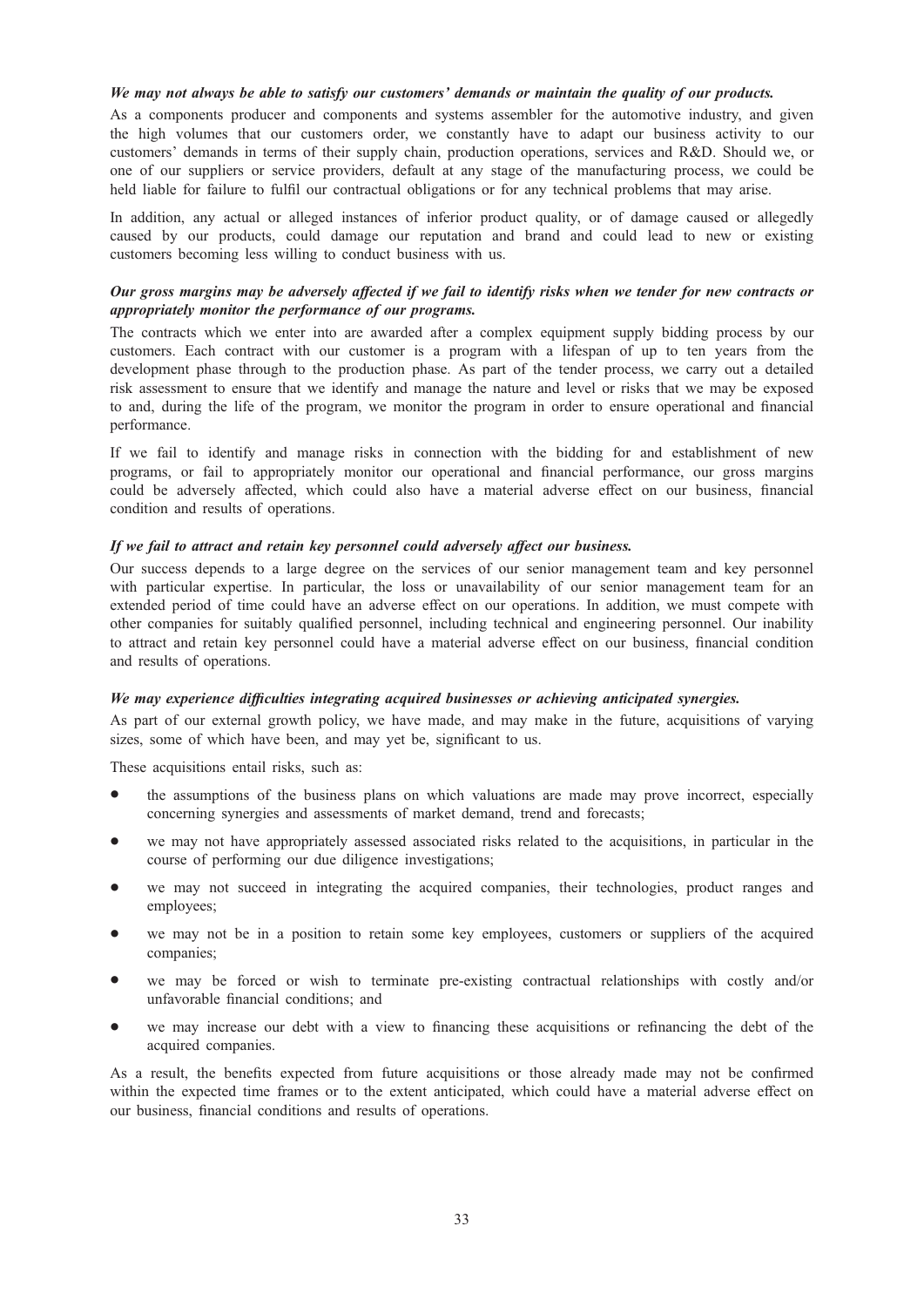# Clarion may have liabilities that are not known to us and which could have a material adverse effect on our business, financial conditions and results of operations

Following the Clarion Acquisition, Clarion became a consolidated subsidiary of Faurecia. There may be liabilities that we failed, or were unable to discover, in the course of performing our due diligence investigations on Clarion. As we integrate Clarion, we may learn additional information that adversely affects us, such as unknown or contingent liabilities and issues relating to non-compliance with applicable laws. Any such liabilities, individually or in the aggregate, could have a material adverse effect on our business, financial condition and results of operations.

## We may be unable to realize anticipated synergies from the Clarion Acquisition

Following the Clarion Acquisition, we have established a fourth business group, Faurecia Clarion Electronics, with its head office in Japan. This new business group incorporates our subsidiaries Parrot Automotive, a leader in automotive connectivity and infotainment, and Jiangxi Coagent Electronics, which develops HMI and in-vehicle-infotainment, including displays, voice recognition and smartphone applications. Faurecia Clarion Electronics focuses on manufacturing and developing products which advance our "Cockpit of the Future" strategy, in particular, cockpit electronic systems and software integration and our cockpit intelligence platform. Our management has previously estimated that we will achieve significant potential synergies arising as a result of the Clarion Acquisition which will arise both from EBIT synergies and cost synergies. Our estimated level of synergies is based upon our assumptions about our ability to implement the integration of Clarion in a timely fashion and within certain cost parameters. Our ability to achieve synergies is dependent on various factors, including the information available to us prior to completing the Clarion Acquisition. If one or more of our underlying assumptions proves to be incorrect, then we may not be able to realize these synergies in full or within the anticipated timeframe, and the costs we incur in trying to realize these synergies may be substantially higher than our current estimates.

## The Clarion Acquisition, and more generally, our Cockpit of the Future and Sustainable Mobility strategies may prove to be based on incorrect assumptions about market trends and forecasted demand.

The Clarion Acquisition is expected to reinforce our ability to produce technological content for use in IVI, audio equipment, connected service platforms for vehicles and HMI and advanced driver systems, which we will leverage to develop our Cockpit of the Future and Sustainable Mobility strategy. Our strategic choices, such as the Clarion Acquisition, Cockpit of the Future and Sustainable Mobility, are based on assumptions and expectations of market demand. If one or more of those assumptions or expectations proves to be incorrect, expected sales and performance can be negatively impacted, which could have a material adverse effect on our business, financial condition and results of operation.

## The international nature of our business exposes us to a variety of economic, political, tax, legal and other related risks.

Due to the international nature of our business activities, we are exposed to economic, political, fiscal, legal and other types of risks.

Our sales are mostly generated in Europe, North America and Asia. Our international business activities, notably in emerging countries, and following the Clarion Acquisition, in Japan, are exposed to certain risks inherent in any activity carried out overseas, including:

- any potential legislative or regulatory changes such as the UK's withdrawal from the EU or commercial, monetary or fiscal policies applied in some foreign countries and, in particular, risks of expropriation and nationalization;
- customs regulations, monetary control policies, investment restrictions or requirements or any other constraints such as levies or other forms of taxation on settlements and other payment terms adopted by subsidiaries; and
- difficulties in enforcing agreements, collecting payments due and protecting property through foreign legal systems, in particular, where intellectual property protection is less stringent.

Our business is affected by general economic conditions and macroeconomic trends which can impact overall demand for our products and the markets in which we operate including, for example, trade tensions between the EU and the US and between the US and China. Furthermore, any weakening in economic conditions may affect the automotive supply industry globally and negative economic conditions in one or more regions may affect the automotive supply industry in other regions. In China, for example, light vehicle production fell by 5.0% in 2018 (source: IHS Automotive September 2019). Our business, financial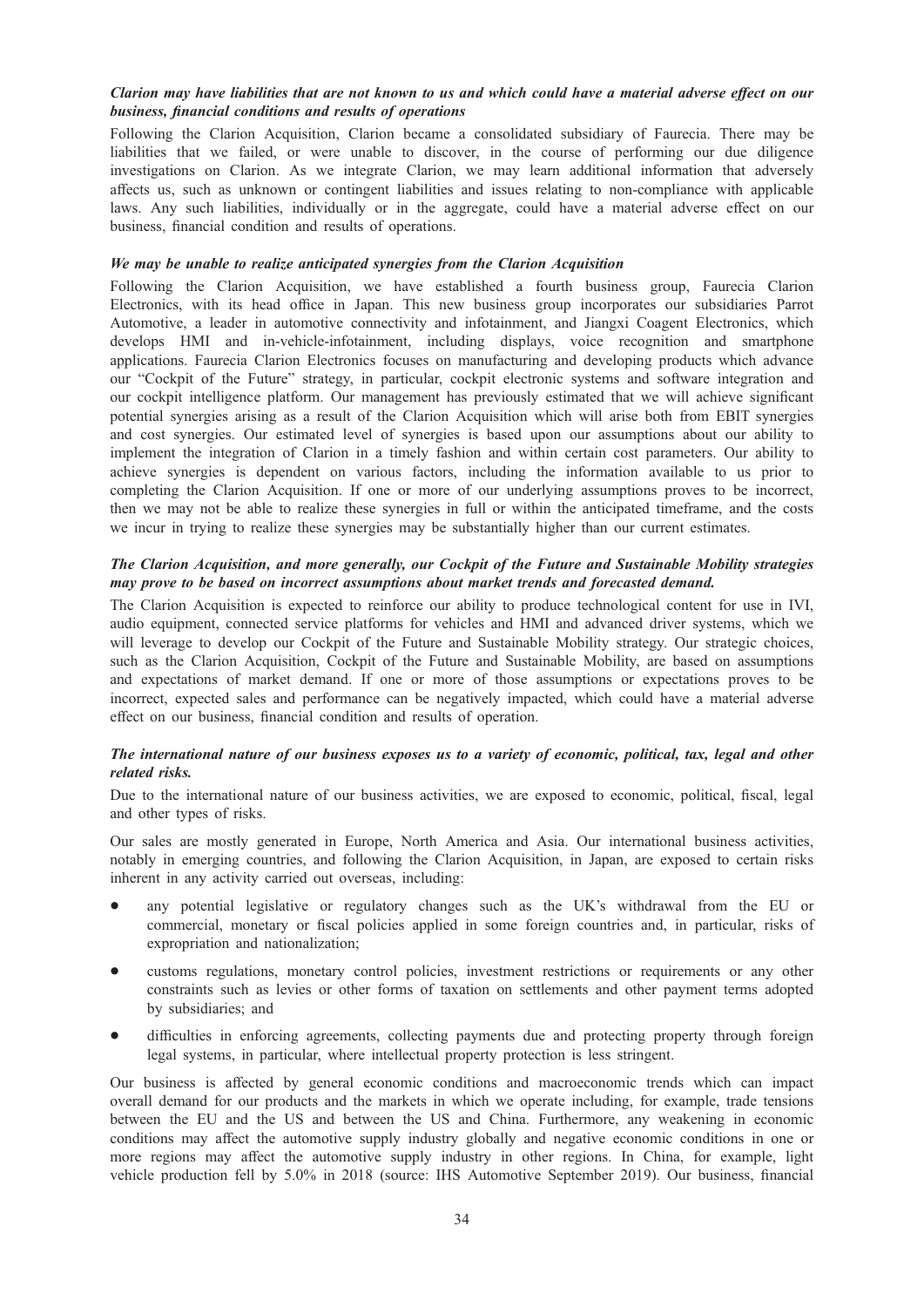condition and results of operations may be materially and adversely affected by an economic downturn on a global scale or in significant markets in which we operate.

## We operate in the highly competitive automotive supply industry where customers can exert significant price pressure.

The global automotive supply sector is highly competitive. Competition is based mainly on price, global presence, technology, quality, delivery, design and engineering capabilities, new product innovation and customer service as a whole. There are no guarantees that our products will be able to compete successfully with those of our competitors. Supply contracts are mostly awarded through competitive bids, and are often subject to renewed bidding when their terms expire. Although the overall number of competitors has decreased due to on-going industry consolidation, we face significant competition within each of our major product areas, including from new competitors entering the markets that we serve. We cannot assure you that we will be able to continue to compete favorably in these competitive markets or that increased competition will not have a material adverse effect on our business, financial condition and results of operation by reducing our ability to increase or maintain sales and profit margins.

The failure to obtain new business projects on new models, or to retain or increase business projects on redesigned existing models, could adversely affect our business, financial condition and results of operations. In addition, as a result of the relatively long lead times required for many of our structural components, it may be difficult for us to adequately manage the execution of a program from development to launch, adequately respond to any deterioration in the profitability of a program or to obtain new revenues in the short-term to replace any unexpected decline in the sale of existing products.

### A rise in interest rates would increase the cost of servicing our debt.

Before taking into account the impact of interest rate hedges, 37.7% of our borrowings were at variable rates as at 31 December 2018 and 24.1% of our borrowings were at variable rates as at 31 December 2017. Our variable rate financial debt mainly relates to the Senior Credit Facility, when drawn, as well as our short-term debt. Our main fixed rate debt consists of the 2023 Notes, the 2025 Notes, the Original Notes and the Schuldschein.

We manage hedging of interest rate risks centrally. This management is handled by our Finance and Treasury Department, which reports to our General Management. Interest rate hedging decisions are made by a Market Risk Management Committee that meets on a monthly basis.

Since a significant part of our borrowings are at variable rates, the aim of our interest rate hedging policy is to reduce the impact of short-term rate changes on earnings. Our hedges primarily comprise eurodenominated interest rate swaps. They hedge a part of our interest payable in 2017 and 2018 against a rise in interest rates. Our interest rate position with respect to the different types of financial instruments used is detailed in note 30.3 to our audited 2018 Consolidated Financial Statements.

#### We rely on capital markets to provide liquidity to operate and grow our business.

The capital and credit markets provide us with liquidity to operate and grow our business beyond the liquidity that operating cash flows provide. A worldwide economic downturn and/or disruption of the credit markets could reduce our access to capital necessary for our operations and executing our strategic plan. If our access to capital were to become constrained significantly, or if costs of capital increased significantly, due to lowered credit ratings, prevailing industry conditions, the volatility of the capital markets or other factors, our financial condition, results of operations and cash flows could be adversely affected.

#### We are subject to fluctuations in exchange rates, primarily between the euro and other operating currencies.

We are exposed to risks arising from fluctuations in the exchange rates of certain currencies, particularly due to the location of some of our production sites, as well as the fact that certain subsidiaries purchase raw materials and other supplies or sell their products in a currency other than their functional currency.

See note 30.1 of our audited 2018 Consolidated Financial Statements for more information on changes in exchange rates of transaction currencies (other than their functional currency) used by our subsidiaries (with all other variables remaining constant).

We centrally manage currency risks relating to the commercial transactions of our subsidiaries, mainly using forward purchase and sale contracts and options as well as foreign currency financing. We manage foreign exchange risks centrally, through our Finance and Treasury Department, which reports to our General Management.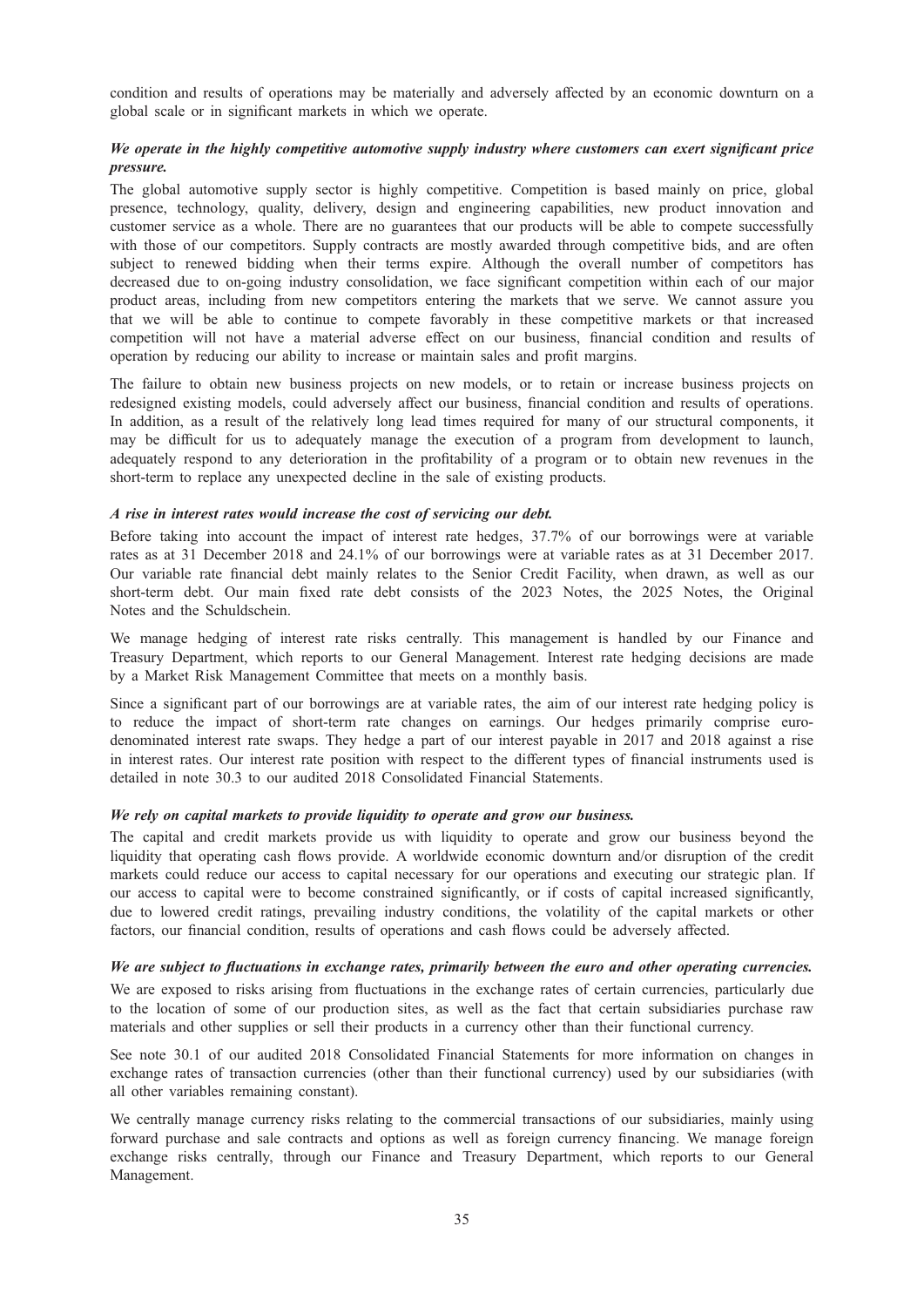Hedging decisions are made by a Market Risk Management Committee that meets on a monthly basis. Currency risks on forecast transactions are hedged based on estimated cash flows determined in forecasts validated by our General Management. The related derivatives are classified as cash flow hedges when there is a hedging relationship that satisfies IFRS 9 financial instruments: recognition and measurement (which outlines the requirements for the recognition and measurement of financial assets) ("IFRS 9") criteria.

Subsidiaries whose functional currency is not the euro are granted inter-company loans in their operating currencies. Although these loans are refinanced in euros and eliminated in the consolidation of our audited consolidated financial statements, they contribute to our currency risk exposure and are therefore hedged through swaps.

Details of net balance sheet positions and hedges by currency are provided in note 30.2 to our audited 2018 Consolidated Financial Statements.

## A failure of our information technology (IT) and data protection and security infrastructure could adversely impact our business, operations and reputation.

We rely upon the capacity, reliability and security of our IT and data protection and security infrastructure, as well as our ability to expand and update this infrastructure in response to the changing needs of our business.

If we experience a problem with the functioning of an important IT system or a security breach of our IT systems, including during system upgrades and/or new system implementations, the resulting disruptions could have an adverse effect on our business. We implement security measures in relation to our IT systems but we, like other companies, are vulnerable to damage from computer viruses, natural disasters, unauthorized access, cyber-attacks and other similar disruptions.

Any system failure, accident or security breach could result in disruptions to our operations. A material network breach in the security of our IT systems could result in the theft of our intellectual property, trade secrets, customer information, human resources information or other confidential information. To the extent that any disruptions or security breach result in a loss or damage to our data, or an inappropriate disclosure of confidential, proprietary or customer information, it could cause significant damage to our reputation, affect our relationships with our customers, lead to claims against us and ultimately harm our business. In addition, we may be required to incur significant costs to protect against damage caused by these disruptions or security breaches in the future.

### We are subject to fluctuations in the prices of raw materials.

We are exposed to commodity risk through our direct purchases of raw materials and indirectly through components purchased from our suppliers. The proportion of our direct purchases of raw materials, mainly steel and plastics, represented approximately 15% of purchases in 2018. Our operating and net income can be adversely affected by changes in the prices of the raw materials we use, notably steel and plastics.

To the extent that our sales contracts with customers do not include price indexation clauses linked to the price of raw materials, we are exposed to risks related to unfavorable fluctuations in commodity prices. We do not use derivatives to hedge our purchases of raw materials or energy.

If commodity prices were to rise steeply, we may not be able to pass on all such price increases to our customers, which could have an unfavorable impact on our sales, which in turn could have a material adverse effect on our business, financial condition and results of operations.

### We face litigation risks, including product liability, warranty and recall risk.

We are currently and may in the future become subject to legal proceedings and commercial or contractual disputes. These are typically lawsuits, claims and proceedings that arise in the normal course of business including, without limitation, claims pertaining to product liability, product safety, environmental, safety and health, intellectual property, employment, commercial and contractual matters and various other matters. We are also subject to investigations by competition authorities relating to alleged anti-competitive practices in certain jurisdictions. See "Business – Litigation" for further information.

The outcome of such lawsuits, investigations, claims or proceedings cannot be predicted with certainty. There exists the possibility that such claims may have an adverse impact on our results of operations that is greater than we anticipate, and/or negatively affect our reputation.

We are also subject to a risk of product liability or warranty claims if our products actually or allegedly fail to perform as expected or the use of our products results, or is alleged to result, in bodily injury and/or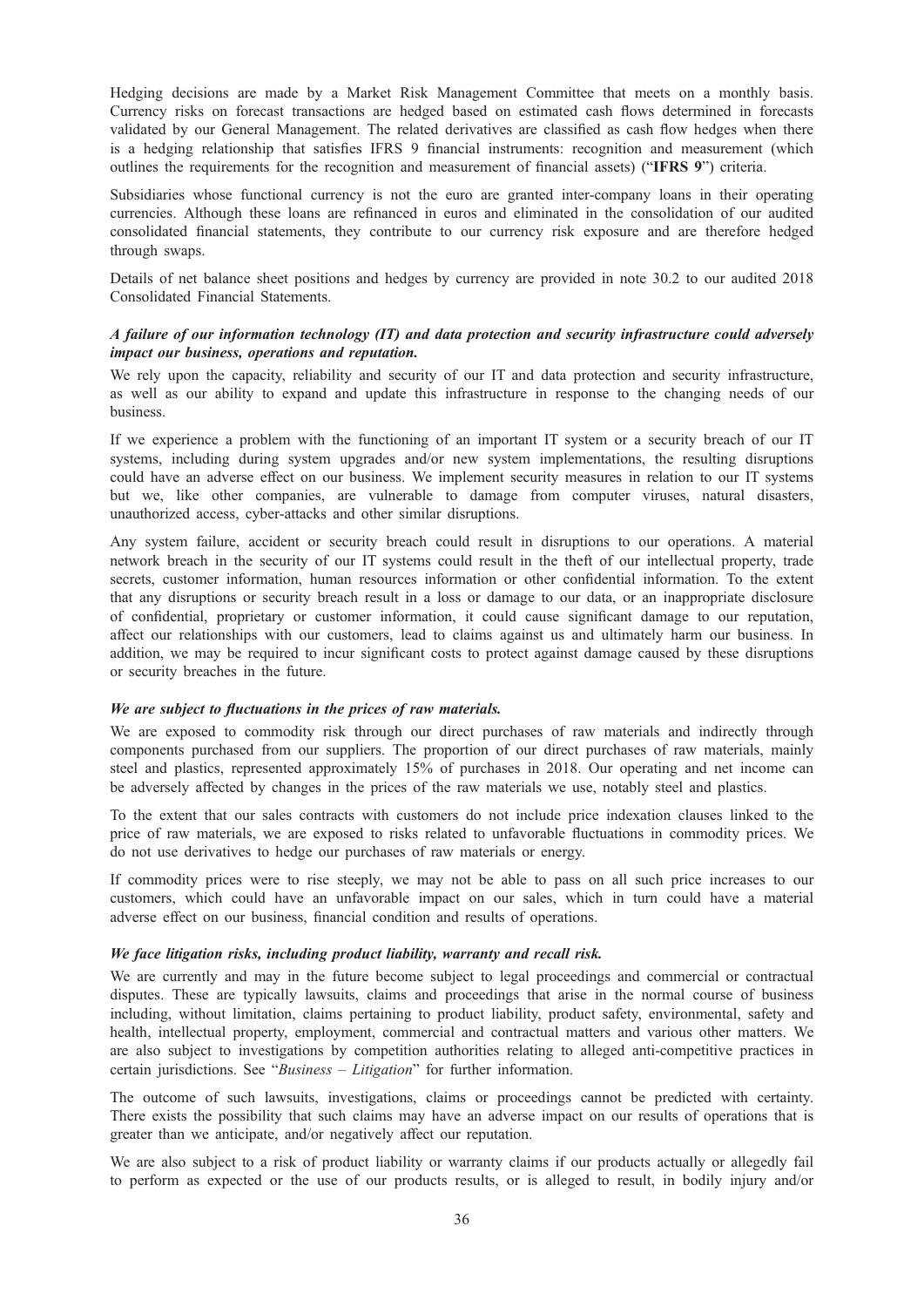property damage. While we maintain reasonable limits of insurance coverage to appropriately respond to such exposures, large product liability claims, if made, could exceed our insurance coverage limits and further insurance may not continue to be available on commercially acceptable terms, if at all. We may incur significant costs to defend these claims or experience product liability losses in the future. In addition, if any of our designed products are, or are alleged to be, defective, we may be required to participate in recalls and exchanges of such products. The future cost associated with providing product warranties and/or bearing the cost of repair or replacement of our products could have a material adverse effect on our business, financial condition and results of operations.

## Our insurance coverage may not be adequate to cover all the risks we may face and it may be difficult to obtain replacement insurance on acceptable terms or at all.

Our production plants, equipment and other assets are insured for property damage and business interruption risks, and we carry insurance for products liability risks. Our insurance policies are subject to deductibles and other coverage limitations and we cannot ensure you that we are fully insured against all potential hazards incident to our business, including losses resulting from risks of war or terrorist acts, certain natural hazards (such as earthquakes), environmental damage or all potential losses, including damage to our reputation. We have entered into liability insurance which includes specific policies such as environmental liability insurance and coverage of liability for damages resulting from accidents.

However, as some risks cannot be assessed or can only be assessed to a limited extent, the possibility of loss or damage not being covered by the insured amounts and provisions cannot be ruled out. Should such loss or damage occur, this could have a material adverse effect on our business, financial conditions and results of operations.

If we incur a significant liability for which we are not fully insured or if premiums and deductibles for certain insurance policies were to increase substantially as a result of any incidents for which we are insured, this could have a material adverse effect on our business, financial condition and results of operations.

### We face risks related to the intellectual and industrial property we use.

We consider that we either own or may validly use all the intellectual and industrial property rights required for our business operations and that we have taken all reasonable measures to protect our rights or obtain guarantees from the owners of third party rights. However, we cannot rule out the risk that our intellectual and/or industrial property rights may be disputed by a third party on the grounds of pre-existing rights or for any other reason. Furthermore, for countries outside France, we cannot be sure of holding or obtaining intellectual and industrial property rights offering the same level of protection as those in France.

## Industrial and environmental risks could disrupt our business and a have a material adverse effect on our business, financial condition and results of operations.

Our manufacturing sites are subject to risks associated with fire, explosion, natural disaster (including extreme weather events), systems failure, accidental pollution and non-compliance with current or future regulations. For example, in 2018, we suffered losses of approximately €7 million due to product delays arising from an explosion fire at the Meridian mill in Eaton Rapids, Michigan, mostly covered by our liability insurance. These various risks may result in us incurring additional costs. These additional costs could have a material adverse effect on our business, financial condition and results of operations. The occurrence of any natural disaster could cause the total or partial destruction of a plant and thus prevent us from supplying products to our customers, causing further disruption at their plants for an indeterminate period of time, which in turn could have a material adverse effect on our business, financial condition and results of operation.

### Our reputation is critical to our business

Our results of operations depend on maintaining a positive reputation with customers. Any negative incident could significantly affect our reputation and damage our business.

We may be adversely affected by any negative publicity, regardless of its accuracy, including without limitation with respect to:

- the quality of our products;
- damage to the environment
- employee or customer injury;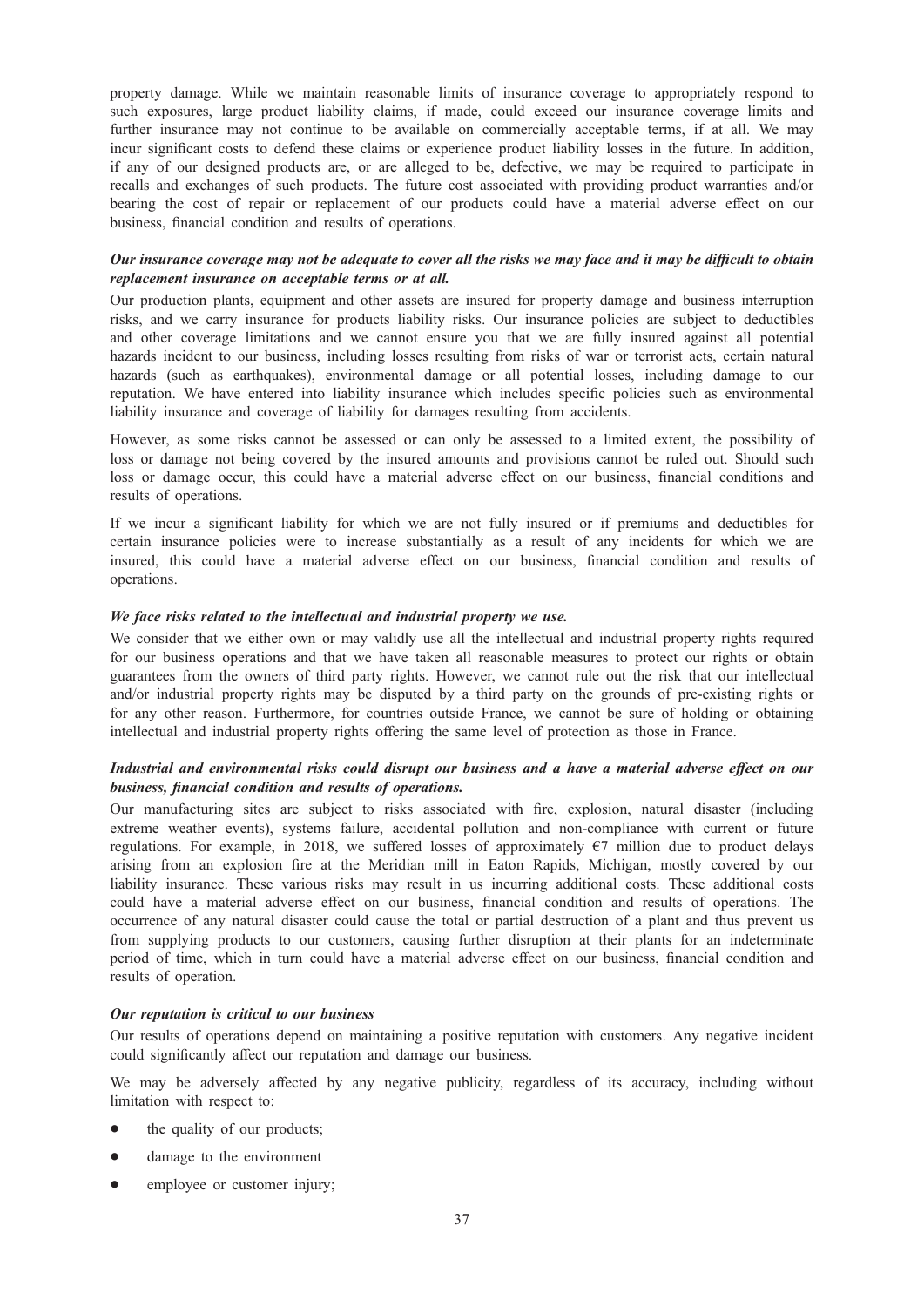- failure of our information technology (IT) and data security infrastructure, including security breaches of confidential customer or employee information;
- employment-related claims relating to alleged employment discrimination, wages and hours;
- violations of law or regulations;
- \* labor standards or healthcare and benefits issues; or
- our brand being affected globally for reasons outside of our control.

While we try to ensure that our suppliers maintain the reputation of our brand, suppliers may take actions that adversely affect our reputation. In addition, through the increased use of social media, individuals and non-governmental organizations have the ability to disseminate their opinions regarding the safety of our products, and our business, to an increasingly wide audience at a faster pace. Any failure to effectively respond to any negative opinions or publicity in a timely manner could harm the perception of our brand and products and damage our reputation, regardless of the validity of the statements against us and ultimately harm our business.

### Non-compliance with internal corporate governance requirements

We have a number of company-wide policies and measures, including our "Code of Ethics", which addresses the latest requirements of applicable French anti-corruption legislation, our management code and other measures such as our Code of Conduct for the Prevention of Corruption and our Guide to Good Practice in Combating Anti-Competitive Practices, which put into practice many of the principles set out in the Code of Ethics. There can be no assurance that violations of our internal corporate governance requirements will not occur. In the event violations do occur, they could harm our reputation and result in fines, which could in turn have a material adverse effect on our business, financial condition and results of operations and therefore on our ability to fulfil our obligations under the New Notes.

## Changes to IFRS standards for lease accounting may adversely affect our financial results and position.

Changes to IFRS have been proposed in recent years, and further changes may be proposed in the future. In particular, the International Accounting Standards Board ("IASB") released a new standard, IFRS 16 on lease accounting, which replaced IAS 17 Leases and which became effective for financial reporting periods beginning on or after 1 January, 2019. The application of IFRS 16 is expected to have a significant impact on our consolidated balance sheet, as we will be required to recognize the present value of minimum lease payments as a liability and record rights of usage as assets. It is also expected to have a significant impact on our consolidated statement of comprehensive income, as we will be required to report depreciation expenses related to such additional assets and interest expenses related to such additional liabilities (instead of lease expenses).

Although we are still in the process of analyzing the detailed consequences of IFRS 16's application, we currently believe that had IFRS 16 been applicable as at and for the year ended 31 December, 2018, the estimated impact on our consolidated financial statements would have been as follows: (a) an increase of up to  $\epsilon$ 700 million in our consolidated assets; (b) an increase of up to  $\epsilon$ 700 million in our consolidated liabilities; (c) an increase in our consolidated depreciation expense; (d) an increase in our consolidated interest expense; and (e) a decrease in our consolidated lease expense.

### Risks Related to the New Notes

## The Notes are solely obligations of the Issuer and will be structurally subordinated to all of the claims of creditors of the Issuer's subsidiaries.

None of the Issuer's subsidiaries will guarantee the Notes. You will therefore not have any direct claim on the cash flows or assets of the Issuer's subsidiaries, and the Issuer's subsidiaries will have no obligation, contingent or otherwise, to pay amounts due under the Notes, or to make funds available to the Issuer for those payments.

Generally, claims of creditors of a subsidiary, including lenders and trade creditors, will effectively have priority with respect to the assets and earnings of the subsidiary over the rights of its ordinary shareholders, including the Issuer. Accordingly, claims of creditors of a subsidiary will also effectively have priority over the claims of creditors of the Issuer, including claims of holders of the Notes. In the event of a bankruptcy, liquidation or reorganization of any of our subsidiaries, holders of their indebtedness and their trade creditors will generally be entitled to payment of their claims from the assets of those subsidiaries before any assets are made available for distribution to the Issuer. The Notes, therefore, will be effectively junior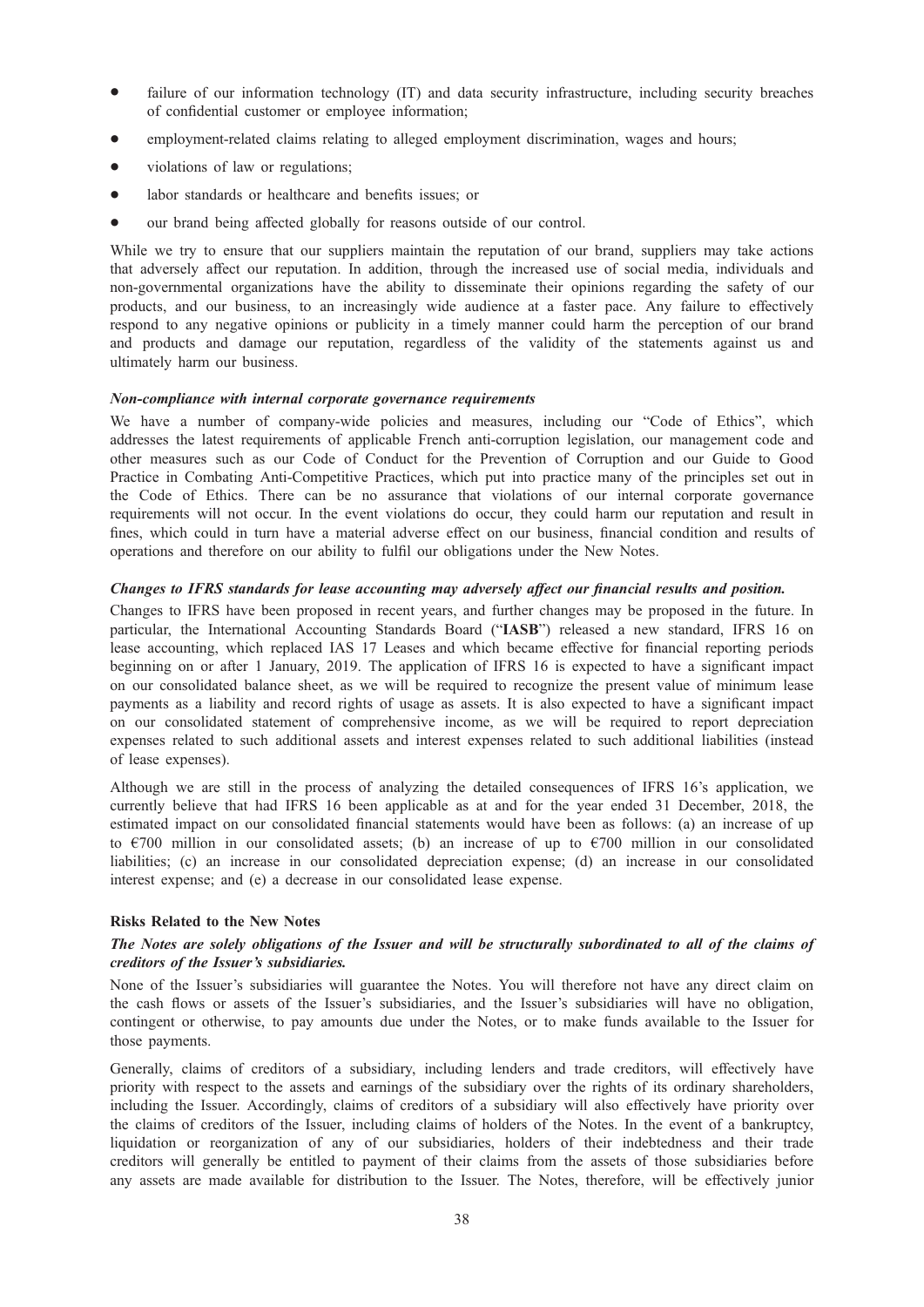and structurally subordinated to all debt and other liabilities of our subsidiaries, including liabilities owed to trade creditors. As at 31 December 2018, the subsidiaries of the Issuer had €286.3 million of gross financial debt to third parties and a net cash position of €918.5 million. In addition, as at 31 December 2018, our consolidated trade payables amounted to  $64,562.6$  million, substantially all of which was incurred by our subsidiaries. Pursuant to the Trust Deed, our subsidiaries will be permitted to incur additional indebtedness, which will rank structurally ahead of the Notes. See "Terms and Conditions of the New Notes – Condition 6.1: Limitation on Indebtedness".

### We will rely on payments from our subsidiaries to pay our obligations under the Notes.

The Issuer is primarily a holding company, with business operations principally located at the level of our subsidiaries. Accordingly, we will have to rely largely on dividends and other distributions from our subsidiaries to make payments under the Notes. We cannot be certain that the earnings from, or other available assets of, these operating subsidiaries will be sufficient to enable us to pay principal or interest on the Notes when due.

The payment of dividends and the making of loans and advances to us by our subsidiaries are subject to various restrictions, including:

- restrictions under applicable company law that restrict or prohibit companies from paying dividends unless such payments are made out of profits available for distribution;
- restrictions under the laws of certain jurisdictions that can make it unlawful for a company to provide financial assistance in connection with the acquisition of its own shares or the shares of any of its holding companies;
- statutory or other legal obligations that affect the ability of our subsidiaries to make payments to us on account of intercompany loans; and
- existing or future agreements governing our or our subsidiaries' debt may prohibit or restrict the payment of dividends or the making of loans or advances to us.

If we are not able to obtain sufficient funds from our subsidiaries, we will not be able to make payments on the New Notes.

### We may not have the ability to repay the Notes.

We may not be able to repay the Notes at maturity. Moreover, we may be required to repay all or part of the Notes prior to their scheduled maturity upon an event of default. If you were to require us to repay the Notes following an event of default, we cannot guarantee that we would be able to pay the required amount in full. Our ability to repay the Notes will depend, in particular, on our financial condition at the time of the required repayment, and may be limited by applicable law, or by the terms of our indebtedness and the terms of new facilities outstanding on such date, which may replace, increase or amend the terms of our existing or future indebtedness.

Our other creditors, in particular the lenders under the loans and creditors under factoring arrangements and other indebtedness described in "Description of Other Indebtedness", would be able to accelerate their loans or claims if certain events occur, such as breach of certain financial covenants that would not permit the acceleration of the Notes. Such an event would have a significant impact on our ability to repay the Notes. Furthermore, our failure to repay the New Notes could result in a cross-default under other indebtedness.

# A substantial amount of our indebtedness will mature before the Notes, and we may not be able to repay this indebtedness or refinance this indebtedness at maturity on favorable terms, or at all.

Substantially all of our indebtedness will mature prior to the maturity of the Notes.

Our ability to service our current debt obligations and to repay or refinance our existing debt will depend in part on a combination of generation of cash flow from our operations and cash produced by the disposal of selected assets, as well as on our ability to obtain financing. There can be no assurance that we will continue to generate sufficient cash flow in the future to service our current debt obligations and our other operating costs and capital expenditures, particularly if global or regional economies were to experience another significant economic downturn. Further, there can be no assurance that we will be able to consummate such disposals or, if consummated, that the terms of such transactions will be advantageous to us.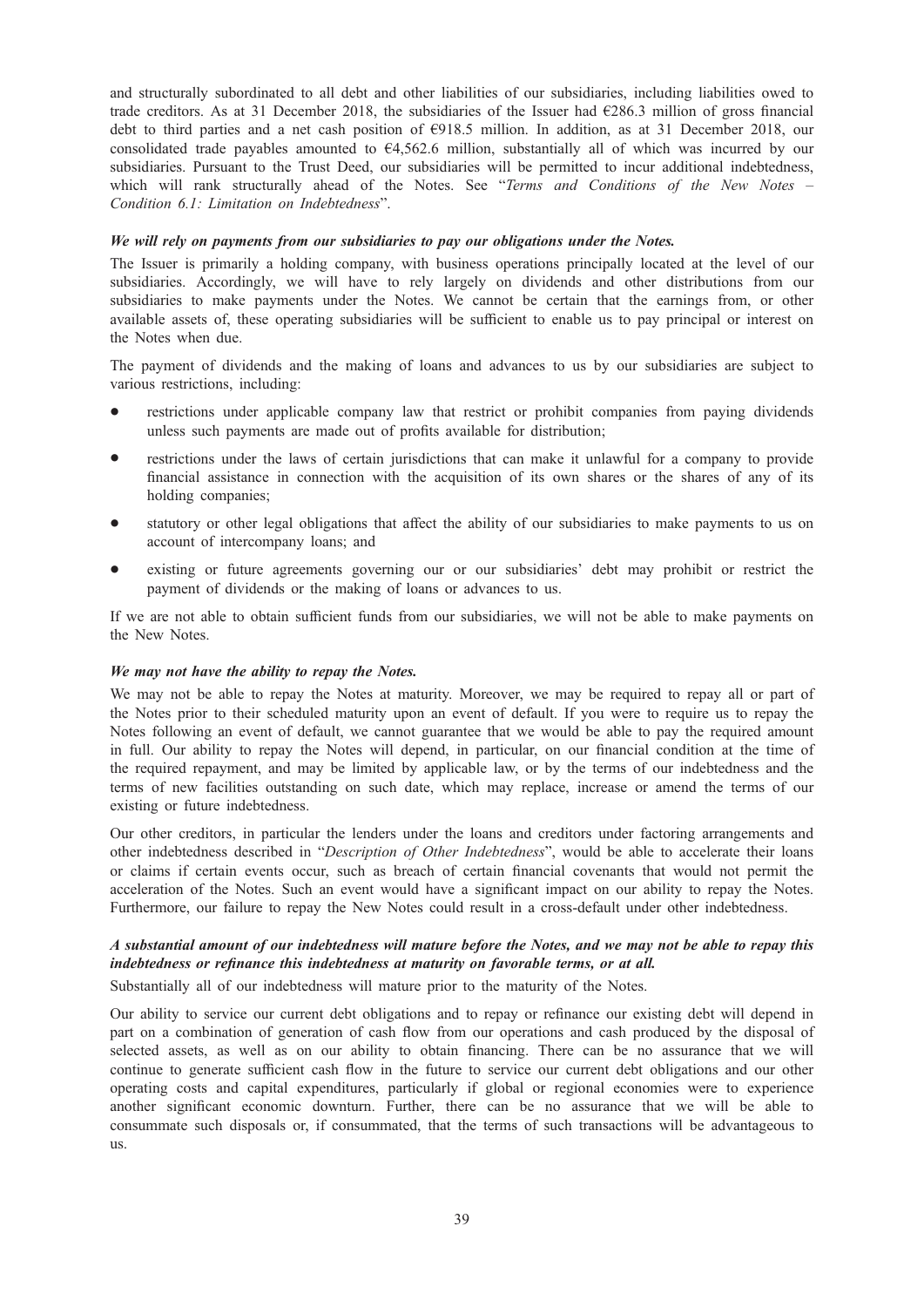In addition, our ability to refinance our indebtedness, on favorable terms, or at all, will depend in part on our financial condition at the time of any contemplated refinancing. Any refinancing of our indebtedness could be at higher interest rates than our current debt and we may be required to comply with more onerous financial and other covenants, which could further restrict our business operations and may have a material adverse effect on our business, financial condition, results of operations and prospects and the value of the New Notes. We cannot assure you that we will be able to refinance our indebtedness as it comes due on commercially acceptable terms or at all and, in connection with the refinancing of our debt or otherwise, we may seek additional financing, dispose of certain assets, reduce or delay capital investments or seek to raise additional capital.

If there were an event of default under any of our debt instruments that was not cured or waived, the holders of the defaulted debt could terminate their commitments thereunder and cause all amounts outstanding with respect to such indebtedness to be due and payable immediately, which in turn could result in cross defaults under our other debt instruments, including the Notes. Any such actions could force us into bankruptcy or liquidation, and we may not be able to repay the Notes in such an event.

## Restrictions imposed by the Senior Credit Facility, the Schuldschein, the Trust Deed and the trust deeds governing the 2023 Notes and the 2025 Notes limit our ability to take certain actions.

The Senior Credit Facility, the Schuldschein, the Trust Deed and the trust deeds governing the 2023 Notes and the 2025 Notes limit, will limit, our flexibility to operate our business. For example, certain of these agreements restrict or will restrict, our and certain of our subsidiaries' ability to, among other things:

- borrow money;
- create certain liens;
- guarantee indebtedness; or
- merge, consolidate or sell, lease or transfer all or substantially all of our assets.

In addition, the Senior Credit Facility and the trust deed governing the 2023 Notes limit, among other things, our ability and our subsidiaries' ability to pay dividends or make other distributions, make certain asset dispositions, make certain loans or investments, issue or sell share capital of our subsidiaries or enter into transactions with affiliates. The operating and/or financial restrictions and/or covenants in the Senior Credit Facility, the Schuldschein, the Trust Deed and the trust deeds governing the 2023 Notes and the 2025 Notes may adversely affect our ability to finance our future operations or capital needs or engage in other business activities that may be in our interest. In addition to limiting our flexibility in operating our business, a breach of the covenants in the Senior Credit Facility, the Schuldschein, the Trust Deed or the trust deeds governing the 2023 Notes and the 2025 Notes could cause a default under the terms of each of those agreements, causing all the debt under those agreements to be accelerated. If this were to occur, we may not have sufficient assets to repay our debt.

## We may be unable to raise funds necessary to finance any change of control repurchase offers required by the Notes.

If we experience specified changes of control, pursuant to the Trust Deed, each holder of the Notes will have the right to require that we purchase all or any of the outstanding Notes of such holder at a price equal to 101% of the principal amount thereof plus accrued and unpaid interest, if any, to the date of purchase. Additionally, a change of control under the Senior Credit Facility, or the Schuldschein, unless waived by a lender, would result in cancellation of such lender's commitments under such facility and all amounts outstanding under such facility owed to such lender would become immediately due and payable. In addition, a change of control under the 2023 Notes, the 2025 Notes or the Notes would give bondholders the option to have their respective bonds redeemed early at par or 101% of the principal amount thereof, respectively, in each case plus accrued and unpaid interest.

We may not have the resources to finance the redemption of the Notes, the 2023 Notes, and the 2025 Notes or the early repayment of certain of our indebtedness following a change of control. Therefore, we expect that we would require third party financing to make an offer to repurchase the Notes upon a change of control. We cannot give any assurances that we would be able to obtain such financing. Our failure to effect a change of control offer when required would constitute an event of default under the Trust Deed.

In addition, the change of control provision in the Notes may not necessarily afford investors protection in the event of certain important corporate events, including a reorganization, restructuring, merger or other similar transactions involving our Group that may adversely affect holders of Notes, because such corporate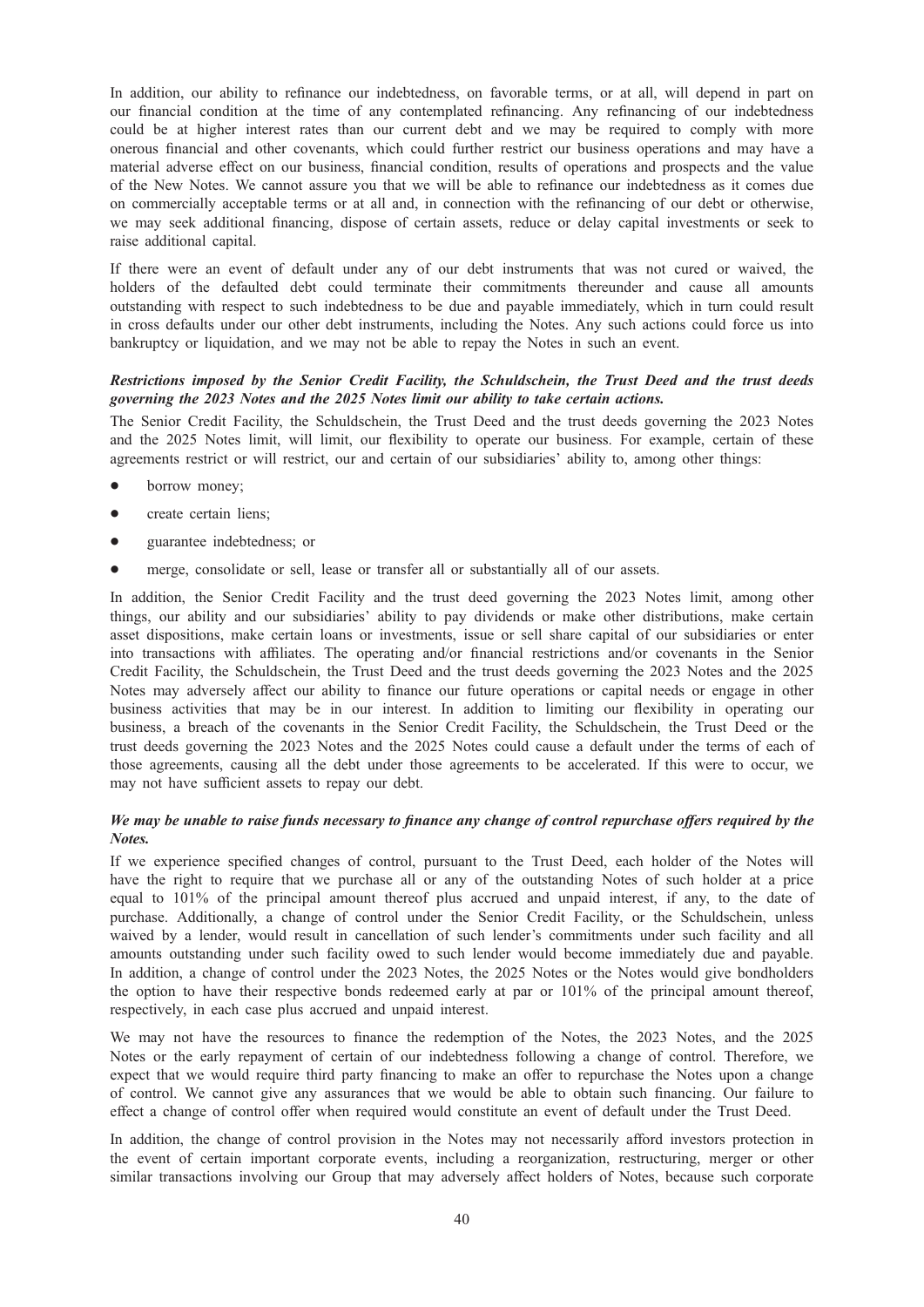events may not involve a shift in voting power or beneficial ownership or, even if they do, may not constitute a "Change of Control" as defined in the Terms and Conditions of the New Notes.

## The New Notes are not necessarily suitable for all investors.

Investors must have sufficient knowledge and experience in financial markets and familiarity with our Group to evaluate the benefits and risks of investing in the New Notes, as well as knowledge and access to analytical tools in order to assess these benefits and risks in the context of their financial situation. The New Notes are not suitable for investors who are not familiar with concepts such as amortization prior to or at maturity at our option, events of default or other financial terms governing these types of securities.

Investors must also be sure that they have sufficient financial resources to bear the risks inherent in the purchase of New Notes and that an investment in this type of security is appropriate in the context of their financial situation.

## Exchange rate risks exist for certain holders of the Notes.

We will make all payments under the Notes in euros. Any holder of the Notes who conducts its financial activities mainly in a currency other than the euro should take into consideration the risk that the rates of exchange could fluctuate and the risk that the authorities of the countries of the relevant currencies could modify any exchange controls. An appreciation of the value of the currency of the holder of the Notes compared to the euro would decrease, in the currency of the holder of the Notes, the value of payments (interest and principal) received under the terms of the Notes, the market value of the New Notes, and thus the return of the Notes for such holder of the Notes.

Moreover, governments and monetary authorities could impose (as some have done in the past) exchange controls that could affect the applicable exchange rate. In such a case, holders of the New Notes could receive principal or interest in amounts lower than expected, or even no principal or interest.

## There currently exists no market for the New Notes, and we cannot provide assurance that an active trading market will develop for the New Notes.

The New Notes will be new securities for which there currently is no market. Application has been made to list the New Notes on the Official List of Euronext Dublin and to admit the New Notes for trading on the Global Exchange Market. However, there is a risk that no liquid secondary market for the New Notes will develop or, if it does develop, that it will not continue. The fact that the New Notes may be listed does not necessarily lead to greater liquidity as compared to unlisted New Notes. In an illiquid market, an investor is subject to the risk of not being able to sell Notes at any time at fair market prices or at all.

The liquidity of any market for the Notes will depend on the number of holders of the Notes, prevailing interest rates, the market for similar securities and other factors, including general economic conditions and our financial condition, results of operations and prospects, as well as recommendations of securities analysts. Historically, the market for non-investment grade securities has been subject to disruptions that have caused substantial volatility in the prices of securities similar to the Notes. The liquidity of a trading market for the Notes may be adversely affected by a general decline in the market for similar securities and is subject to disruptions that may cause volatility in prices. It is possible that the market for the Notes will be subject to disruptions. Any such disruption may have a negative effect on investors in the Notes, regardless of our financial condition, results of operations and prospects.

The development of market prices of the Notes depends on various factors, such as changes of market interest rate levels, the policies of central banks, overall economic developments, inflation rates and the level of demand for the Notes and for high yield securities generally, as well as our financial condition, results of operations and prospects. The Notes may thus trade at prices that are lower than their initial purchase price. The holders are therefore exposed to the risk of an unfavorable development of market prices of their Notes which materialize if the holders sell the Notes prior to the final maturity.

#### The New Notes may not become, or remain, listed on Euronext Dublin.

Although the Issuer has, pursuant to the Trust Deed, agreed to use its commercially reasonable efforts to have the New Notes listed on the Official List of Euronext Dublin and admitted to trading on the Global Exchange Market thereof and to maintain such listing as long as the Notes are outstanding, the Issuer cannot assure you that the New Notes will become or remain, or that the Original Notes will remain, listed. If the Issuer cannot maintain the listing on the Official List of Euronext Dublin and the admission to trading on the Global Exchange Market or it becomes unduly burdensome to make or maintain such listing, the Issuer may cease to make or maintain such listing on the Official List of Euronext Dublin, provided that it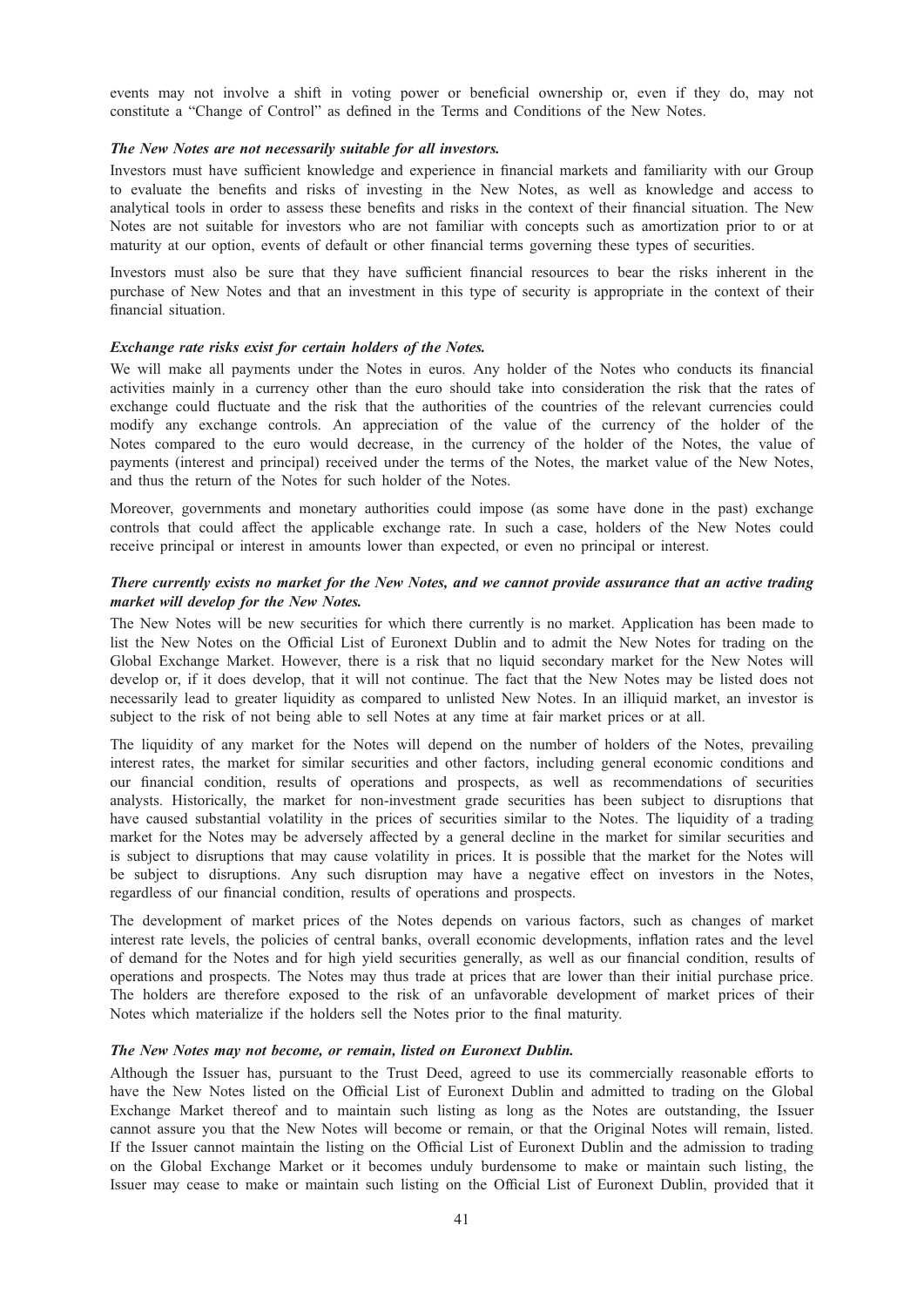will use reasonable best efforts to obtain and maintain the listing of the Notes on another recognized stock exchange in Europe, although there can be no assurance that the Issuer will be able to do so. Although no assurance can be made as to the liquidity of the Notes as a result of listing on the Official List of Euronext Dublin or another recognized stock exchange in Europe in accordance with the Trust Deed, failure to be approved for listing or the delisting of the Notes or the Original Notes from the Official List of Euronext Dublin or another listing exchange in accordance with the Trust Deed may have a material adverse effect on a holder's ability to resell New Notes in the secondary market.

### The market value of the Notes could decrease if our creditworthiness worsens.

The market value of the Notes will suffer if the market perceives us to be less likely to fully perform all our obligations under the Notes, which could occur, for example, because of the materialization of any of the risks listed above regarding our Group. Even if the likelihood that we will be in position to fully perform all our obligations under the Notes has not actually decreased, market participants could nevertheless have a different perception. In addition, the market participants' estimation of the creditworthiness of corporate debtors in general or debtors operating in the same business as us could adversely change, causing the market value of the Notes to fall. If any of these risks occurs, third parties would only be willing to purchase Notes for a lower price than before the materialization of these risks. Under these circumstances, the market value of the Notes will decrease.

## The rights of holders of the Notes will be limited so long as the Notes are issued in book-entry interests.

Owners of the book-entry interests will not be considered owners or holders of Notes unless and until definitive notes are issued in exchange for book-entry interests. Instead, Euroclear or Clearstream, or their nominees, will be the sole holders of the Notes.

Payments of principal, interest and other amounts owing on or in respect of the Notes in global form will be made by the Issuer to the Trustee or the Principal Paying Agent, which will make payments to the clearing system. Thereafter, such payments will be credited to the clearing system participants' accounts that hold book-entry interests in the Notes in global form and credited by such participants to indirect participants. After payment to the clearing system, neither we, nor the Trustee nor the Principal Paying Agent, will have any responsibility or liability for any aspect of the records relating to, or payments of, interest, principal or other amounts to the clearing system, or to owners of book-entry interests.

Owners of book-entry interests will not have the direct right to act upon our solicitations for consents or requests for waivers or other actions for holders of the Notes. Instead, holders of the Notes may be entitled to act only to the extent that they have received appropriate proxies to do so from the clearing system or, if applicable, from a participant. We cannot assure you that procedures implemented for the granting of such proxies will be sufficient to enable you to vote on any requested actions on a timely basis.

### Early redemption of the Notes may reduce an investor's expected yield.

The Notes may be redeemed at our option at the principal amount of the Notes plus accrued and unpaid interest, if any, to the date fixed for redemption as more fully described in "Terms and Conditions of the New Notes – Condition 3: Optional Redemption". In the event that we exercise the option to redeem the Notes, you may suffer a lower than expected yield on your investment in New Notes and may not be able to reinvest the funds on the same terms.

#### Transfer of the New Notes will be restricted, which may adversely affect the value of the New Notes.

Because the New Notes have not been, or will not be, and are not required to be, registered under the Securities Act or the securities laws of any other jurisdiction, they may not be offered or sold in the United States and may only be sold outside the United States in offshore transactions in accordance with Regulation S or pursuant to another exemption from, or in a transaction not subject to, the registration requirements of the Securities Act and all other applicable laws. These restrictions may limit the ability of investors to resell the New Notes. It is the obligation of investors in the New Notes to ensure that all offers and sales of the New Notes within the United States and other countries comply with applicable securities laws. See "Selling Restrictions".

## The insolvency laws of France may not be as favorable to you as the bankruptcy laws of another jurisdiction and may preclude holders of the Notes from recovering payments due on the Notes.

Under French insolvency law, holders of debt securities are automatically grouped into a single assembly of holders (the "Assembly") in order to defend their common interests if an accelerated safeguard procedure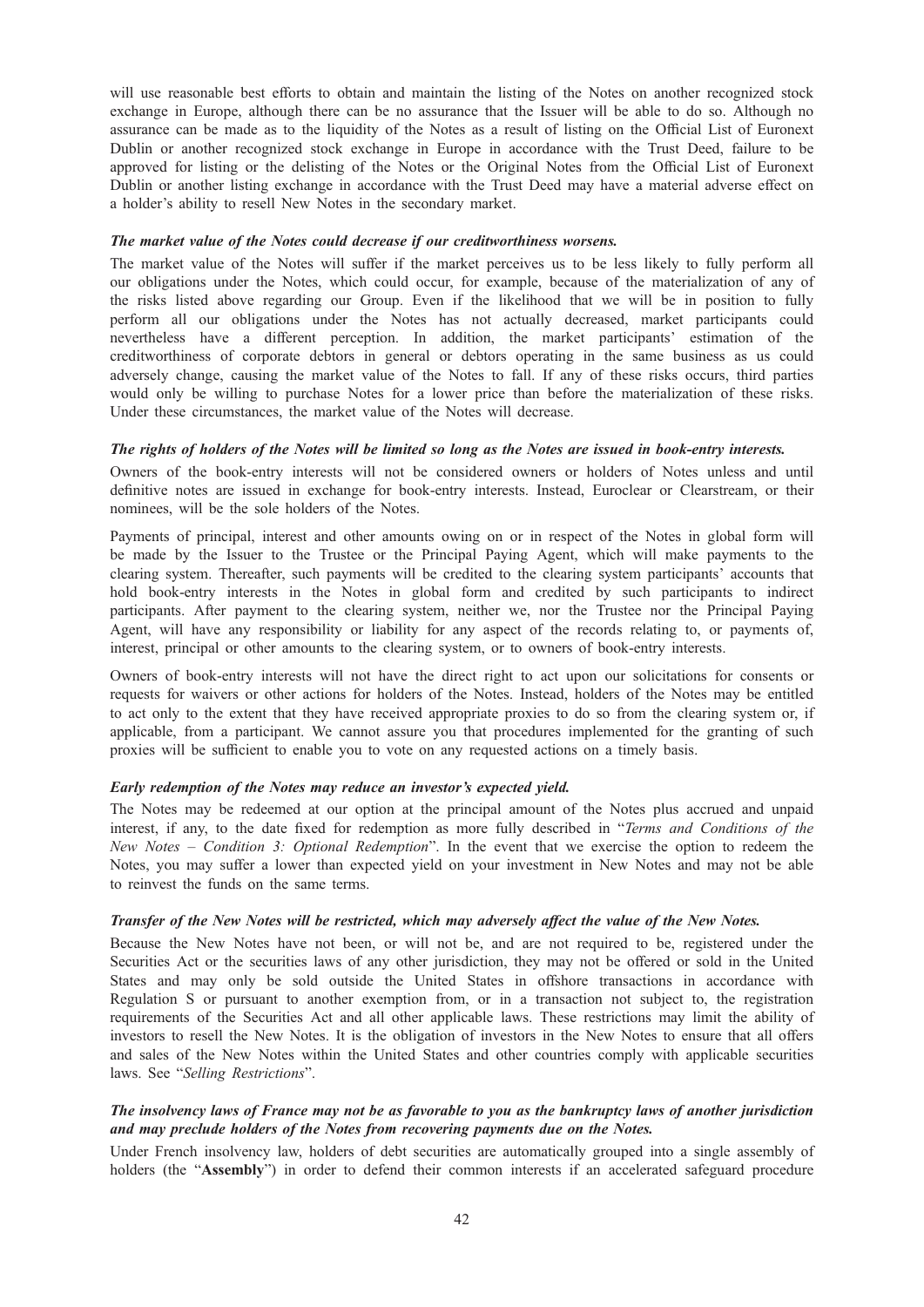(procédure de sauvegarde accélérée), an accelerated financial safeguard procedure (procédure de sauvegarde financière accélérée), a safeguard procedure (procédure de sauvegarde) or a judicial reorganization procedure (procédure de redressement judiciaire) is opened in France with respect to the Issuer.

The Assembly comprises holders of all debt securities issued by the Issuer (including the Notes), whether or not under a debt issuance program and regardless of their governing law.

The Assembly deliberates on the draft accelerated safeguard plan (projet de plan de sauvegarde accélérée), draft safeguard plan (projet de plan de sauvegarde), draft accelerated financial safeguard plan (projet de plan de sauvegarde financière accélérée) or draft judicial reorganisation plan (projet de plan de redressement) applicable to the Issuer and may further agree to:

- increase the liabilities (*charges*) of holders of debt securities (including the holders of the Notes) by rescheduling and/or writing-off debts;
- establish an unequal treatment between holders of debt securities (including the holders of the Notes) as appropriate under the circumstances; and/or
- decide to convert debt securities (including the Notes) into securities that give or may give right to share capital.

Decisions of the Assembly will be taken by a two-third majority (calculated as a proportion of the debt securities held by the holders attending such Assembly or represented thereat). No quorum is required on convocation of the Assembly.

# French tax legislation may restrict the deductibility, for French tax purposes, of all or a portion of the interest incurred in France on our indebtedness, thus reducing the cash flow available to service our indebtedness.

Under article 212 bis of the French General Tax Code (Code Général des Impôts – "FTC"), for financial years opened as from 1 January 2019, the net financial expenses ("NFE") are deductible up to the highest of €3,000,000 per financial year and 30% of the borrower's taxable result before tax, interest, depreciation and amortization (EBITDA).

The NFE are defined as the excess, if any, of the financial expenses of the borrower over its financial income. If the borrower belongs to a consolidated group, and its ratio of own funds to aggregated assets is equal to or higher than the corresponding ratio of the group, then 75% of any non-deducted NFE, under the above rule, becomes deductible.

If the borrower has a ratio of affiliated debts to own funds which exceeds 1.5, it is viewed as thinly capitalized, and the deduction of the NFE is governed by the following specific limitations the portion of the NFE related to the affiliated debts which exceeds 1.5 times the own funds is deductible up to the highest of the pro-rated  $\epsilon$ 1,000,000 per financial year and 10% of the pro-rated EBITDA; the portion of the NFE related to the non-affiliated debts, and to the affiliated debts which do not exceed 1.5 times the own funds, is deductible up to the highest of the pro-rated  $\epsilon$ 3,000,000 per financial year and 30% of the prorated EBITDA. These specific limitations do not apply if the ratio of affiliated debts to own funds of the borrower is lower or equal to the corresponding ratio of the consolidated group to which it belongs.

The portion of the NFE which is non-deductible, in respect of a given financial year, may be carried forward indefinitely and deducted from the subsequent financial years subject to the same limitations (in case of thinly capitalized entities, only one third of the NFE may be carried forward). Also if a portion of a deductibility capacity, in respect of a given financial year, is not fully used by the borrower (other than a thinly capitalized one), it may be carried forward to the next 5 financial years.

Special rules apply to the NFE related to public infra structure projects, and to French tax groupings.

Under article  $212$  I – a of the FTC, any interest paid by a borrower to an affiliated creditor is deductible up to the highest of the maximum interest rate defined under article 39 1 3e of the FTC and the interest rate which may be obtained from independent financial institutions under similar conditions.

Furthermore, under article 212 I – b of the FTC, any interest paid by a borrower to an affiliated creditor is deductible only if, upon any request by the French tax authorities, the borrower is able to evidence that the tax liability of the creditor in respect of the interest, during the same financial year, is equal to at least 25% of the French corporate tax as determined under standard French tax rules. The French Draft Finance Bill for 2020, to be discussed before the French Parliament, proposes to eliminate article 212 I – b of the FTC as from 1st January 2020, and to introduce, as per the application of the relevant EU directives, new rules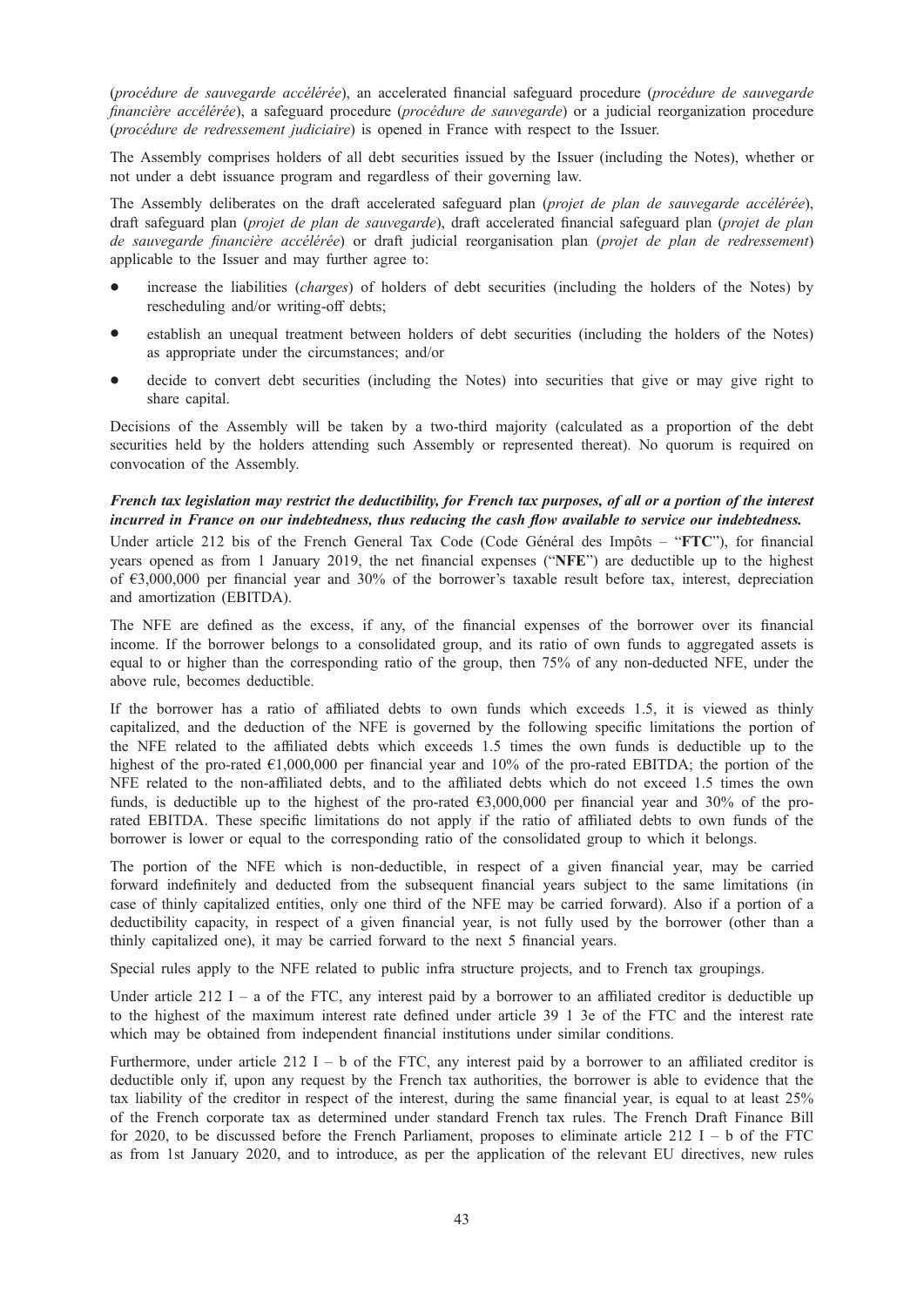on the tax treatment of hybrid instruments which may result in the non-deductibility of certain financial expenses.

## Transactions in the Notes could be subject to the European financial transaction tax, if adopted.

On 14 February 2013, the European Commission published a proposal (the "Commission's Proposal") for a Directive for a common Financial Transaction Tax (the "FTT") in Belgium, Germany, Estonia, Greece, Spain, France, Italy, Austria, Portugal, Slovenia and Slovakia (the "Participating Member States"). The Commission's Proposal has a very broad scope and could, if introduced, apply to certain dealings in the Notes (including secondary market transactions) in certain circumstances. The issuance and subscription of Notes should, however, be exempt.

In a common declaration dated 8 December 2015, the Participating Member States, excluding Estonia which ultimately indicated its withdrawal from the enhanced cooperation in March 2016, confirmed their intention to make decisions regarding the outstanding issues related to the FTT before the end of June 2016.

Under the Commission's Proposal the FTT could apply in certain circumstances to persons both within and outside the Participating Member States. Generally, it would apply to certain dealings in the Notes where at least one party is a financial institution, and at least one party is established in a Participating Member State. A financial institution may be, or be deemed to be, "established" in a Participating Member State in a broad range of circumstances, including (a) by transacting with a person established in a Participating Member State or (b) where the financial instrument which is subject to the dealings is issued in a Participating Member State.

At the Economic and Financial Affairs Council ("ECOFIN") meeting of 14 June 2019, a state of play of the work on the FTT was presented on the basis of a note prepared by Germany on 7 June 2019 indicating a consensus among the Participating Member States (excluding Estonia) to continue negotiations on the basis of a joint French-German proposal based on the French financial transactions tax model which in principle would only concern shares of listed companies whose head office is in a Member State of the European Union. However, such proposal is still subject to change until a final approval.

However, the Commission's Proposal remains subject to negotiation between the Participating Member States. It may therefore be altered prior to any implementation, the timing of which remains unclear. Additional EU Member States may decide to participate.

Prospective holders of the New Notes are advised to seek their own professional advice in relation to the FTT.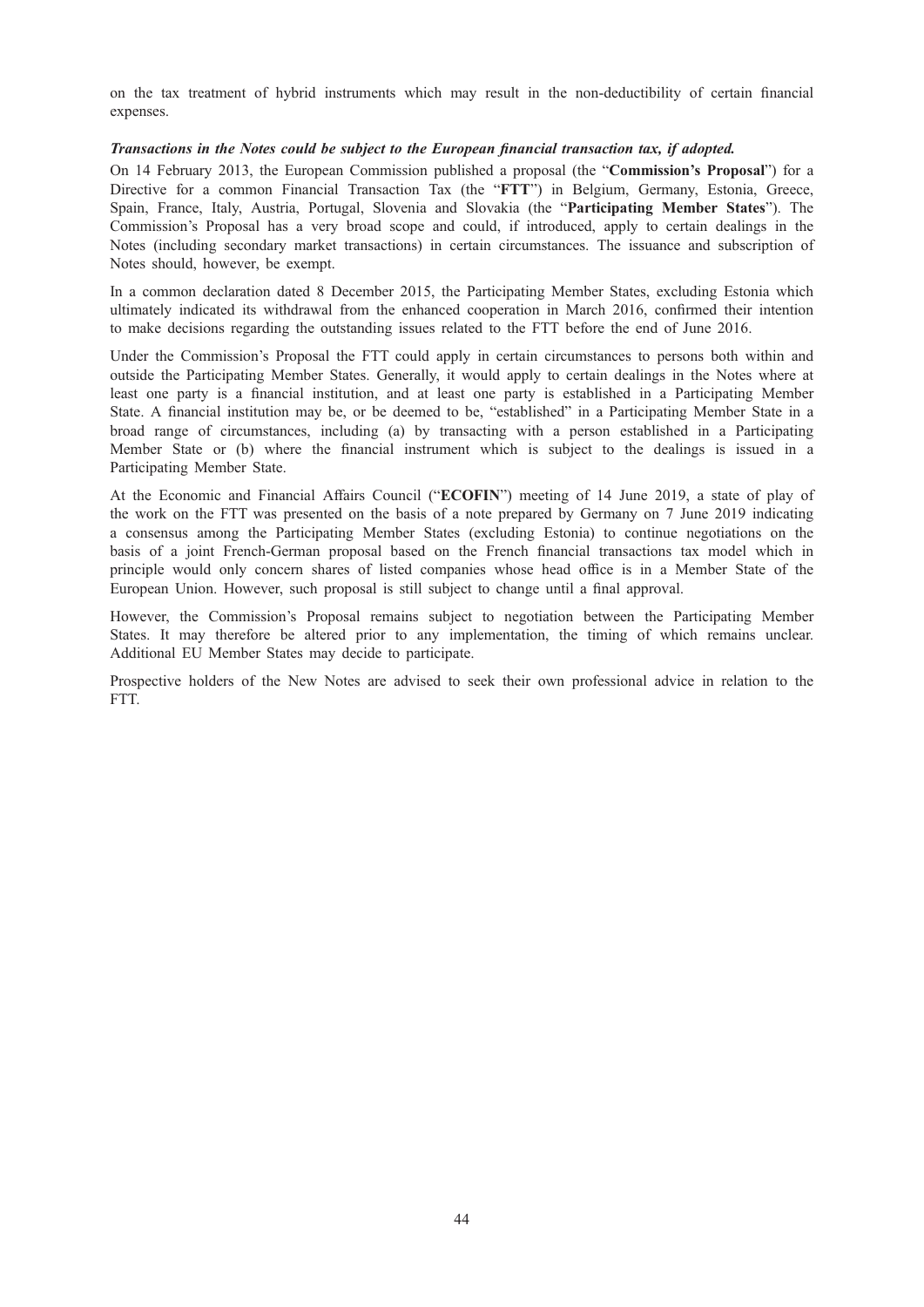## USE OF PROCEEDS

We expect the net proceeds from the Offering to amount to approximately  $E247.5$  million, after deduction of estimated costs and commissions.

The gross proceeds of the Offering will be used:

- (i) to finance the SAS Consolidation;
- (ii) for general corporate purposes; and
- (iii) to pay fees and expenses incurred in connection with the Offering.

In the event that the SAS Consolidation is not completed by 30 June 2020, we will use the net proceeds of the Offering to repay short-term debt. Pending application of the net proceeds as described, such proceeds will be retained as cash or cash equivalents on balance sheet.

The following table illustrates the sources and uses of funds relating to the issuance of the New Notes and the expected use of the gross proceeds therefrom. Actual amounts will vary from estimated amounts depending on several factors, including the issue price of the New Notes offered hereby and differences from our estimates of transaction fees and expenses.

| <b>Sources of funds</b> |              | Uses of funds $^{(1)}$      |              |
|-------------------------|--------------|-----------------------------|--------------|
| $(in \in millions)$     |              | $(in \in millions)$         |              |
|                         | 250.0        |                             | 225.0        |
|                         |              | General corporate purposes  | 22.5         |
|                         |              | Estimated fees and expenses | 2.5          |
| <b>Total</b>            | <b>250.0</b> |                             | <b>250.0</b> |
|                         |              |                             |              |

————— (1) Assumes an issue price for the New Notes of 100%.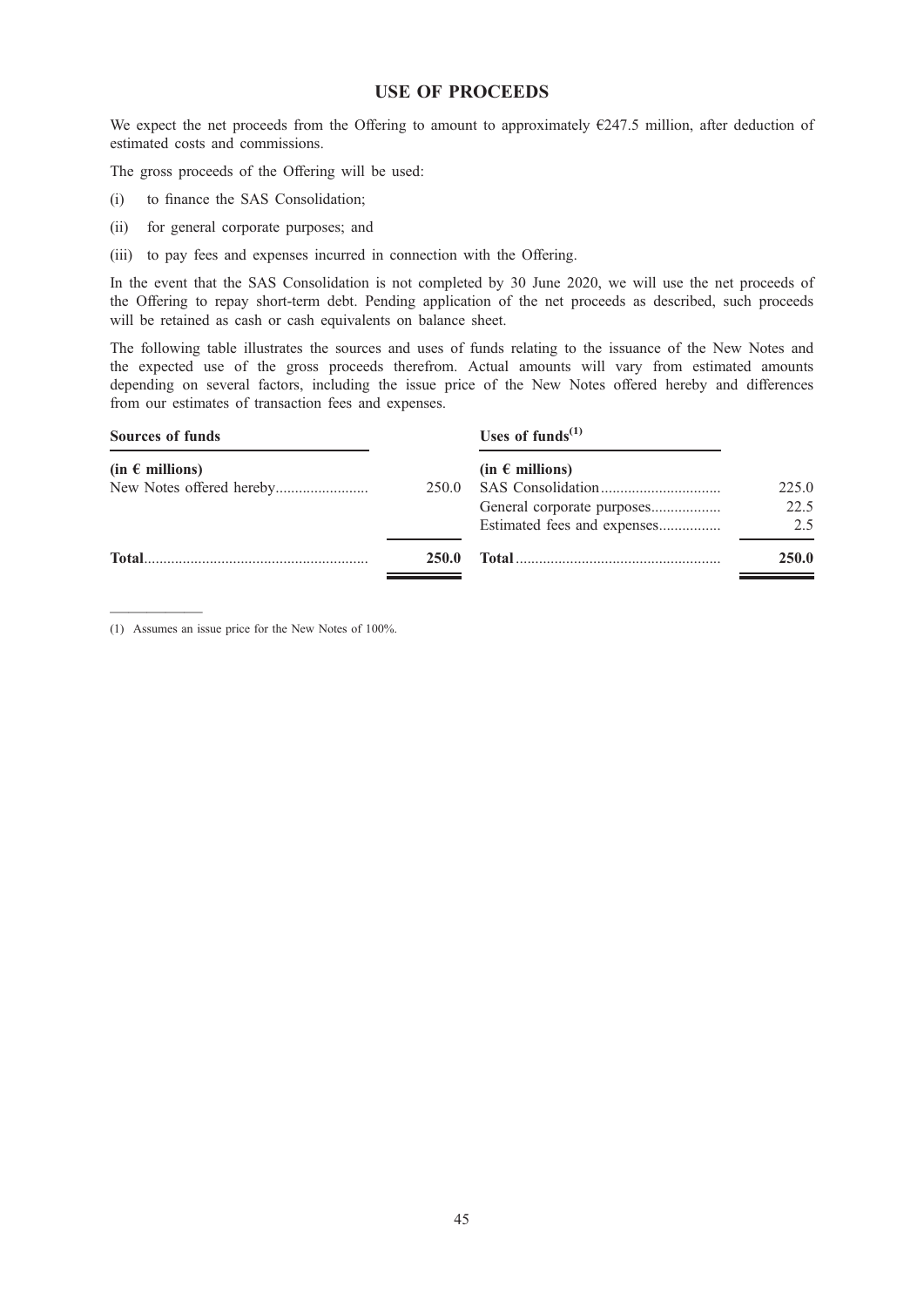# CAPITALIZATION

The following table sets forth our cash and cash equivalents, financial liabilities and total capitalization as at 30 June 2019, on a historical basis, and as adjusted to reflect the completion of the Offering.

You should read this table in conjunction with the section headed "Business Review" contained in the 2018 Annual Results, "Presentation of Financial and Other Information" and our consolidated financial statements and the related notes thereto (an English translation of which is incorporated by reference into this Offering Circular). Our historical results do not necessarily indicate results that may be expected for any future period.

| in $\epsilon$ million | As at<br>30 June 2019                                                | <b>Adjustments</b> | As adjusted<br>for the<br>offering<br>(unaudited)                             |
|-----------------------|----------------------------------------------------------------------|--------------------|-------------------------------------------------------------------------------|
|                       | 1,882.1<br>0.3                                                       | $247.5^{(1)}$      | 2,129.6<br>0.3                                                                |
|                       | 1,882.4                                                              | 247.5              | 2,129.9                                                                       |
|                       | 723.5<br>259.7<br>983.2<br>700.0<br>700.0<br>500.0<br>700.0<br>763.8 | 250.0              | 723.5<br>259.7<br>983.2<br>700.0<br>700.0<br>500.0<br>700.0<br>763.8<br>250.0 |
|                       | 3,363.8                                                              | 250.0              | 3,613.8                                                                       |
|                       | 4,347.0                                                              | 250.0              | 4,597.0                                                                       |
|                       | 2,464.6<br>307.3<br>3,814.4                                          | 2.5                | 2,467.1<br>307.3<br>3,814.4                                                   |
|                       | 4,121.7                                                              |                    | 4,121.7                                                                       |
|                       | 8,468.7                                                              |                    | 8,718.7                                                                       |

(1) Representing the net proceeds from the Offering, pending application as described under "Use of Proceeds".

(2) Including bank overdrafts of  $£115.4$ .

—————

(3) Including current portion of long-term debt

Since 30 June 2019, except as set forth above, there have been no other material changes to our capitalization.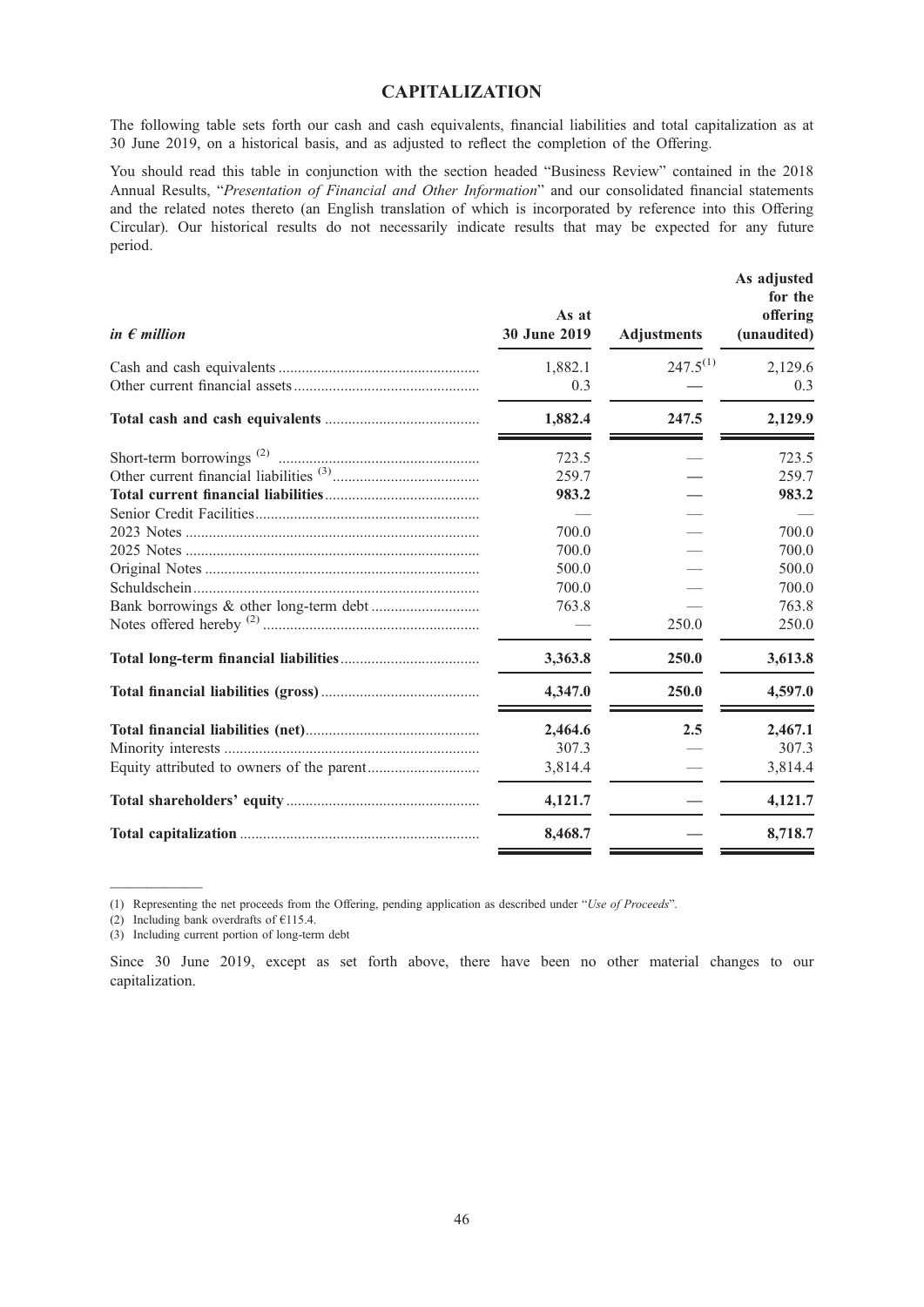## **BUSINESS**

## Our Company

We are one of the world's ten largest automotive equipment suppliers by revenue. We develop, manufacture and sell high-quality and highly-engineered products and we operate through four business groups: Faurecia Seating, Faurecia Interiors, Faurecia Clean Mobility and Faurecia Clarion Electronics. We are adapting our business and aligning our strategy to take advantage of the significant trends impacting the automotive industry. As a result, we are developing into a technology company which provides solutions for sustainable mobility and cockpit systems. We estimate that at least one third of vehicles in service in the world were originally equipped with at least one product manufactured by us.

Faurecia Seating. We estimate we are currently the world's leading supplier of seat frames and mechanisms and the number three supplier of complete seats. We design and manufacture seat systems, as well as components, including frames, mechanisms, foam, seat covers, electronic systems, mechatronics and pneumatics. During the manufacturing process, we assemble the various components to create complete systems for both front seats and rear seats, delivered on a just-in-time basis to our customers' plants. We develop solutions for our Cockpit of the Future strategy with an emphasis on advanced safety, comfort, health and wellbeing, quality and versatility. In 2018, sales reached  $\epsilon$ 7,347.9 million (43% of sales).

Faurecia Interiors. We estimate we are currently one of the two global leaders in the supply of automotive interior systems. We manufacture cockpit modules (instrument panels and central consoles), door panels, as well as smart surfaces and solutions for human machine interfaces ("HMI"), personalized cabin climate comfort and air quality. Our solutions incorporate the use of natural and recycled materials. In 2018, sales reached  $65,471.7$  million  $(31\% \text{ of sales})$ .

Faurecia Clean Mobility. We estimate that we are currently the world's leading supplier of exhaust systems and components (including mufflers, manifolds, particulate filters and catalytic converters). We develop and manufacture innovative solutions for reducing emissions (including zero emissions solutions) and improving energy efficiency, acoustic performance and powertrain electrification. We develop and manufacture complete exhaust systems, including components reducing emissions, as well as components for exhaust system acoustics. In 2018, sales reached  $64,615.0$  million (26% of sales).

Faurecia Clarion Electronics. On 1 April 2019, we launched our fourth business group, Faurecia Clarion Electronics, which is comprised of three main companies: (i) Clarion, a leading Japanese developer, manufacturer and supplier of in-vehicle-infotainment ("IVI"), audio equipment, connected service platforms for vehicles and HMI and advanced driver assistance systems, which we acquired in 2019; (ii) Parrot Automotive SAS ("Parrot Automotive"), a leader in automotive connectivity and infotainment; and (iii) Jiangxi Coagent Electronics Co. Ltd ("Jiangxi Coagent Electronics"), which develops HMI and IVI including displays, voice recognition and smartphone applications. We completed our acquisition of all outstanding shares in Clarion in March 2019 following a tender offer (the "Clarion Acquisition"). We believe that Clarion's core competences in electronics and software integration and our complementary geographic presence and customer portfolios will help position Faurecia as a leading provider of cockpit systems integration and advance our "Cockpit of the Future" strategy. Faurecia Clarion Electronics employs almost 9,200 people with more than 1,650 software engineers.

For the year ended 31 December 2018, our sales amounted to  $\epsilon$ 17,524.7 million compared to €16,962.1 million in 2017 and our EBITDA amounted to  $€2,140.6$  million compared to  $€1,950.9$  million in 2017. For the six months ended 30 June 2019, our sales amounted to  $\epsilon$ 8,972.0 million compared to  $€8,991.3$  million in the six months ended 30 June 2018, and our EBITDA amounted to  $€1,170.8$  million compared to €1,060.8 million in the six months ended 30 June 2018. As at 31 December 2018, we employed approximately 114,693 people (including temporary workers) in 37 countries, spread over approximately 300 sites.

For the year ended 31 December 2018, our order book for sales (calculated on a three-year rolling basis) was €63 billion, a record level for us, compared to €62 billion at the end of 2017 and €53 billion at the end of 2016.

## Strategic priorities

We are undertaking a significant transformation in our business and strategy to enable us to seize new opportunities in a rapidly changing automotive industry. Our strategy seeks to accelerate profitable growth by developing higher value and innovative products in response to the significant global trends impacting the automotive sector. These global trends include, in particular, climate change, resource scarcity, growing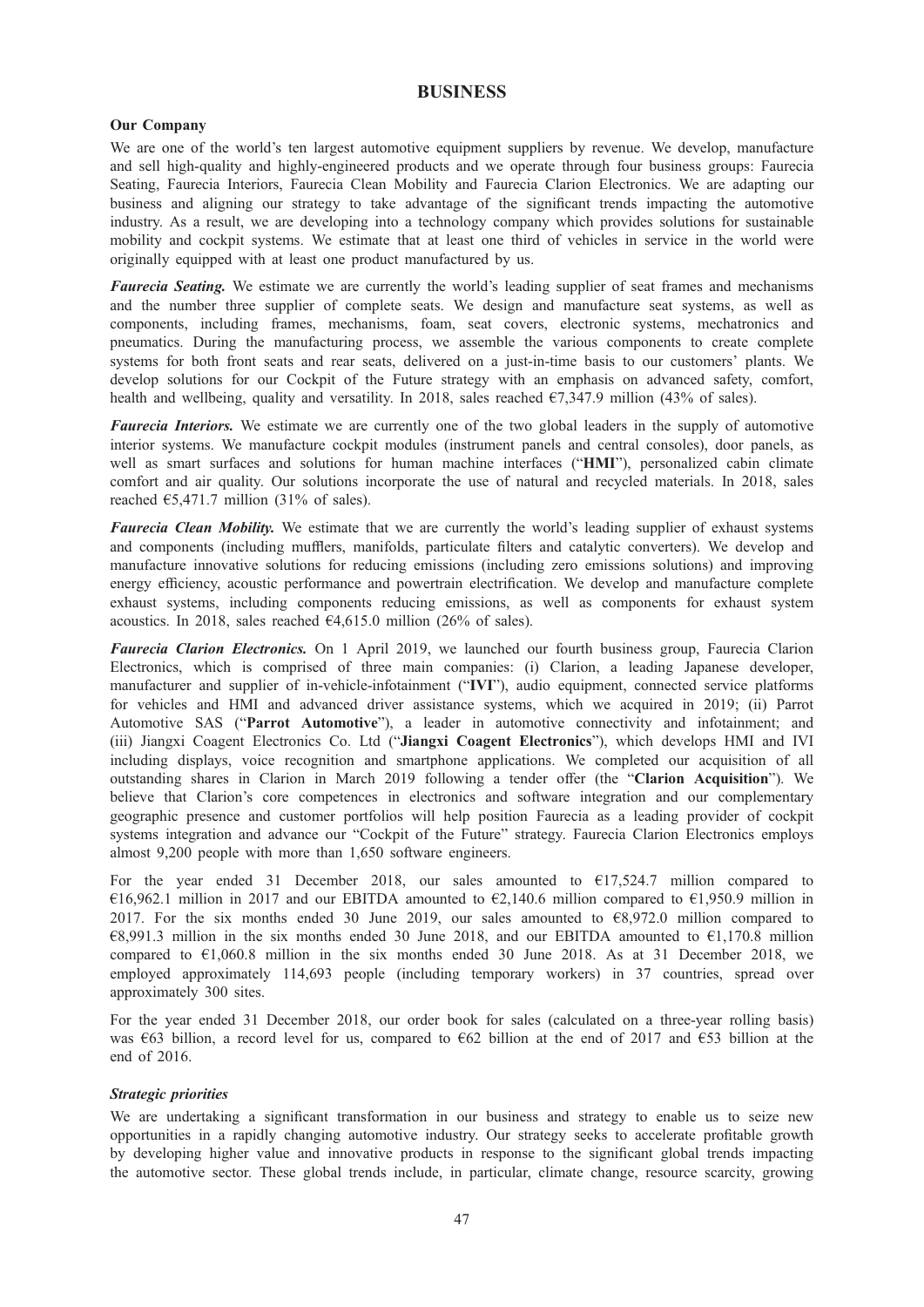and ageing populations, economic power shifting to Asia, accelerating technological advancements and increasing urbanization. The products we are developing range from energy efficient and zero emissions technologies to connected and predictive cockpits. We refer to our strategic priorities in these areas as "Sustainable Mobility" and "Cockpit of the Future". Sustainable Mobility involves our development of products and processes which reduce  $CO<sub>2</sub>$  emissions, improve air quality, weight reduction, size reduction, energy recovery and our development of bio-sourced and renewable materials. Cockpit of the Future involves our development of products and technology for vehicle seating and interiors which are aligned with the increasing connectedness and autonomy of vehicles. We refer to the potential market for products and services which meet these strategic priorities as "New Value Spaces".

In 2018, our order intake for sales in New Value Spaces represented  $\epsilon$ 2.7 billion of which commercial vehicles and high horsepower engines represented  $E1.2$  billion of orders and Cockpit of the Future represented  $E1.5$  billion of orders.

## Innovation

We have developed an open innovation ecosystem to accelerate the integration of new competences and improve the time-to-market of our products. This innovative, collaborative ecosystem incorporates non-rival alliances with global leaders as well as investment in start-ups and collaboration with academic institutions through four models of collaboration:

- (i) strategic and technology partnerships with key players in different industrial and technology sectors;
- (ii) academic partnerships with universities and scientific institutes;
- (iii) investment in start-ups through Faurecia Ventures; and
- (iv) technology platforms to collaborate with local start-up ecosystems.

## **Customers**

We maintain close relationships with almost all of the world's leading car manufacturers and work closely with customers to develop the design and functionality of our products. Each of Ford, Volkswagen, the Renault-Nissan-Mitsubishi group, the PSA Peugeot Citroën group and Fiat Chrysler accounted for more than  $€1.0$  billion of our sales in 2018. We have a broad geographic footprint, and are one of the few automotive equipment suppliers with the capacity to supply automakers' global programs where the same car model is produced throughout several regions.

We are involved in all stages of the automotive equipment development and supply process. We design and manufacture automotive equipment adapted to each new car model or platform, and conclude contracts to provide these products throughout the anticipated life of the model or platform (usually between five and ten years). Our customers rely increasingly on global platforms, based upon which they will produce a variety of car models. This allows us to decrease costs through a greater commonality of components, and to benefit from components or modules which can be used in more than one generation of cars. We participate in this evolution by offering generic products associated with our customers' platforms, such as standard seats frames. At the end of 2018, we had over 700 programs in the development phase and, in 2018, we successfully launched over 220 programs, including for vehicles such as the Peugeot 508, Dodge RAM 150, Nissan Altima and Ford Focus. In addition, we regularly benefit from a high renewal rate of our programs (91.7% in 2018).

### Geographical Presence

Our four principal markets include Europe, North America, Asia and South America. The following table shows a breakdown of our sales in 2018 by geographic region.

#### Sales for the six months ended 30 June 2019 by Region

|                          | Europe  | <b>North</b><br>America | Asia     | South<br>America | Rest of the<br>World and<br>Other<br>countries | <b>Total</b> |
|--------------------------|---------|-------------------------|----------|------------------|------------------------------------------------|--------------|
| (in $\epsilon$ millions) |         |                         |          |                  |                                                |              |
|                          | 4,530.8 | 2,288.9                 | 1,716.3  | 344.7            | 91.3                                           | 8,972.0      |
|                          | 50.5%   | 25.5%                   | $19.1\%$ | $3.8\%$          | $1.0\%$                                        | $100\%$      |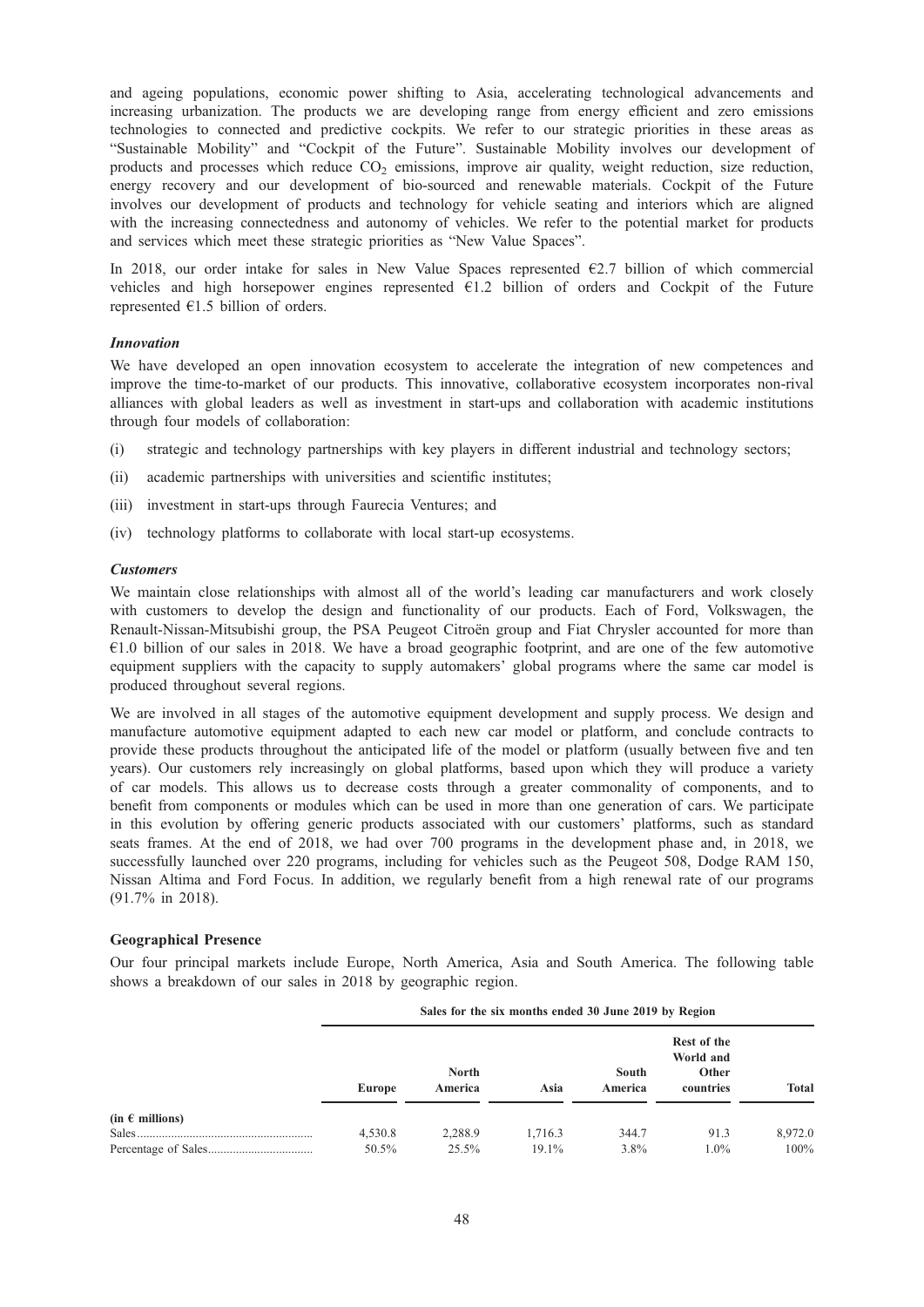## Our Competitive Strengths

## Leading market positions in our underlying markets

Based on our estimates, we have leading market positions in three of our four business groups. In 2018, we estimate that Faurecia Seating was, globally, a leader in seating solutions and the leading supplier of frames and mechanisms for seats and the number three supplier of complete seats, Faurecia Interiors was one of the two leading suppliers of interior systems and Faurecia Clean Mobility was the leading supplier of clean mobility solutions, achieving the following results:

- Faurecia Seating's sales reached  $\epsilon$ 7,347.9 million (43% of sales). We believe that in 2018 we had a 11.4% global market share by value;
- Faurecia Interiors' sales reached  $65,471.7$  million (31% of sales). We believe that in 2018 we had a 13% global market share by value; and
- \* Faurecia Clean Mobility's sales reached €4,615.0 million (26% of sales). We believe that in 2018 we had a 32.7% global market share by value.

Faurecia Clarion Electronics, our fourth business group, was launched on 1 April 2019 and integrates Parrot Automotive, Jiangxi Coagent Electronics and Clarion, which we acquired in March 2019. As a result, we are not able to provide sales figures for Faurecia Clarion Electronics for the year ended 31 December 2018 or the six month period ended 30 June 2019.

Our market leadership in Faurecia Seating, Faurecia Interiors and Faurecia Clean Mobility, and our global platforms are significant strategic advantages as customers typically look to well-established suppliers when awarding new business.

We believe that our leading market share in three of our four business groups positions us well for future growth, allows us to negotiate favorable terms from our suppliers and to further diversify our business model.

## Highly diversified business model

We believe that the high degree of diversification through our business groups, our geographic presence, and our number of customers and range of products limits our exposure to adverse changes in the global or local economic environment and in the various end-markets we serve, while simultaneously mitigating counterparty risk. This high degree of diversification in turn supports the resilience of our revenues and our profitability.

The following charts show our sales for the six months ended 30 June 2019 by region, business group and customer.



<sup>\*</sup> Clarion accounted for only two months of Faurecia Clarion Electronics' sales, in April and May, for the first six months of 2019.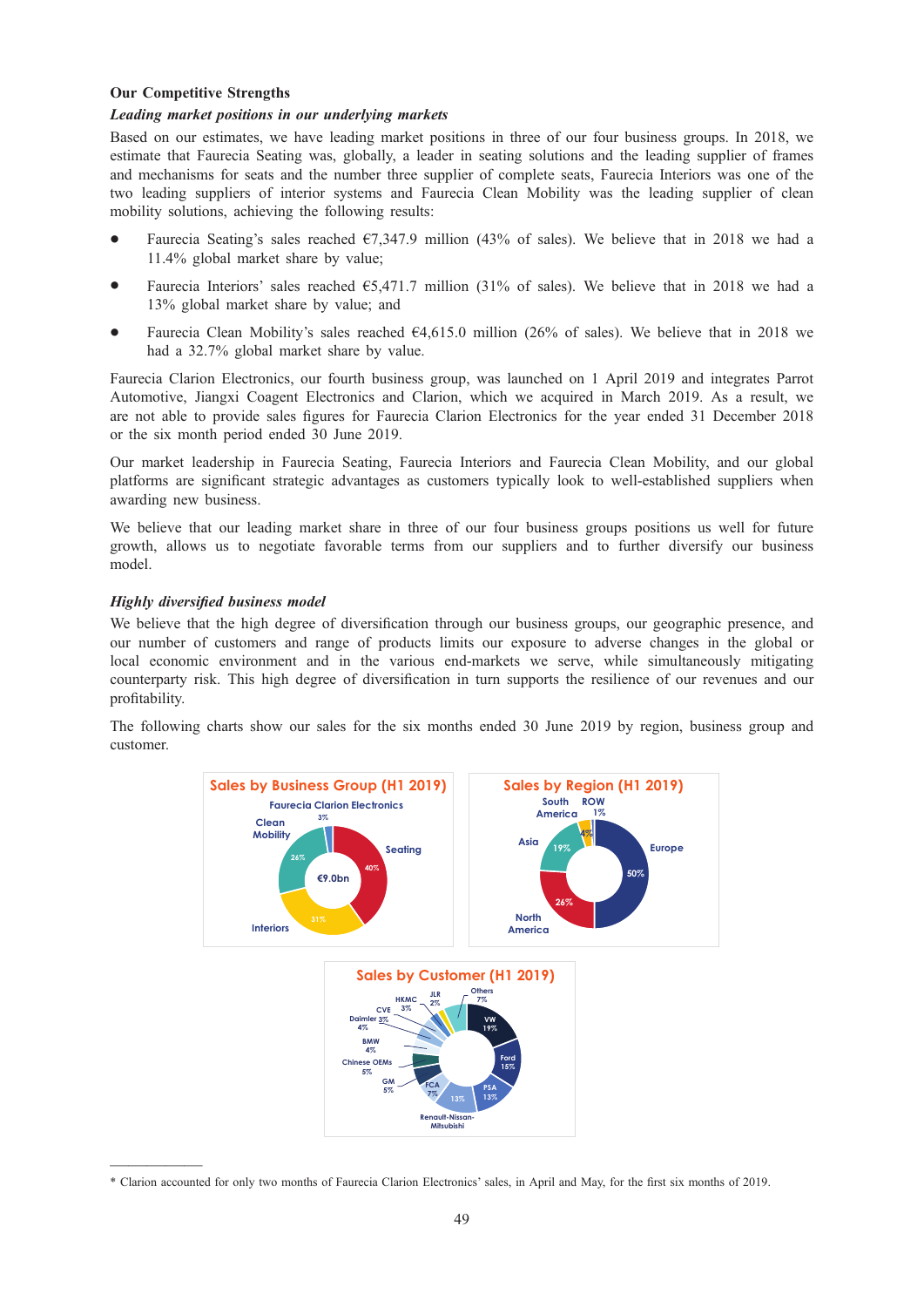In the six months ended 30 June 2019, sales in Europe, North America, Asia and South America were 50.4%, 25.5%, 19.1% and 3.8%, respectively, compared to 52.6%, 24.8%, 17.2% and 4.0%, respectively in the six months ended 30 June 2018. We also further diversified our sales by business group in the six months ended 30 June 2019 with the introduction of our new business group, Faurecia Clarion Electronics on 1 April 2019, which accounted for 3.0% of sales in the six months ended 30 June 2019.

In recent years we have further increased our customer diversification. In 2018, our two largest customers accounted for 34.8% of sales compared to approximately 47.8% of total sales in 2008. We also further increased our geographic diversification by increasing the share of our Asian sales. In 2018, sales in Europe, North America and Asia were 50.5%, 25.5% and 18.6% of sales, respectively compared to approximately 74.4%, 14.8% and 5.9% of total sales, respectively, in 2008. This increased diversification reduces our exposure to a single geographic area, end-market, automaker or car model.

We benefit from a global customer base. Although Japanese and South Korean automakers tend to use their own network of suppliers, we managed to become a supplier to Nissan and Hyundai. We are present on most market segments, from entry-level models to premium and luxury cars, which make us less vulnerable to the parameters which may affect one particular segment. We also benefit from revenue visibility and stability, due to the inherent difficulties automakers face when changing suppliers in the midst of the development and production of a car model, and from a high renewal rate of our programs (91.7% in 2018).

## Attractive underlying market fundamentals

Significant global trends are impacting the automotive industry. Those global trends include, in particular, climate change, resource scarcity, growing and ageing populations, economic power shifting to Asia, accelerating technological advancements and increasing urbanization. The consequence of these trends on the automotive industry is a radical increase in mobility which is becoming connected, autonomous, shared and electrified. We have anticipated these trends and developed a strategy to benefit from them by developing into a technology company which provides solutions for sustainable mobility and cockpit systems.

## Connectedness

Vehicles with connected capabilities already exist and are becoming increasingly common. The trend for connected vehicles is driven by legislation for increasing safety, increasing customer expectations for infotainment and technological developments for autonomous cars. Connectivity will allow continuous monitoring of vehicles and passengers, the ability to upgrade software in vehicles and will provide passengers with access to a wide range of services. The introduction of mobile 5G will enhance connectivity through better quality network coverage and higher bandwidth. We currently estimate that 90% of vehicles will be connected by 2025.

### Autonomous

Autonomous vehicles will provide drivers with the opportunity to engage in activities not previously possible while driving, such as relaxing, working and socializing. Accordingly, we expect the automotive industry will need to extend its value-proposition to deliver new user experiences. In this context, we expect vehicle interiors will undergo a significant evolution and the Cockpit of the Future will be connected, versatile and predictive. We currently estimate that between 8 to 12% of vehicles will allow at least SAE level 3 category of driving automation, as defined by SAE International, by 2025.

## Shared mobility

Connectivity is also impacting the way users see mobility, as they begin to use new solutions, particularly in urban settings. Ride-sharing services such as car-pooling or ride-hailing, are experiencing significant growth. This trend is the result of the emergence of new peer-to-peer services, made possible by the current digital revolution. Users of shared mobility will demand personalization of their interiors and digital continuity.

## Electrification

The powertrain mix is rapidly evolving towards electrification, due to environmental concerns and pressure from regulators and society. Whilst different countries are moving towards zero emissions at a different pace, we expect there will be a rapid increase in the number of hybrid vehicles and battery electric vehicles and that fuel cell electric vehicles will co-exist as zero emissions alternatives. We currently estimate that, by 2023, 50% of new cars sold will be electrified, including hybrid vehicles.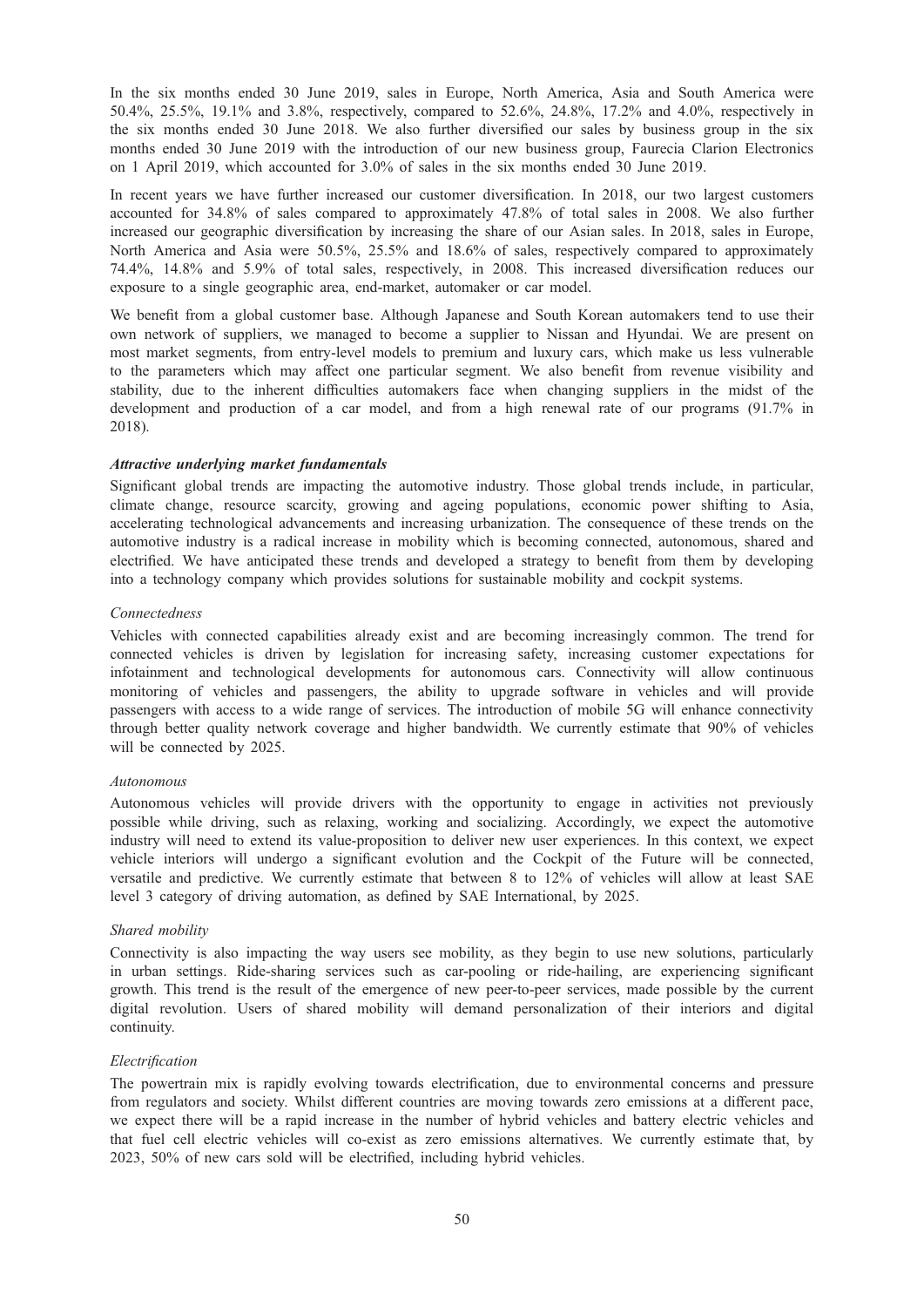We estimate that the addressable market for Sustainable Mobility will reach €51 billion by 2030. We estimate that the addressable market for the Cockpit of the Future will reach  $\epsilon$ 81 billion by 2030.

#### Pioneer in technological innovations



We are a pioneer in technological innovations in the automotive sector, as highlighted by our consistent track record of award winning innovations. We operate 35 research and development centers worldwide and employ approximately 7,300 engineers. In 2018, we filed 403 new patents, compared to 330 in 2017.

We are accelerating our investment in innovation in order to capitalize on the significant global trends impacting the automotive sector including, in particular, climate change, resource scarcity, growing and ageing populations, economic power shifting to Asia, accelerating technological advancements and increasing urbanization. In 2018, we allocated  $\epsilon$ 1,093 million to gross R&D costs of which management estimates that €180 million was allocated to research and innovation expenses, an increase of €20 million compared to 2017.

Given the pace of technological change and the need for the efficient development of new products, we have developed an open innovation ecosystem to accelerate the integration of new competences and improve the time-to-market of our products. This innovative, collaborative ecosystem incorporates non-rival alliances with global leaders as well as investment in start-ups and collaboration with academic institutions.

### Strategic and technology partnerships

To rapidly accelerate development in key areas, we have developed partnerships with other industrial or technology companies. The main partnerships signed in 2017 were with ZF Friedrichshafen AG ("ZF") and MAHLE GmbH ("Mahle") for the Cockpit of the Future and with Accenture for the development of digital services and digital transformation. In 2018 we entered into a strategic collaboration with HELLA GmbH & Co. KGaA ("HELLA"), the lighting and electronics specialist, as well as a business alliance with Hitachi, Ltd ("Hitachi") to make a combined offer with Clarion for autonomous driving solutions.

### Academic partnerships

We also work with academics in open innovation networks, to test, assess and develop prototypes in order to obtain the relevant information to position research for the Group. Important partnerships include those with Stanford University in the USA and the Collège de France, French Commission for Atomic Energy and Alternative Energies, and Dortmund and Supelec.

#### Investment in start-ups

Faurecia Ventures, the Group's investment fund, advances our innovation strategy by identifying, incubating and investing in start-ups with relevant technologies for Sustainable Mobility and the Cockpit of the Future.

In 2018, we invested in American start-ups including Powersphyr (which develops wireless charging technology), Promethient (which develops climate control technology) and SUBPAC Inc (which develops innovative sound solutions) for the Cockpit of the Future. We also invested in the French start-up Enogia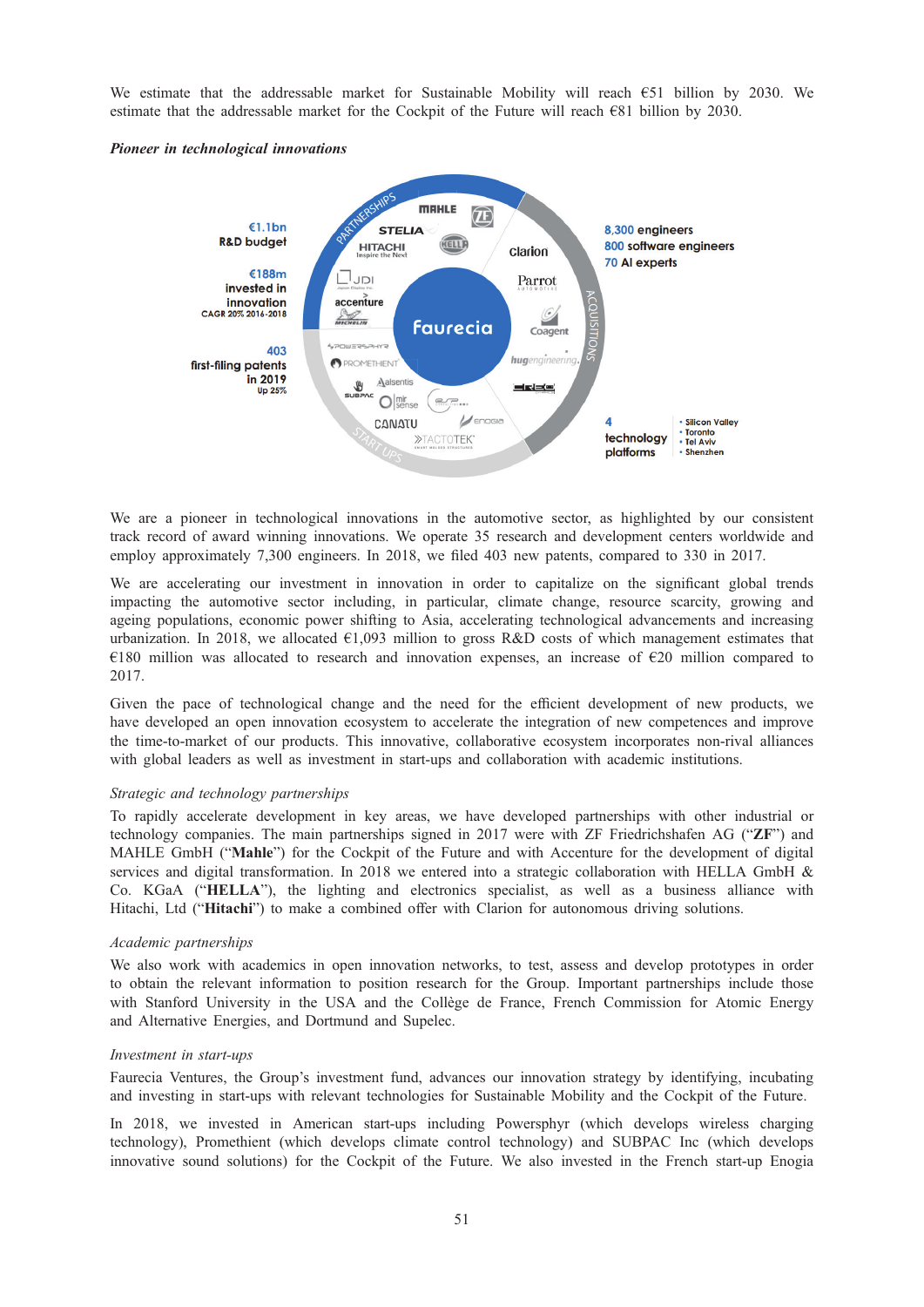for energy recovery, and in the innovative French lab ESP Consulting, to develop wellness solutions for cockpit occupants.

## Technology platforms

We also collaborate with local start-up ecosystems via technology platforms. They allow the Group to scout start-ups, establishing strong connections in major innovation clusters and to closely follow emerging trends and new technologies. The Group's platforms are located in the Silicon Valley, Toronto, Shenzhen and Tel Aviv.

## Strong operational performance

## Digital Technology

We have introduced digital technology to improve operational efficiency and transform working practices in our production facilities. In 2017, we deployed digital management tools as part of our Digital Enterprise strategy, including real-time information sharing, collaborative robots and autonomous guided vehicles, to optimize assembly automation, quality control and production efficiency. By the end of 2018, over 550 collaborative robots and 800 automated guided vehicles had been installed at Faurecia production sites. More than a hundred of our factories have digital production dashboards, allowing real-time information sharing on the operation of production lines. Over 300 machines are connected to a data pool allowing monitoring and easing predictive maintenance.

## Product Quality

The quality of our products is widely acknowledged among automakers. We ensure the quality of our products through our Faurecia Excellence System, a rigorous set of project management procedures and methodologies, and by the expertise of our engineers and technicians who design products and develop technological solutions. In 2018, we launched our Total Customer Satisfaction program to collect customer feedback in real-time digitally through an application. As a result, for the six months ended 31 December 2018, our customers rejected less than 15 defective parts per million parts delivered, below the target set by the Group. The Faurecia Excellence System, renamed "FES X.0", was updated in 2018 to make it more pragmatic and accessible to employees as well as to accelerate digitization. FES X.0 is being deployed during 2019 and will be an important contributor to our Total Customer Satisfaction program and our financial performance.

### Total Customer Satisfaction Program

We proactively maintain very close relationships with our customers and seek to be their strategic suppliers. These relationships have been developed through regular contact and meetings from all levels of our organization from our management to our site teams, including close monitoring of customer feedback through our Total Customer Satisfaction program as well as by maintaining the high quality of our products through our Faurecia Excellence System, renamed "FES X.0", and through technology reviews and codevelopment projects. The success of our relationships is reflected in our order intake and the awards we have received in recent years. For the year ended 31 December 2018, our order book for sales was a record €63 billion (calculated on a three-year rolling basis). Among others, we achieved the following milestones between 2017 and 2019:

- being recognized with two innovation awards at the 2019 Shanghai Automotive Show for our Cockpit of the Future innovations;
- being recognized with the "Best Quality Mindset award" at the Groupe Renault Suppliers event for our Pitesti (Romania) plant in 2019;
- being awarded a record contract for our seating business by the BMW Group, which was our highest ever single order intake in terms of sales volume;
- \* being recognized with two German Innovation Awards for our "Morphing Instrument Panel" and "Immersive Sound Experience", two of our Cockpit of the Future solutions, in 2018;
- being recognized with the Innovation award at the 2018 Groupe Renault Suppliers event, for our innovative concept for future vehicle interiors;
- being recognized with the EcoVadis Sustainable Procurement Leadership Award for the global excellence of our "Buy Beyond" sustainable procurement program in 2018;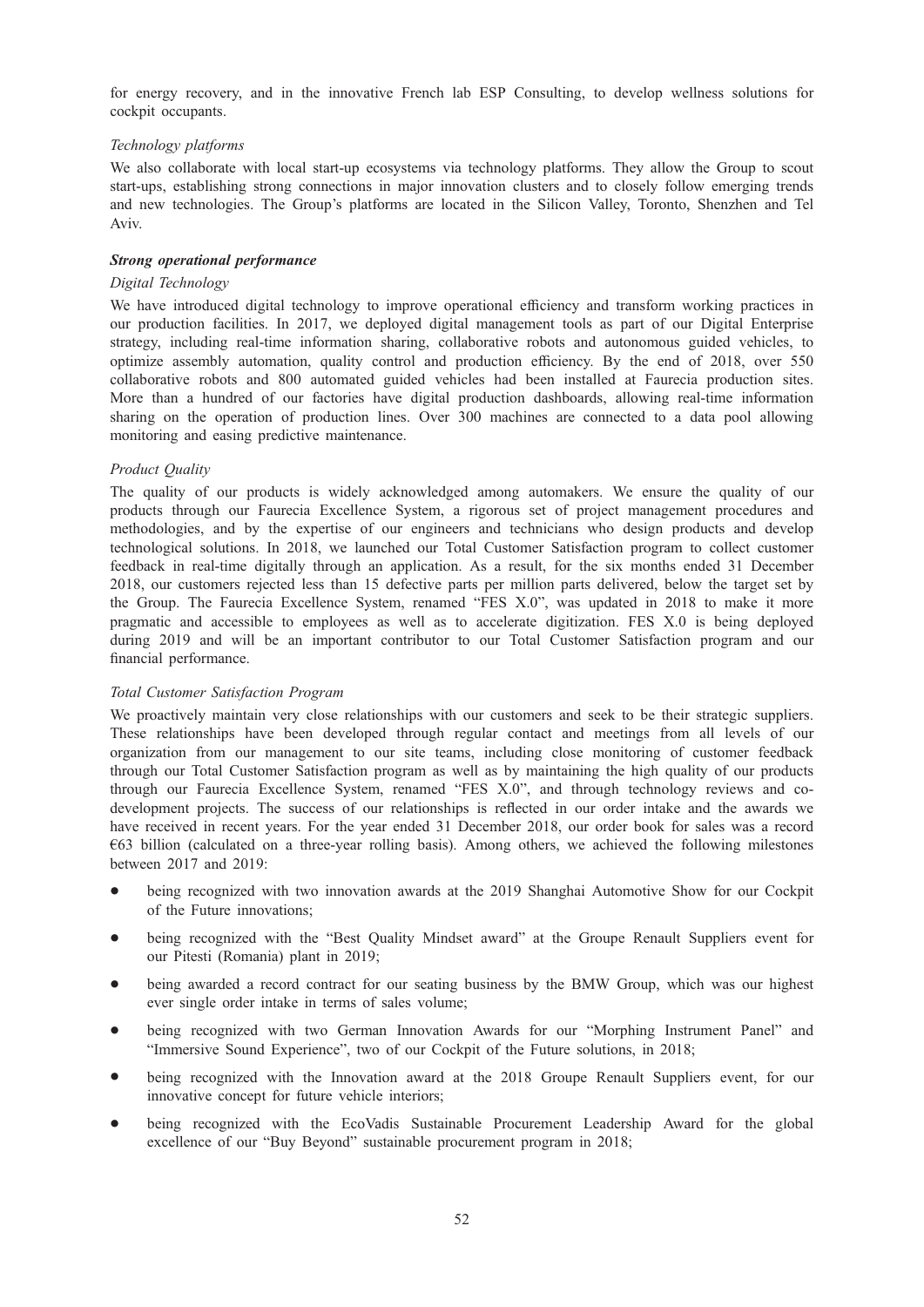- being awarded first prize in the Environment category for our Exhaust Heath Recovery System ("EHRS") at the Auto-Moto Innovation Awards in 2017;
- being recognized at the JEC World 2017 Innovation Awards with two awards for our Lightweight Solutions;
- being recognized with over 40 awards for quality and operational performance in 2017, many of which were awarded by Chinese OEMs;
- being recognized "Best supplier" and being awarded with the "5 star quality" award by Hyundai Kia in 2017;
- \* being part of the 44 suppliers selected by Volkswagen as strategic partners, in their FAST ("Future Automotive Supply Tracks") corporate initiative;
- being a member of the "Supplier Councils" for Ford, the PSA Peugeot Citroën group and Fiat Chrysler; and
- being awarded with a Supplier Diversity and Inclusion Award by Ford Europe in 2017.

## Strong focus on profitability and financial discipline

Our profitability and financial discipline form an important foundation for our transformation and sustainable value creation. Over the past several years we have achieved significant improvements in our profitability. Our operating income increased from 3.5% of value added sales in 2013 to 7.3% of sales in 2018. In particular, our operating income in North America increased from around 2.8% of value added sales in 2013 to 6.5% of sales in 2018, and our Faurecia Interiors business group improved its operating income from 1.8% of its value added sales in 2013 to 6.0% of its sales in 2018.

Our selective cost structure and our focus on more profitable businesses has enabled us to improve our operating margin, in particular for our Faurecia Clean Mobility business group. Our Faurecia Seating operating margin (as a percentage of sales) increased from 5.7% in 2017 to 6.0% in 2018. Our Faurecia Interiors operating margin (as a percentage of sales) increased from 5.6% in 2017 to 6.0% in 2018. Our Faurecia Clean Mobility operating margin (as a percentage of sales) increased from 10.2% in 2017 to 10.8% in 2018. To lower costs, we continue to further standardize our equipment and production processes.

We generally seek to pass through increased raw material costs to our customers through a variety of means. Certain raw material cost fluctuations, such as for monoliths, are directly passed through, whilst others are passed through (typically with a time lag) through indexation clauses in our contracts. In addition, we seek to pass through certain other raw material costs to customers through periodic price reviews that are part of our contract management. Our ability to pass through such costs has had a positive impact on our margins and profitability. In an environment of increasing raw material prices, we believe we have been generally successful in passing on the higher costs of our raw materials to our customers.

We seek to achieve steady and predictable levels of capital expenditure and working capital. We are still planning to grow while limiting our capital expenditure and capitalized R&D requirements by seeking better capital expenditure allocation. Our three-year order intake for the period 2016 to 2018 was  $\epsilon$ 63 billion, compared to  $\epsilon$ 53 billion for the period 2014 to 2016. Subject to the global growth of vehicle production, we believe that our order book strongly supports our future sales and growth objectives.

### Experienced Management Team

Our management team and Board of Directors have significant experience in the industry. Patrick Koller, our Chief Executive Officer, has been with the Group since 2006. Prior to becoming our Chief Executive Officer, he was Executive Vice President at our Faurecia Seating business group from 2006 to 2015. Michel Favre, our Chief Financial Officer, has been with the Group since 2013. Prior to becoming our Chief Financial Officer, he was Executive Vice President (Financial Controlling and Legal) at Rexel SA from 2009 to 2013, Chief Financial Officer at Casino Guichard-Perrachon SA from 2006 to 2009 and Chief Financial Officer of Altadis SA from 2001 to 2006. He also held a number of senior financial and operational roles with Valeo SA over a 13-year period including Vice President of the Lighting Branch from 1999 to 2001. The majority of the members of our Executive Committee have spent most of their careers in the automotive industry. We believe that the experience, industry knowledge and leadership of our management team will help us implement our strategy described below and achieve further profitable growth.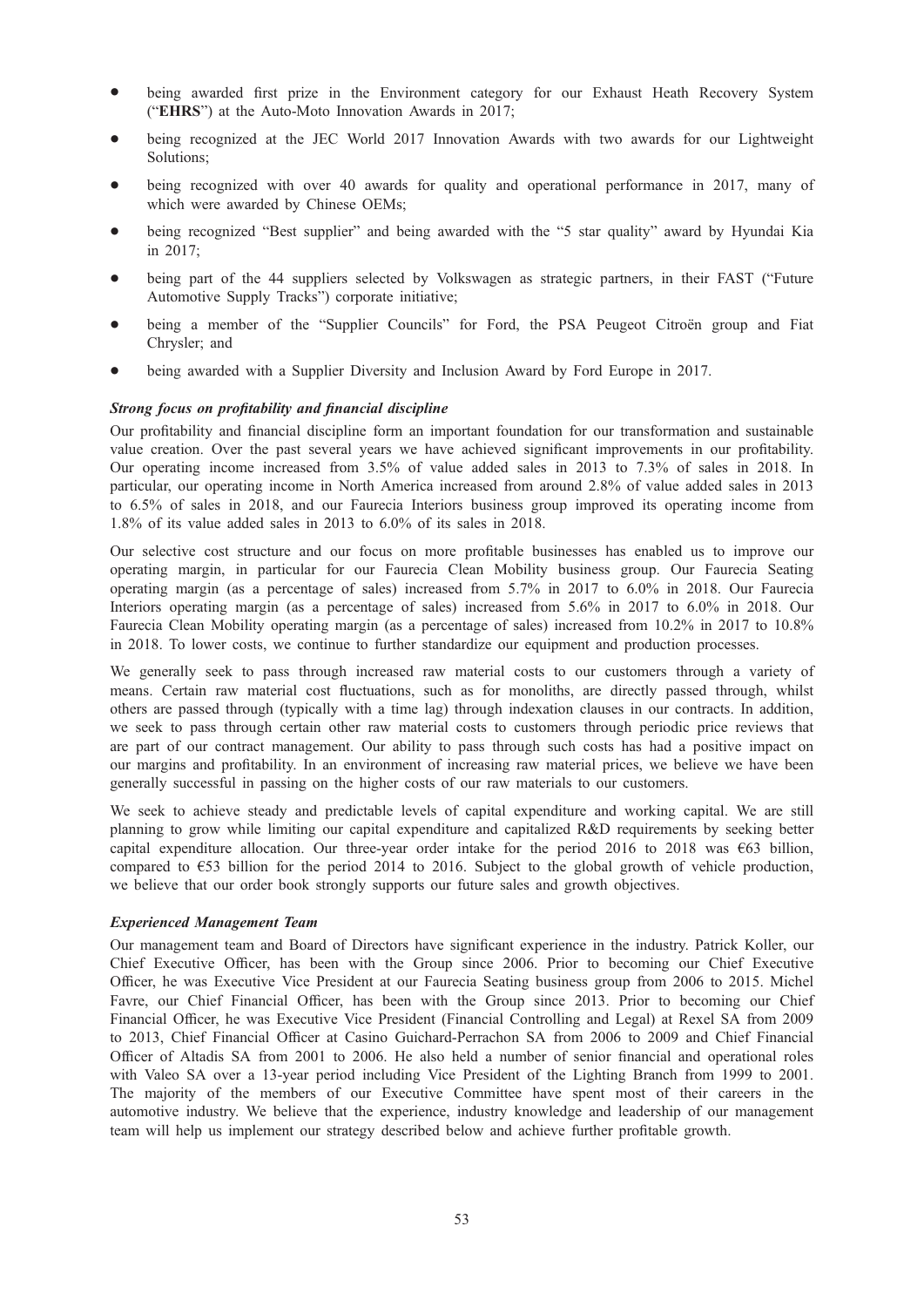## Strategy

Our strategy is designed to respond to the significant global trends impacting the automotive sector including, in particular, climate change, resource scarcity, growing and ageing populations, economic power shifting to Asia, accelerating technological advancements and increasing urbanization.

We are seeking to accelerate our growth by focusing on two strategic priorities which we refer to as "Sustainable Mobility" and "Cockpit of the Future". "Sustainable Mobility" involves our development of products and processes which reduce  $CO<sub>2</sub>$  emissions, improve air quality, weight reduction, size reduction, energy recovery and the development of bio-sourced and renewable materials. "Cockpit of the Future" involves our development of products and technology for vehicle seating and interiors which are aligned with the increasing connectedness and autonomy of vehicles. We believe this trend will radically alter the driving experience. As a result, vehicle seating and interiors will be substantially redesigned and enhanced to deliver the "Cockpit of the Future". We are pioneering technological development in the "Cockpit of the Future", which will provide users with versatile architecture, advanced safety, health and wellbeing, cockpit integration systems, connectivity, infotainment and intuitive HMI systems. We are focusing our product development on higher value, innovative products with a high technology content.

Regulatory changes, which seek to reduce the impact of automobiles on the environment, will also have a significant impact in our markets and we anticipate that this will present a significant business opportunity. We believe that the Asian markets represent a significant source of growth potential and high profitability. For example, we believe that the likely introduction of more stringent  $CO<sub>2</sub>$  and other emission regulations in Asia, in particular in China and India, will lead to significant upgrades in vehicle content and provide substantial opportunities for growth in our Asian markets. Our strategy is to continue to expand our portfolio in China with our current customers and strengthen our relationship with major Chinese automakers to accelerate our business activity.

## Sustainable Mobility

Our strategic roadmap for Sustainable Mobility focuses on the following three areas:

- developing innovative solutions for hybrid vehicles;
- developing ultra-clean solutions for commercial vehicles and high horsepower engines; and
- developing solutions for zero emissions.

Sustainable Mobility - Innovative Solution for Hybrid Vehicles: Our "Sustainable Mobility" strategy for passenger vehicles is focused on two main areas. Firstly, we continue to develop innovations for hybrid passenger vehicles that improve fuel economy such as our EHRS, electric heated catalyst, real time emissions monitoring, acoustic valves and ultra-lightweight exhaust lines. We have developed a low pressure Exhaust Gas Recirculation System which will reduce fuel consumption by over 3% in gasoline-engine vehicles. Secondly, we are expanding our capabilities in lightweight materials. In 2017, we joined the German carbon fiber composites network based in Augsburg, Germany to develop manufacturing processes for mass production of carbon composite parts in vehicles. We expect carbon composite vehicle parts to weigh 50% less than equivalent parts made from steel. Ten kilograms of weight savings could reduce  $CO<sub>2</sub>$ emissions by 1g/km. We also recently developed a resonance free pipe which reduces weight and packaging complexity by eliminating resonators. This award-winning innovation was launched in 2018 in the United States, in collaboration with General Motors.

Sustainable Mobility – Ultra-clean Solutions for Commercial Vehicles, High Horsepower Engines: Our strategy for commercial vehicles and high horsepower engines is focused on developing innovative "Sustainable Mobility" and ultra-clean diesel technologies for these markets.

Sustainable Mobility – Solutions for Zero Emissions: Our strategy for zero emissions is focused on battery electric vehicles ("BEV") and fuel cell technology. We are seeking to become a leading player in battery housing for BEVs, including thermal management. Based on our experience of composites, we have already begun supplying battery pack covers which will be combined with functional thermal management and crash resistance.

Whilst they have not reached large scale production yet, fuel cell electric vehicles offer some advantages over BEVs, in particular for heavy and long range vehicles in terms of autonomy and charging time. Fuel cell electric vehicles and battery electric vehicles will probably coexist for different applications.

In March 2019, we signed a memorandum of understanding to create a joint venture with Michelin, a leader in sustainable mobility. The joint venture will incorporate each of Michelin's fuel cell related activities,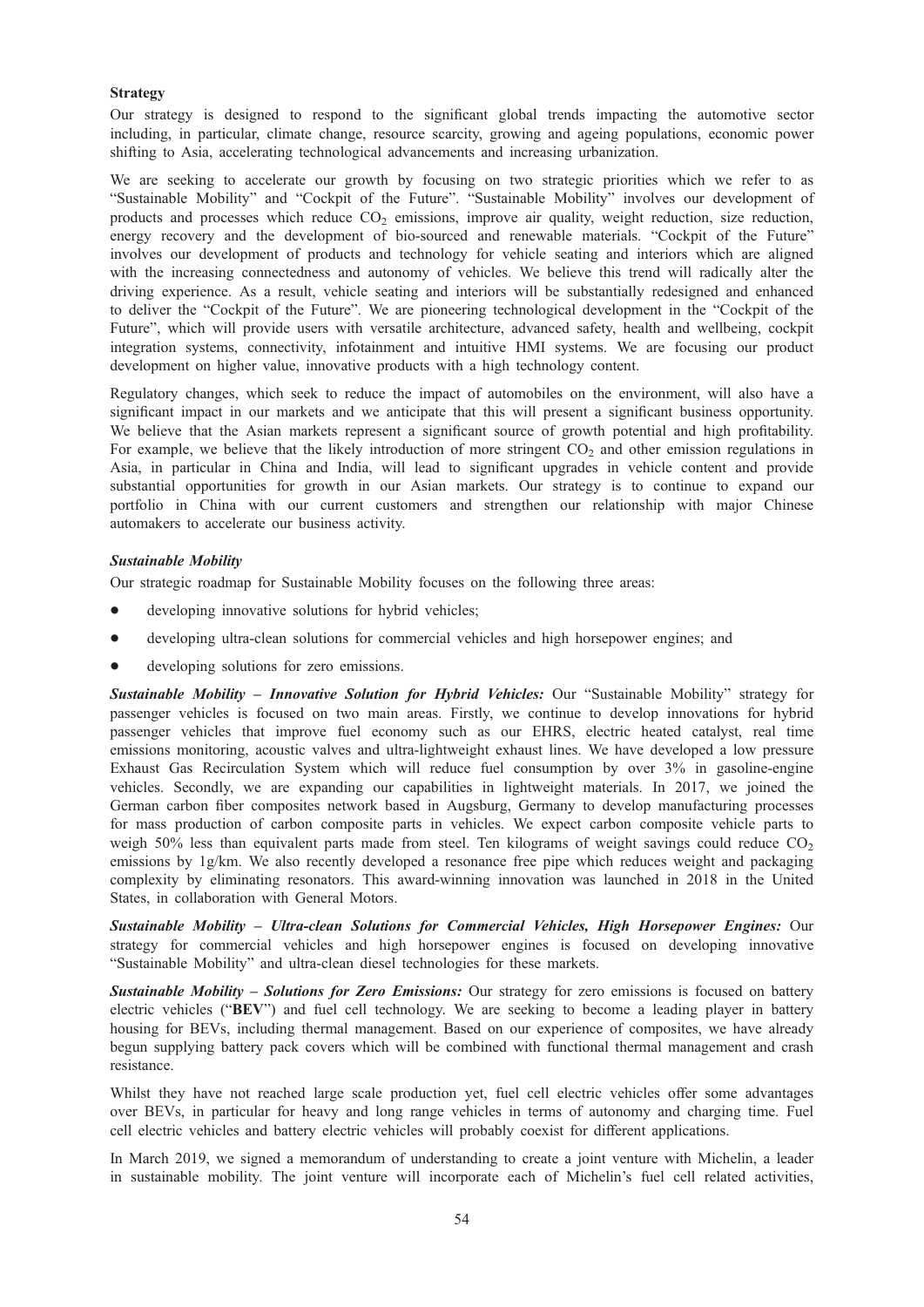including its subsidiary Symbio, with our fuel cell related activities excluding high-pressure hydrogen tanks (which we are developing with Stelia Aerospace Composites).

## Cockpit of the Future

We believe that our existing product portfolio and competencies give us an extremely strong position to become the leading interior supplier to the automotive industry. We are focusing in particular on developing our capabilities in the following areas:

- Cockpit Technologies: We are focused on developing "smart surfaces" for drivers' expecting greater intuitive interaction with their vehicles. "Smart surfaces" combine traditional vehicle interior surfaces, such as the dashboard, with digital displays that are able to control cockpit temperature, sound and lighting. The strategic collaboration we signed in 2018 with HELLA, a lighting and electronics specialist, will allow us to develop innovative lighting solutions, personalizing our cabins for passengers. Additionally, in-vehicle infotainment is moving towards open platforms which allow for easy integration with the driver's own digital devices, or "digital continuity". Our strategic partnership with Jiangxi Coagent Electronics, our acquisition of Parrot Automotive and the Clarion Acquisition will allow us to develop flexible connectivity and infotainment solutions quickly.
- Advanced Safety, Health and Wellness: We are developing interior and safety technologies for autonomous cars. In 2017, we signed a partnership agreement with ZF to develop the Advanced Versatile Structure seat frame which allows the driver to recline, lift, adjust and swivel their seat and return it quickly back to the upright driving position. The seat belt and belt retractor are both integrated into the seat allowing the seat belt to function in different seat positions.
- Cockpit Integration Systems: We are developing our "cockpit intelligence platform" ("CIP") that uses artificial intelligence to learn a driver's preferences in the vehicle and predict when the driver will need certain in-vehicle-adjustments to be made. Our CIP will manage all interior cabin electronics, integrating the key functions of the cockpit including infotainment and audio, safety and comfort and thermal management. Our CIP is being developed with open source technologies so that software developers can develop new applications for it.

## Sustainable Development

We recognize our responsibility as a company to make a positive contribution to society and to all stakeholders. We seek to ensure that our commitment to sustainable development is an integral part of our corporate culture. We intend to remain focused on our strong quality, environmental and health and safety standards while continuing to be proactive and innovative in protecting the environment. For example, we recognize the need to reduce the carbon footprint of our activities and we will continue to offer solutions for sustainable mobility. We work to improve air quality by developing products which reduce pollutant emissions. We also recognize that we are a member of the communities in which we operate. We contribute to economic development by hiring locally, providing career training and advancement for our employees and by our commitment to ethics and social responsibility.

## Use of Proceeds

The issuance of the New Notes in this offering is intended principally to finance the SAS Consolidation. See "Use of Proceeds".

See "Description of Other Indebtedness" for further details regarding our outstanding indebtedness and the principal terms and conditions of our other debt instruments.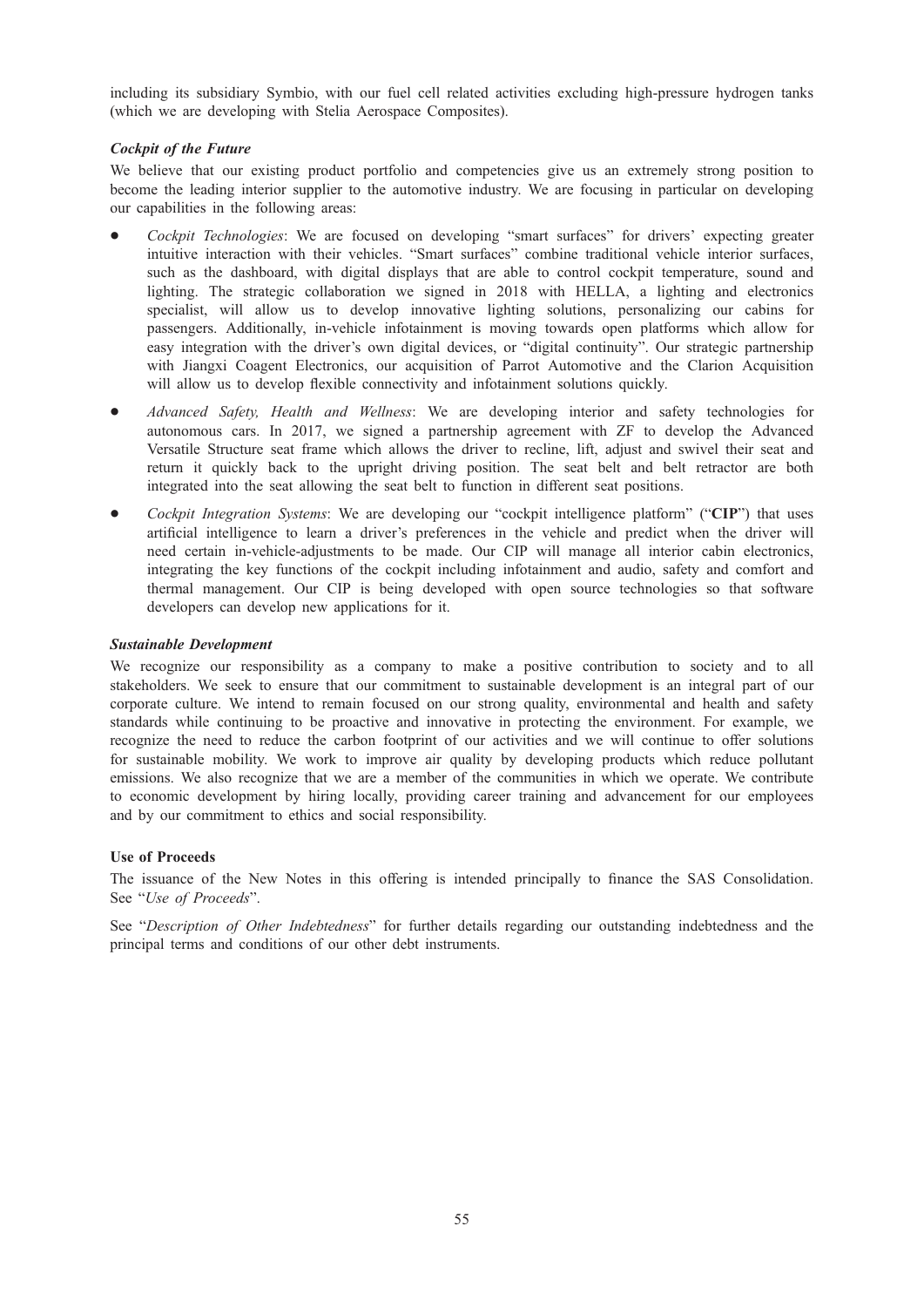## Recent developments

In the third quarter of 2019, our sales amounted to  $\epsilon$ 4,185 million.

The following tables show our sales for the third quarter of 2019 by business group and by region.

| $(in \in millions)$ | <b>Seating</b> | <b>Interiors</b> | . .<br><b>Clean</b><br>mobility | Faurecia<br><b>Clarion</b><br><b>Electronics</b> |
|---------------------|----------------|------------------|---------------------------------|--------------------------------------------------|
| Sales               | 1.571          | 1.198            | 1.114                           | 302                                              |

Sales by business group for the third quarter of 2019

Sales by region for the third quarter of 2010

|                     | $6412$ by region for the third quarter of $2012$ |              |      |              |                                   |  |  |
|---------------------|--------------------------------------------------|--------------|------|--------------|-----------------------------------|--|--|
|                     |                                                  | <b>North</b> |      | <b>South</b> | Rest of the<br>World and<br>other |  |  |
| $(in \in millions)$ | Europe                                           | America      | Asia | America      | <b>Countries</b>                  |  |  |
| Sales               | 1.875                                            | 1.134        | 942  | 186          | -47                               |  |  |

On 14 October 2019, we announced that we have signed a memorandum of understanding with Continental Automotive GmbH to acquire the remaining 50% of shares in our joint venture, SAS Autosystemtechnik GmbH und Co., KG ("SAS"). SAS assembles complete interiors modules, such as cockpits, where electronics and circuitry are integrated into instrument panels. This acquisition will expand our systems integration offering to cover all interior modules, as well as our new product lines such as displays, electronics, sensors and thermal management. The addition of SAS core capabilities in systems integration and complexity management would also strengthen Faurecia's "Just in Time" plant network.

SAS employs 4,490 people in 19 facilities in Europe, North America and South America. In 2018, SAS assembled 5.2 million cockpits. We estimate that this acquisition will be immediately accretive to Faurecia in terms of operating margin, net income and return on capital employed.

We believe this acquisition will further help to position us as a leading provider of cockpit systems integration and advance our "Cockpit of the Future" strategy. We currently anticipate that the purchase will be completed early in 2020, subject to standard conditions and regulatory approvals.

### History and Development

We have been a major automotive equipment supplier for decades and trace our history back to 1914. We have grown in tandem with technological and industrial advancements to reach our current position as a market leader in three of our four business groups. The following are key milestones and acquisitions in our development.

1997-1999. Ecia (Équipements et Composants pour l'Industrie Automobile), the PSA Peugeot Citroën group's specialist automotive equipment subsidiary, launches a friendly bid for Bertrand Faure, bringing its direct and indirect stake in this group to 99%. The acquisition leads to our formation in 1998 with the underlying aim of focusing on the automotive equipment business. Ecia and Bertrand Faure merge, resulting in the PSA Peugeot Citroën group holding a 52.6% stake in our company by the end of 1999. At that time, we report sales of over  $\epsilon$ 4 billion, with a workforce of 32,000 employees.

2002-2005. We acquire a 49% stake in the South Korean catalytic converter maker Daeki Industrial (specializing in exhaust systems for Hyundai), number two in its market, and subsequently increase our stake to 100%. We also purchase the South Korean exhaust systems company Chang Heung Precision, which holds market share of over 20%.

2009. We agree to acquire Emcon Technologies, becoming the world leader in the exhaust systems market. Following completion of the all-equity deal, One Equity Partners (JP Morgan Chase & Co's private equity arm) takes a 17.3% stake in our company (fully divested in October 2010) and the PSA Peugeot Citroën group's interest is reduced to 57.4%. In India, we buy out joint-venture partner Tata to become the sole owner of Taco Faurecia Design Centre, which is renamed Faurecia Automotive Engineering India and becomes our development center in India.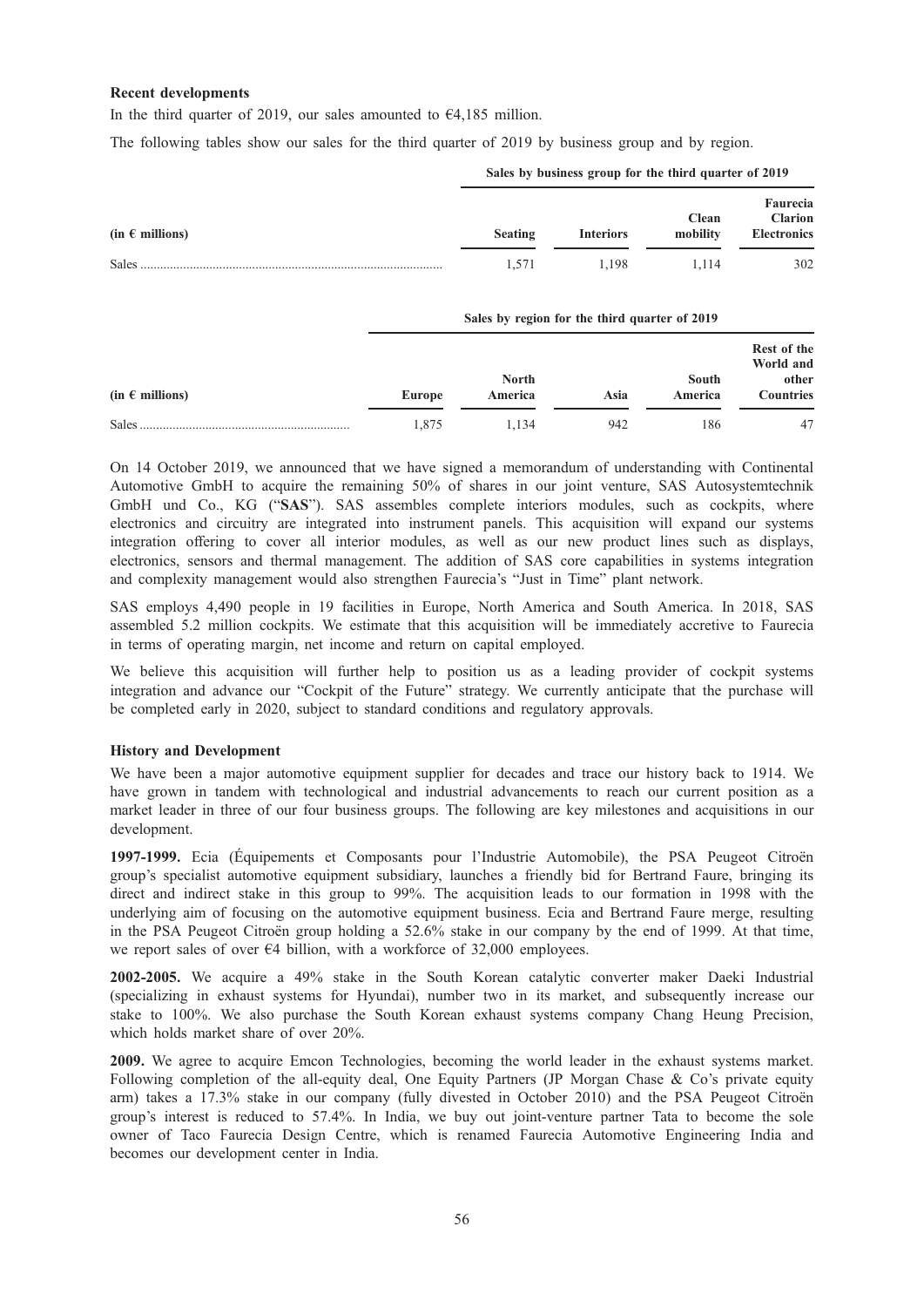2012. On 3 May 2012, we announce our acquisition of the Ford ACH interior components plant in Saline, Michigan (USA). On 30 August 2012, we announce the acquisition of Plastal France (Plastal SAS), a supplier of plastic body parts for Smart branded vehicles (Daimler). We acquire the automotive business of Sora Composites and sign a partnership agreement with Mitsubishi Chemical to co-develop and produce bioplastics for the automotive industry.

2013. Our Faurecia Clean Mobility business group enters into a joint-venture agreement with Suzhou PowerGreen Emission System Solution Co. Ltd, to jointly manufacture clean mobility solutions in Shanghai. Our Interiors business group also enters into a joint-venture agreement with Chinese automaker Chang'an Automobile Group, one of China's largest automakers to produce and deliver automotive interior equipment to Ford and PSA Peugeot Citroën group for its DS premium range and also enters into a cooperation agreement with Magneti Marelli for the design, development and manufacture of advanced human-machine interface vehicle interior products. Our Faurecia Seating business group enters into an agreement to establish a joint-venture with Thailand-based equipment manufacturer Summit Auto Seats to support Ford's growth strategy in Southeast Asia, especially in Thailand.

2014. Our Faurecia Interiors business group enters into a joint-venture with Interval, a major French agricultural cooperative to develop the use of natural fiber-based materials for the automotive industry, and also enters into a joint-venture with the Japanese equipment supplier Howa for the production of interior systems for the Renault-Nissan-Mitsubishi group in Mexico.

2016. On 29 July 2016, we complete the sale of Faurecia Automotive Exteriors to Compagnie Plastic Omnium for an enterprise value of €665 million. The sale of Faurecia Automotive Exteriors represents an important step in balancing our business model as it has enabled us to accelerate our investment in higher value-added technologies within our remaining 3 divisions and to rebalance our geographical and customer portfolio. For example, part of the proceeds from the sale of Faurecia Automotive Exteriors were used for our investments in Parrot Automotive, Amminex Emissions Technology A/S ("Amminex") and Jiangxi Coagent Electronics. On 6 December 2016, we announce that we had entered into exclusive talks with Parrot Automotive, one of the leaders in connectivity and infotainment solutions for the automotive industry, with the aim of developing applications and platforms for connected vehicles. On 13 December 2016, we announce that we had increased our stake in Danish company Amminex from 42% to 91.5% through a share purchase agreement.

2017. On 24 March 2017, we complete our strategic partnership with Parrot Automotive by taking a 20% stake and subscribing to a convertible bond allowing us to increase our stake to 50.01% from 1 January 2019. On 17 November 2017, we acquire a 50.1% stake in Jiangxi Coagent Electronics in order to develop HMI and in-vehicle-infotainment such as displays, voice recognition, radio and navigation and smartphone applications.

2018. In March, we complete our acquisition of Hug Engineering, a leader in gas purification systems for high horsepower engines. We also announce our investment in French start-up Enogia, a specialist for energy recovery. In April, we announce the opening of a new technology center in Yokohama. In June, we sign a strategic partnership framework agreement with FAW Group to develop Cockpit of the Future technologies and Sustainable Mobility solutions. In October, we announce our full acquisition of Parrot Automotive. We also announce a new joint venture with Liuzhou Wuling, Faurecia Liuzhou Emissions Control Technologies. We also announce the Clarion Acquisition. In November, we announce a strategic partnership with HELLA for the development of innovative interior lighting solutions. In December, we announce an investment in ESP Consulting, which uses cognitive science to optimize human well-being and performance in different situations.

2019. In February, we signed a partnership with Japan Display Inc. ("JDI") to enhance user experience inside the cockpit. In March, we signed a memorandum of understanding to create a joint venture with Michelin, a leader in sustainable mobility. The joint venture will incorporate each of Michelin's fuel cell related activities, including its subsidiary Symbio, with our fuel cell related activities excluding high-pressure hydrogen tanks (which we are developing with Stelia Aerospace Composites). On 1 April 2019, we launched our fourth business group Faurecia Clarion Electronics, based in Saitama, Japan. In April, we also announced the acquisition of a majority stake in the Swedish company Creo Dynamics, which provides innovative acoustics and Active Noise Control solutions. In April, we also announced the establishment of our first Faurecia Clean Mobility manufacturing plant in Japan, located in Koriyama City, Fukushima Prefecture. In May, we announced an investment in GuardKnox, an Israeli automotive cybersecurity provider, to reinforce passenger safety and data security in the connected car and for new user experiences.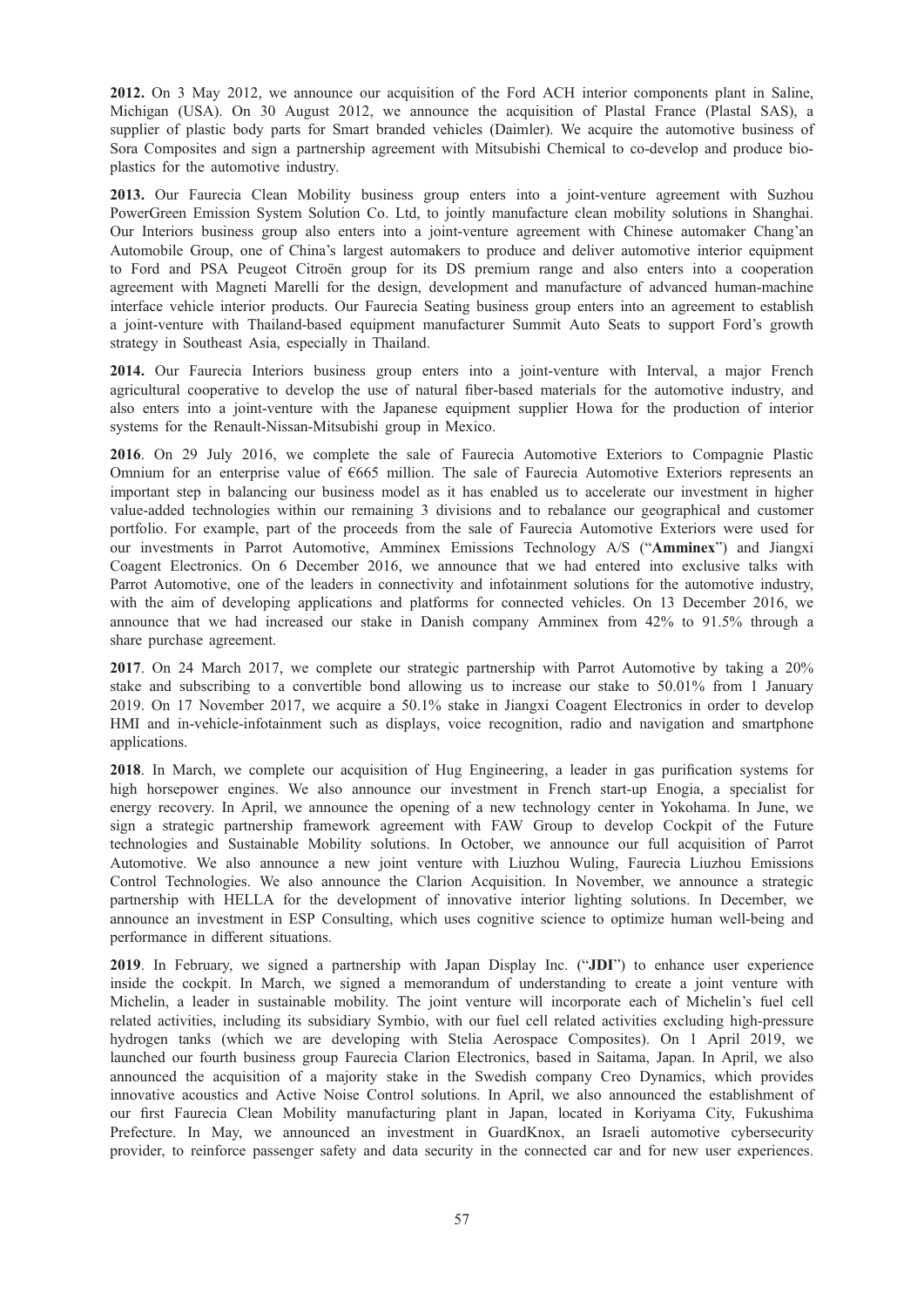In June, we announced the creation of a global center of expertise for hydrogen storage systems at its research and development center in Bavans, France.

## Our Industry

We operate within the global automotive equipment sector and our business growth is dependent on the trends in the global automotive market. Consumer expectations and societal changes are the two main drivers of change within such market. Regulatory change, which mirrors societal change, aims to reduce the impact of vehicles on the environment across all major automotive markets. The globalization of the automotive markets and the swift change in consumption patterns and tools, particularly in the field of electronics, have prompted automakers to look for new solutions enabling them to offer diverse, customizable and financially attractive products.

Since early 2010, our markets have experienced substantial growth, fueled by a rebound of sales in Europe and North America, as well as robust growth in China and other emerging markets. We estimate that light vehicle production decreased by approximately 1.0% worldwide in 2018, with most regions of the world showing a decrease, except in South America. In particular, in 2018 light vehicle production decreased in Europe (-1.0%), North America (-0.6%) and in Asia, where production decreased by 1.6% (with production declining by 5.0% in China). In contrast, production in South America increased by 4.2% (source: IHS Automotive, September 2019). We also expect that companies such as ours will be particularly well positioned to withstand the weakening market conditions in the automotive industry globally.

In the first six months of 2019, light vehicle production decreased by 7.3% worldwide compared to the first six months of 2018. Light vehicle production fell in Europe by 5.5%, in North America by 2.9%, in Asia by 8.7% (with production declining by 16.3% in China) and by 3.1% in South America (source: IHS Automotive, September 2019).

## Reducing fuel consumption, an increasingly compelling requirement

In 2018 the European Commission confirmed its drastic tightening of average CO<sub>2</sub> targets. The current requirement for passenger vehicles is  $95g/km$  of CO<sub>2</sub> by 2020. The next requirement will be a reduction of 15% to around 80g/km of CO<sub>2</sub> by 2025. In China, the government has set a target of 90g/km of CO<sub>2</sub> for passenger vehicles by 2025 and certain cities and provinces have also introduced emissions regulations which require passenger vehicles to reduce particulate matter ahead of national regulations. India is also implementing stricter  $CO_2$  targets for passenger vehicles of around 110 g/km of  $CO_2$  by 2022, a reduction of 15% from current requirements. In February 2019, the European Commission also proposed stricter  $CO<sub>2</sub>$ requirements for commercial vehicles with reductions from current levels of 15% by 2025 and 30% by 2030. We also expect stricter emissions regulations for commercial vehicles in China and India. These objectives will require breakthroughs in design and materials. We are already active in the various areas that help reduce vehicle weight by offering new products and new designs applicable to existing products, optimized design, and are working to develop alternative materials and new manufacturing processes.

### Environmental performance

Emissions of all combustion-related pollutants are subject to standards that are converging towards a drastic reduction. Reducing fuel consumption results in increased levels of pressure and higher temperatures in combustion chambers, which are damaging to the environment in terms of emissions of gas, pollutants and particulates. Direct fuel injection, increasingly widespread in gasoline engines, generates particulates that may require treatment in the exhaust system. We have been supplying particulate filters for gasoline engines since 2014, when we were the first company to introduce them as standard equipment in the market. The new Euro 6c emission standards have made it mandatory for all vehicles produced after 1 September 2018 with gasoline engines to have particulate filters installed, as has been the case for diesel engines since 2011. We are able to develop exhaust systems integrating the most efficient pollutant and particulate treatment technologies as a result of our experience in all aspects of the design and production of exhaust systems.

### Sustainable development and use of raw materials

Materials are increasingly chosen and designed to satisfy regulatory constraints and societal expectations. From 2015, the European Commission imposed stricter requirements where the recyclability of synthetic materials such as plastics and, in the longer term, composite materials is one of the key features of the vehicle of the future. As with alternative energy sources, the development of bio-sourced resins associated with natural fiber reinforcements will ultimately allow vehicles to survive the depletion of oil resources. We are already making a contribution by developing technology strategies and innovative partnerships in these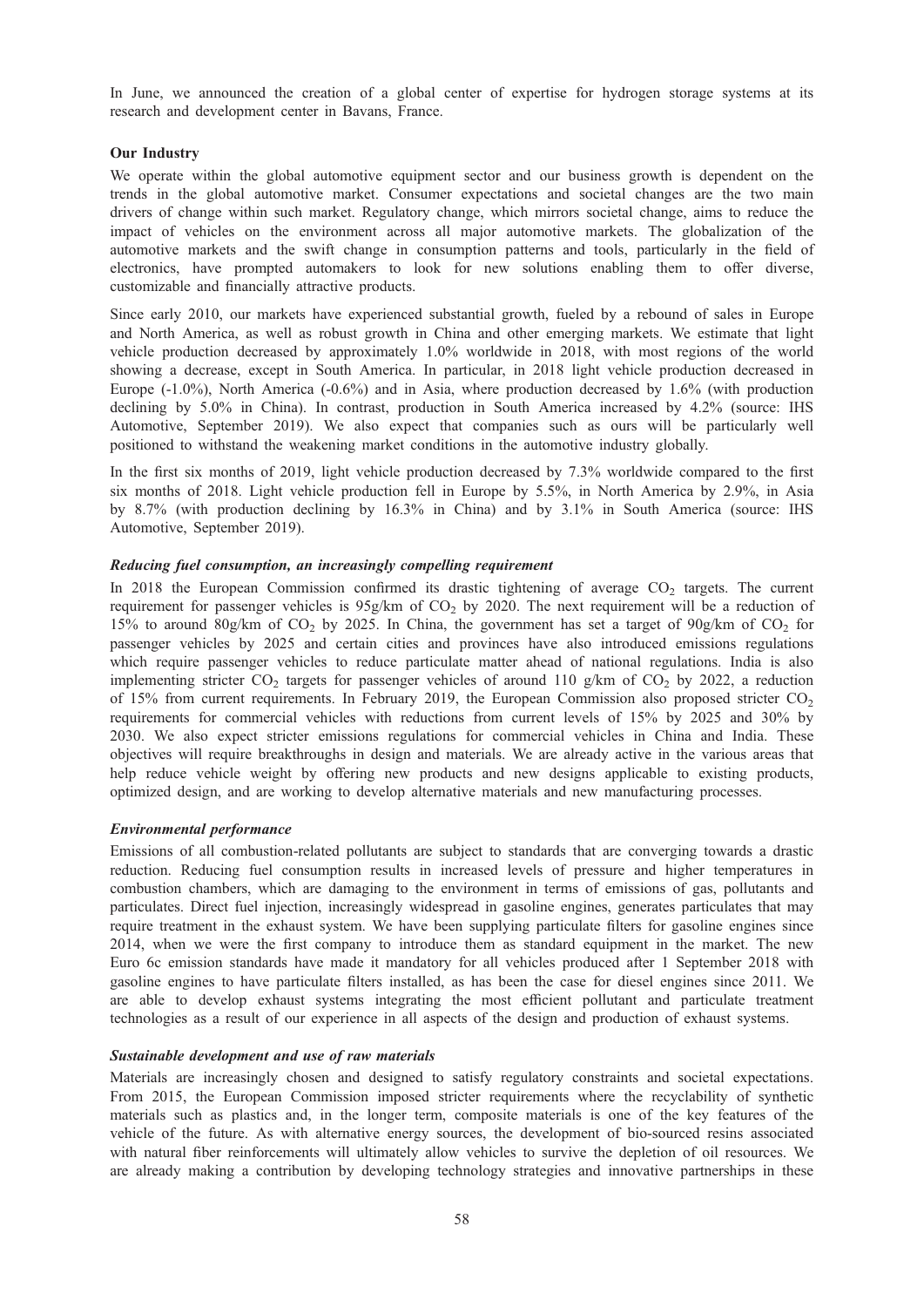two areas. In 2013, we entered into a strategic partnership with Mitsubishi Chemicals for the development of bio-sourced resins and in 2014, with an agricultural cooperative for the development of natural fiberbased composites. Bio-materials have been part of our raw materials for over 25 years, from the initial "Lignotoc" compressed wood of the 1990s to the NafiLean™ (Natural Fibers for Lean Injection Design) created in 2013, and the introduction of bio-based resins in 2014 and FlaxPreg™ flax fiber reinforced composite sandwich in 2015. NAFILite™, a new project we developed together with a major French agricultural cooperative, Interval, which combines NAFILean™ material and an injection (foaming process), received a sustainability award at the JEC World 2017 Innovation Awards.

### Attractiveness

Vehicles have become living spaces in which drivers and passengers expect comfort, quality and seamless connectivity with their personal and professional environments. Accordingly, while the use of wood, aluminum and leather is indispensable for interiors in the upper segments, alternative technologies can increasingly provide a premium touch in the intermediate segments. From the body to the cockpit and the seats, the products supplied by us are subject to continuous technological innovation.

## **Competitiveness**

Development cost overruns and increased diversity are the downsides of the increase in embedded equipment. The standardization of components across production sites can help automakers offset these additional costs. By offering pre-developed generic products, rolled out globally, we are making a contribution to the strategy of streamlining costs imposed by automakers, while continuing to provide the highest level of technical performance.

## Products

We develop, manufacture and sell high-quality and highly-engineered products and we currently operate through four business groups: Faurecia Seating, Faurecia Interiors, Faurecia Clean Mobility and Faurecia Clarion Electronics.

## Faurecia Seating

We are a global leader in seating solutions and the design, development and manufacture of seat systems, as well as seat products and we estimate we are currently the world's leading supplier of seat frames and mechanisms and number three supplier of complete seats. Our line of automotive seating components include frames, mechanisms and motors, padding, seat, covers, accessories, electronic and pneumatic systems. We also assemble complete seats, both front and rear, for just-in-time delivery to our customers' plants. Drawing on technological know-how that has won recognition from the largest automakers, we work alongside our customers to develop solutions that focus on safety, modularity, comfort and quality.

We estimate we are currently the world's number one supplier of seat frames and mechanisms and number three supplier of complete seats. We believe that in 2018 we had a 11.4% global market share by value.

For the year ended 31 December 2018, Faurecia Seating's sales reached  $\epsilon$ 7,347.9 million, compared to sales of  $\epsilon$ 7,129.1 million for the year ended 31 December 2017 and value added sales of  $\epsilon$ 6,607.4 million for the year ended 31 December 2016. Faurecia Seating's operating margin increased to 6.0% for the year ended 31 December 2018, compared to 5.7% for the year ended 31 December 2017 and 5.2% for the year ended 31 December 2016.

### Faurecia Interiors

We manufacture automotive interior systems including cockpit modules (instrument panels and central consoles), door panels, modules and door systems, acoustic modules, as well as decorative parts.

We estimate we are currently one of the world's two leading suppliers of automotive interior systems. We believe that in 2018 we had a 13% global market share by value.

For the year ended 31 December 2018, Faurecia Interiors' sales reached  $65,471.7$  million, compared to sales of €5,367.4 million for the year ended 31 December 2017 and value added sales of €4,810.9 million for the year ended 31 December 2016. Faurecia Interiors' operating margin increased to 6.0% for the year ended 31 December 2018, compared to 5.6% for the year ended 31 December 2017 and 5.2% for the year ended 31 December 2016.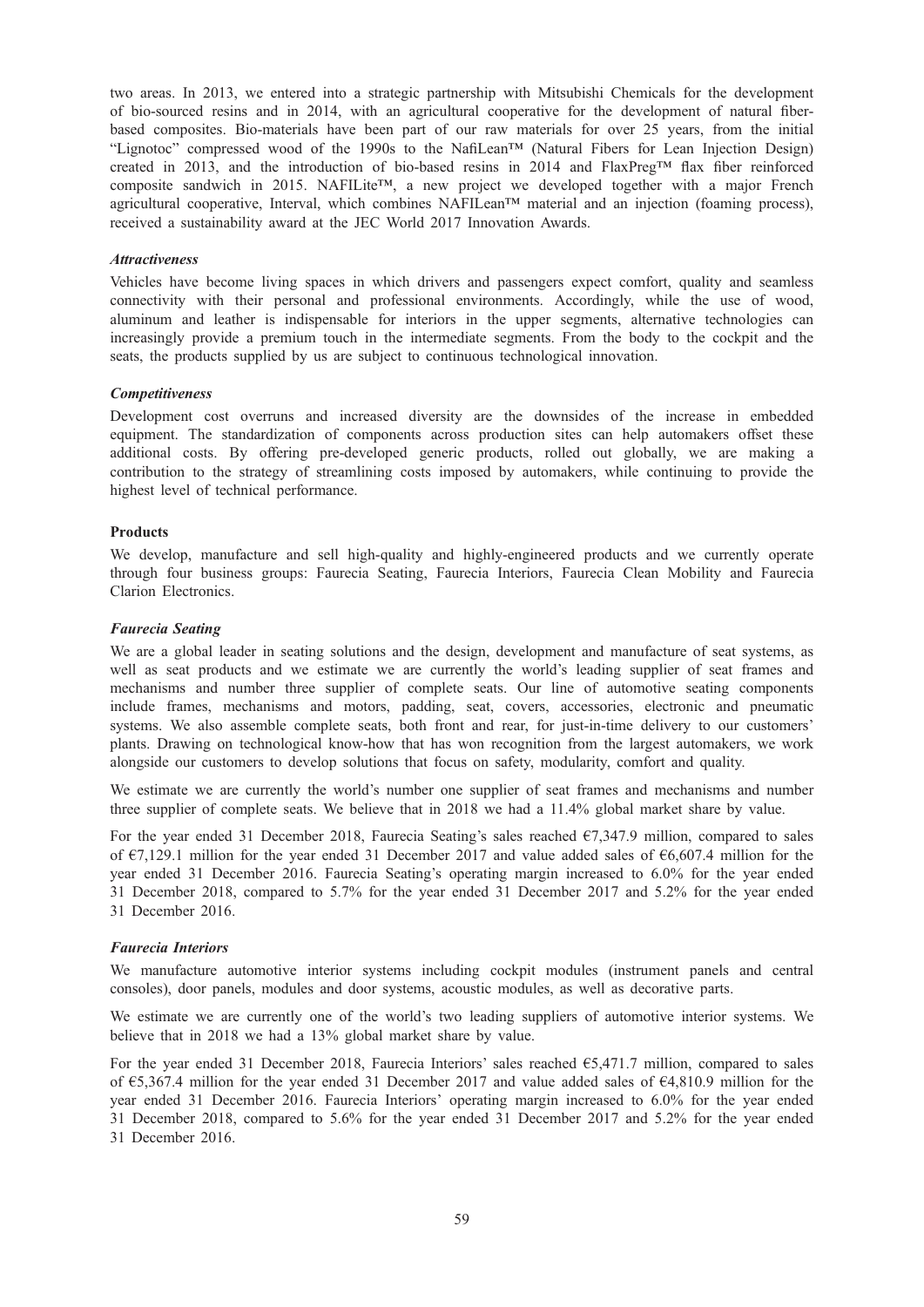## Faurecia Clean Mobility

We develop and manufacture clean mobility solutions, particularly for reducing emissions (including zero emissions solutions), improving energy efficiency, acoustic performance and powertrain electrification as well as components for exhaust system acoustics.

We estimate we are currently the world's number one supplier of exhaust systems and components. We believe that in 2018 we had a 32.7% global market share by value. We are the global market leader in emissions control for light and commercial vehicles alike. We develop and manufacture complete exhaust systems and components, including mufflers, manifolds and catalytic converters.

We focus on three critical areas: weight reduction, pollutant emissions control and energy recovery, to ensure our exhaust systems meet more stringent environmental standards and to also respond to the public's growing ecological concerns.

For the year ended 31 December 2018, Faurecia Clean Mobility's sales reached €4,615.1 million, compared to sales of €4,465.6 million for the year ended 31 December 2017 and value added sales of €4,195.3 million for the year ended 31 December 2016. Faurecia Clean Mobility's operating margin increased to 10.8% for the year ended 31 December 2018, compared to 10.2% for the year ended 31 December 2017 and 9.4% for the year ended 31 December 2016.

### Faurecia Clarion Electronics

On 1 April 2019, we launched our fourth business group, Faurecia Clarion Electronics. Faurecia Clarion Electronics is comprised of three main companies: (i) Clarion, a leading Japanese developer, manufacturer and supplier of IVI, audio equipment, connected service platforms for vehicles and HMI and advanced driver assistance systems, which we acquired in 2019; (ii) Parrot Automotive SAS ("Parrot Automotive"), a leader in automotive connectivity and infotainment; and (iii) Jiangxi Coagent Electronics Co. Ltd ("Jiangxi Coagent Electronics"), which develops HMI and IVI including displays, voice recognition and smartphone applications. We completed our acquisition of all outstanding shares in Clarion in March 2019 following a tender offer (the "Clarion Acquisition"). We believe that Clarion's core competences in electronics and software integration and our complementary geographic presence and customer portfolios will help to position Faurecia as a leading provider of cockpit systems integration and advance our "Cockpit of the Future" strategy. Faurecia Clarion Electronics employs almost 9,200 people with more than 1,650 software engineers.

As Parrot Automotive and Clarion were consolidated into Faurecia Clarion Electronics from 1 January 2019 and 1 April 2019, respectively, fully consolidated sales figures for Faurecia Clarion Electronics, consolidating each of Coagent Electronics, Parrot Automotive and Clarion, for 2018 are not available.

## **Customers**

We maintain close relationships with almost all of the world's leading car manufacturers and work closely with customers to develop the design and functionality of our products. Each of Ford, Volkswagen, the Renault-Nissan-Mitsubishi group, the PSA Peugeot Citroën group, Fiat Chrysler accounted for more than €1.0 billion of our sales in 2018.

We are successfully developing and implementing customer vehicle production programs on a global scale. At the end of 2018, we had over 700 customer programs in development. Global platforms for non-visible components have become the norm for an automotive industry that intends to reduce its production costs. Automakers use standardized parts that can be adapted to an array of vehicles or even brands worldwide. This requirement represents a strong barrier to entry for new entrants. We develop and produce standard, modular products such as seat frames or exhaust line components that enable full-scale production to begin virtually simultaneously on every continent.

We design and manufacture equipment that is specific to each new car model or platform, and generally conclude contracts to provide these products throughout the anticipated life of the model or platform (usually between five and ten years). Products for new vehicle models are designed and developed in a close collaborative process involving the component supplier and the customer, which can last up to two years. Design and development are financed largely by the customer, either directly or through a per-product charge that is part of the product purchase price.

The quality of our products is widely acknowledged among automakers. We ensure the quality of our products through our Faurecia Excellence System, a rigorous set of project management procedures and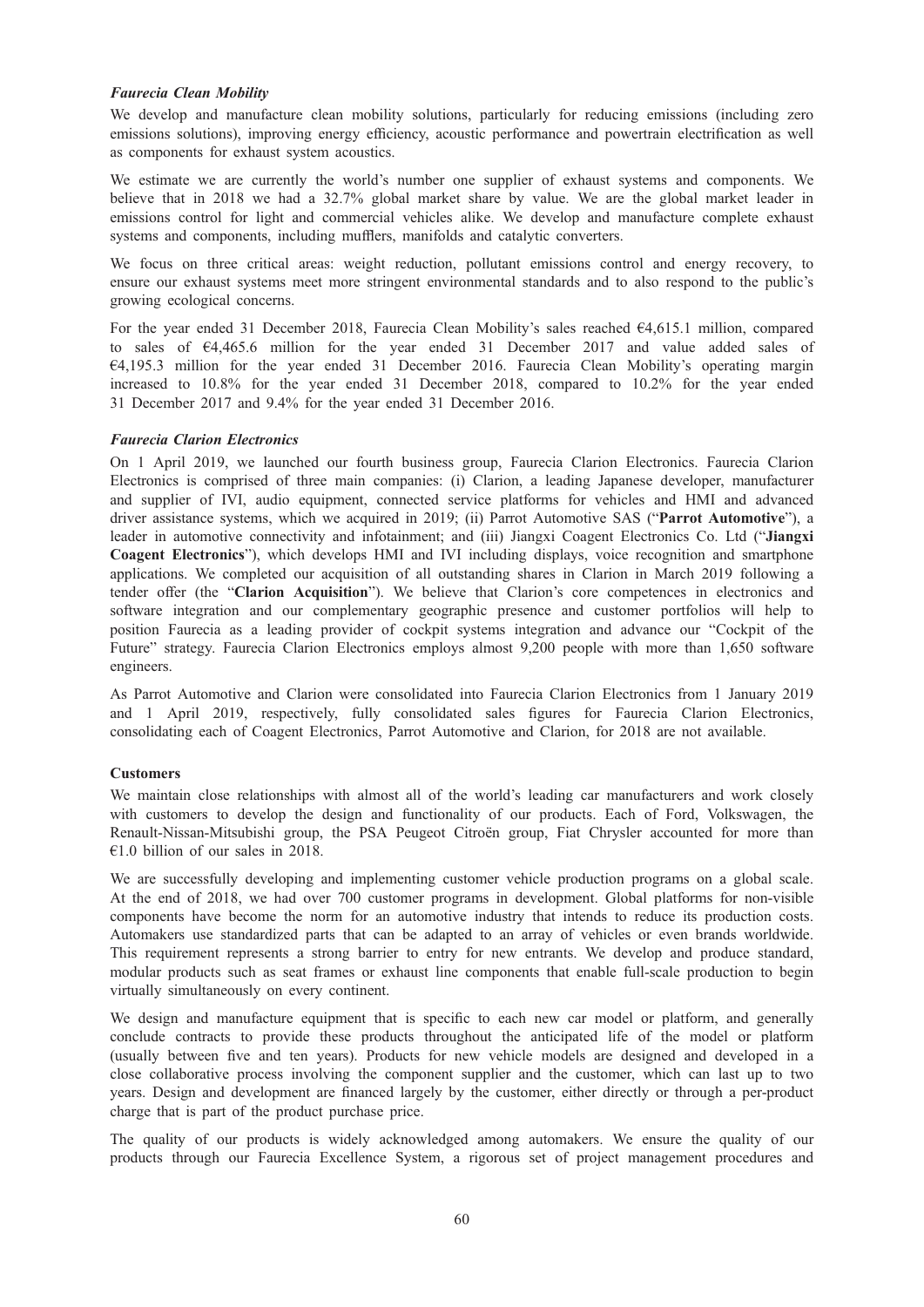methodologies, and by the expertise of approximately 7,300 engineers and technicians who design products and develop technological solutions.

This enables us to maintain very close relationships and to be strategic suppliers to many of our customers. For more information on the milestones we achieved, see "Our Company".

### **Competition**

We estimate we one of the top 10 automotive technology suppliers in the world by revenue. We estimate that we are among the top three suppliers in terms of worldwide sales in every business in which we compete. Each of our segments is projected to experience significant growth, not least due to increased car ownership in developing countries. We have benefited from the significant consolidation in our markets and have been able to acquire significant new technologies, markets and product lines. Our three main competitors by business group are:

Faurecia Seating: Adient, Lear Corp and Magna International Inc.

Faurecia Interiors: Yanfeng Automotive Interiors ("YFAI"), IAC (International Automotive Components) and Grupo Antolin.

Faurecia Clean Mobility: Tenneco, Eberspächer and Boysen.

The list above does not include "captive" Keiretsu / Chaebol competitors closely linked to carmakers, such as Toyota Boshoku, Sitech, Calsonic Kansei, Magneti Marelli, Mobis, Sango, Futaba, Yutaka or Sejong.

Faurecia Clarion Electronics: Bosch, Harman and Panasonic.

## Manufacturing

With approximately 327 plants and R&D sites in 37 countries, we can support automakers with on-theground services, especially in high-growth emerging markets. Focusing on innovation, project- engineering and production, we play a leading role in shaping the automotive industry around the world.

Around two thirds of our plants producing components are specifically located near our customers' plants in order to streamline industrial and supply chain costs. Around a third of our sites use a just -in-time business model, meaning that rather than stock-piling raw materials and finished products, components are produced based on the specifications communicated by the customer on the day of production. Located near automakers' assembly lines or even set up within their actual industrial parks, these sites are capable of delivering to our customers' production lines in less than three hours. For this reason, much of our property, plant and equipment is specifically dedicated to particular client programs and utilization rates are dependent on the activity level of the customers.

Most of our property, plants and equipment is comprised of machinery, specific tooling and new plants in the process of construction, as well as land and buildings involved in our production processes. The level of automation in our manufacturing plants will depend on the local context and customers' needs; however, none of our plants are 100% automated and the skills of our employees is a key factor of our quality level. By the end of 2018, over 550 collaborative robots and 800 automated guided vehicles had been installed at our production sites. More than a hundred of our factories have digital production dashboards, allowing realtime information sharing on the operation of production lines. Over 300 machines are connected to a data pool allowing monitoring and easing predictive maintenance.

Due to weakening market conditions in the automotive industry globally in 2019, including in China, we reduced our global manufacturing footprint, closing 11 plants and 2 administrative centers in the six months ended 30 June 2019.

### **Suppliers**

We use a large number of suppliers based in different countries for our raw materials and basic parts. In 2018, out of a total of €10,389.5 million in purchases from approximately 2,500 suppliers, our ten largest suppliers for each of our three business groups together accounted for 16% of our total purchases, which represented 10% of our sales.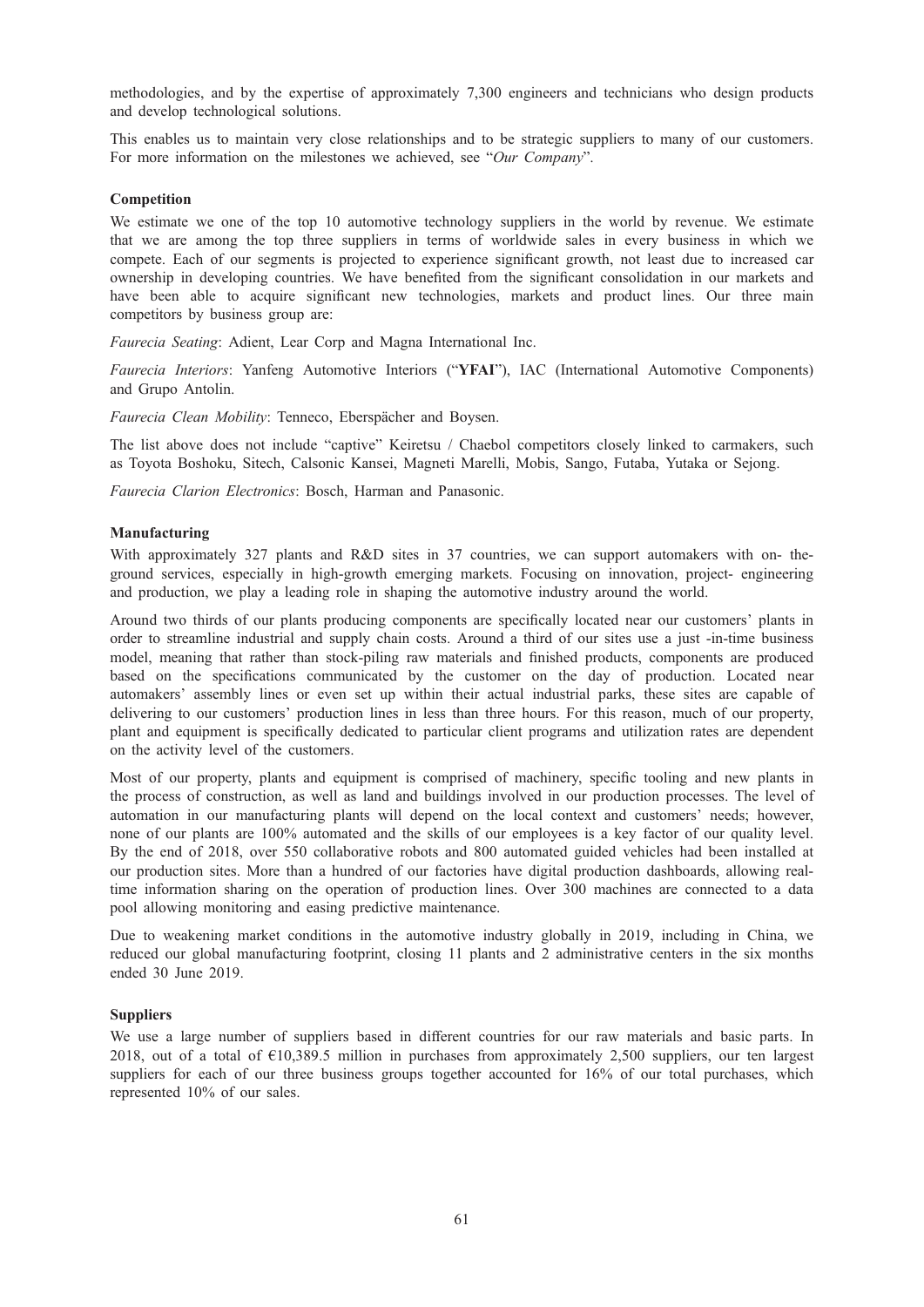## **Ouality**

We measure our quality performance as the average rate of customer rejections per million parts delivered (ppm). For the year ended 31 December 2018, this indicator was below the target of 15 ppm set by the Group.

This performance was primarily due to the application of the Faurecia Quality Breakthrough Plan and specific actions related to the application of basic quality controls, reinforced by the implementation of a plan, which introduced 20 daily safety and regulation rules for each of our employees, to ensure quality requirements are met. In order to monitor and maintain this performance, the number of quality audits conducted at production plants was increased.

Our Quick Response Continuous Improvement ("QRCI") initiative has continued to evolve in 2018. QRCI is a management approach, applied company-wide, whereby all defects must be dealt with through corrective action immediately, or within 24 hours at the latest, working from an in-depth analysis to pinpoint the root causes of the problem and determine appropriate technical solutions that can be used across all of our businesses.

Our major customers acknowledge that we offer one of the highest levels of quality worldwide, as evidenced by numerous awards received from customers each year. Detailed monitoring of specific performance with each customer has been introduced in order to ensure that corrective measures are taken immediately to address any quality issues at a given plant. Reducing quality performance differentials between sites remains an overriding goal.

## Research and Development

Consumer expectations and societal changes are the two main drivers of change within the market. Regulatory change, which mirrors societal change, aims to reduce the impact of cars and commercial vehicles on the environment across all major automotive markets. The globalization of the automotive markets and swift change in consumption patterns and tools, particularly in the field of electronics, have prompted automakers to look for new solutions enabling them to offer diverse, customizable and financially attractive product ranges.

In 2018, we employed nearly 7,300 engineers and technicians based in 35 R&D centers spread across our three main geographic areas: Europe, Americas and Asia. Gross R&D expenses accounted for  $€1,093.1$  million of total expenses in 2018, representing 6.2% of our sales, of which management estimates that €180 million was allocated to research and innovation expenses, an increase of €20 million compared to 2017. We filed 403 patents in 2018 compared to 330 in 2017. The Clarion Acquisition added three R&D centers in 2019 dedicated to Faurecia Clarion Electronics.

We focus our innovation efforts on "Sustainable Mobility", our development of products and processes which reduce  $CO<sub>2</sub>$  emissions, improve air quality, weight reduction, size reduction, energy recovery and the development of bio-sourced and renewable materials and "Cockpit of the Future", our development of products and technology for vehicle seating and interiors which is aligned with the increasing connectedness and autonomy of vehicles which we believe will radically alter the driving experience and lead to the "Cockpit of the Future", with substantially redesigned and enhanced vehicle seating and interiors. We are pioneering technological development in the "Cockpit of the Future" which will provide users with versatile architecture, advanced safety, health and wellbeing, personalized comfort, connectivity, infotainment and intuitive HMI systems. We are focusing our product development on higher value, innovative products with a high technology content.

### Systems approach

We develop and supply complete modules such as seats, front-end modules, cockpits and exhaust systems. We develop our own product architecture for each module.

We develop systems engineering in each of the areas covered by the modules we design. Since 2012, we have made particular efforts to enhance our expertise in mechatronics, with the creation of an electronics laboratory in Brières (France) and an industrial chair of automotive mechatronics with Centrale-Supelec (France).

## Product process and design

Product process and design are central to the activity of our engineering teams. We develop our own rules and design standards. This guarantees both a high level of robustness and a competitive advantage. We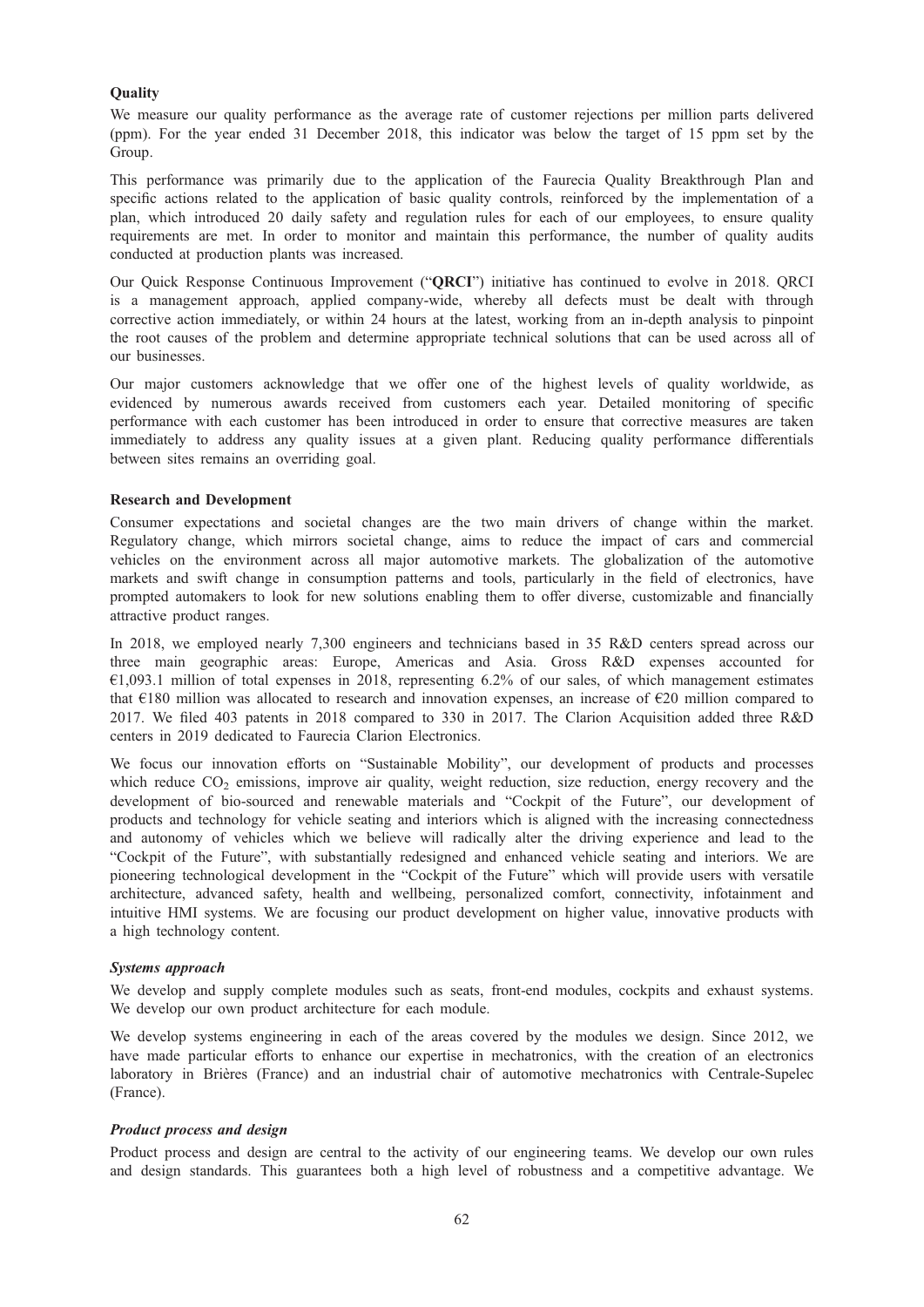expect this process of standardization to help us reduce our existing level of capital expenditure by allowing us to manufacture different types of vehicles for several automakers, using the same production process and the same plants.

We commit a lot of efforts and incur significant expenses to improve our production processes, in particular in order to ensure that our productivity and production efficiency continues to increase. Our customers often require that we share with them our productivity gains by agreeing to some potential price reduction to reflect any improvement in productivity based on certain volume of production assumptions for each particular programme. These approaches have allowed us to develop lighter products than our competitors.

The industrial chair of automotive mechatronics with Centrale Nantes (France) and of processing methods for metal materials with the Technische Universität Dortmund (TUD, Germany) are part of this process.

## Intellectual Property

Technological development and innovation are among our priorities. In order to protect our new and existing products, proprietary know-how and production processes, we manage a large intellectual property rights portfolio including patents, designs and trademarks relating to our business in France and other countries. In particular, we filed 403 patent applications in 2018. These patents relate to products, materials, and manufacturing processes, demonstrating the efforts made by us to optimize the entire product value chain and to sustain a competitive advantage.

While our patent portfolio and other intellectual property rights including trademarks and designs are of material importance to our business, we do not consider any one patent or group of patents that relates to any particular product or process as being of material importance in relation to the products we supply to any client or, for that matter, to our business as a whole. We are not currently engaged in any material intellectual property litigation, nor do we know of any material intellectual property claims outstanding.

### Environment

Depending on the engine type and driving cycle, decreasing the average vehicle's total mass by 100kg reduces  $CO<sub>2</sub>$  emissions by approximately 8-10g per kilometer driven. Our products can represent up to 20% of a vehicles' total weight. This makes us a major contributor to the reduction of vehicle weight as a means of cutting fuel consumption, limiting emissions of greenhouse gases and reducing the use of raw materials in vehicle production.

In order to grow and manufacture lighter and cleaner vehicles, we take environmental factors into account at all stages of the product life cycle, from product design to the environmental impact of our plants, from supplier collaboration to product end-of-life. We have gradually put in place a management system that allows us to be particularly responsive to new restrictions and to set up an alternative project if necessary. Our management system includes an investigation phase to collect reports from our suppliers, notably in the context of the new EU regulatory framework for the Registration, Evaluation, Authorization and Restriction of Chemicals ("REACH") regulation, and setting up an alternative project if necessary).

We offer bio-sourced materials, including vegetable fibers, that can reduce the weight of parts. This innovation, whose environmental impact was assessed according to ISO 14040 and ISO 14044 international standards, makes it possible to decrease certain carbon emissions on both the products and services we purchase and the products we sell. Natural hemp fibers used by us also reduce environmental impact as the natural fibers in plastics is renewable and the lesser weight of products allows for responsible consumption and use of these materials. Plastic materials strengthened with hemp are recognized as compatible with industrial recycling processes already in place.

Three technologies patented by us utilize biomaterials. Lignolight technology, using compressed fibers for between 50% and 90% of the resin applied to door panels, improves density by 40% compared with traditional components. NAFILean technology (Natural Fiber Injection), which combines natural hemp fibers with polypropylene resin, reduces weight by 25% compared with traditional components. To date, more than 17 vehicles are equipped with NAFILean technology.

NAFILITE, a second generation of this product, is currently being manufactured. This technology can further reduce weight by 10%. Our product portfolio includes natural fibers combined with polypropylene fibers.

Natural fibers currently account for 30.5% of the total amount of fibers used by the Group. This percentage increased by 2.6% compared with 2017.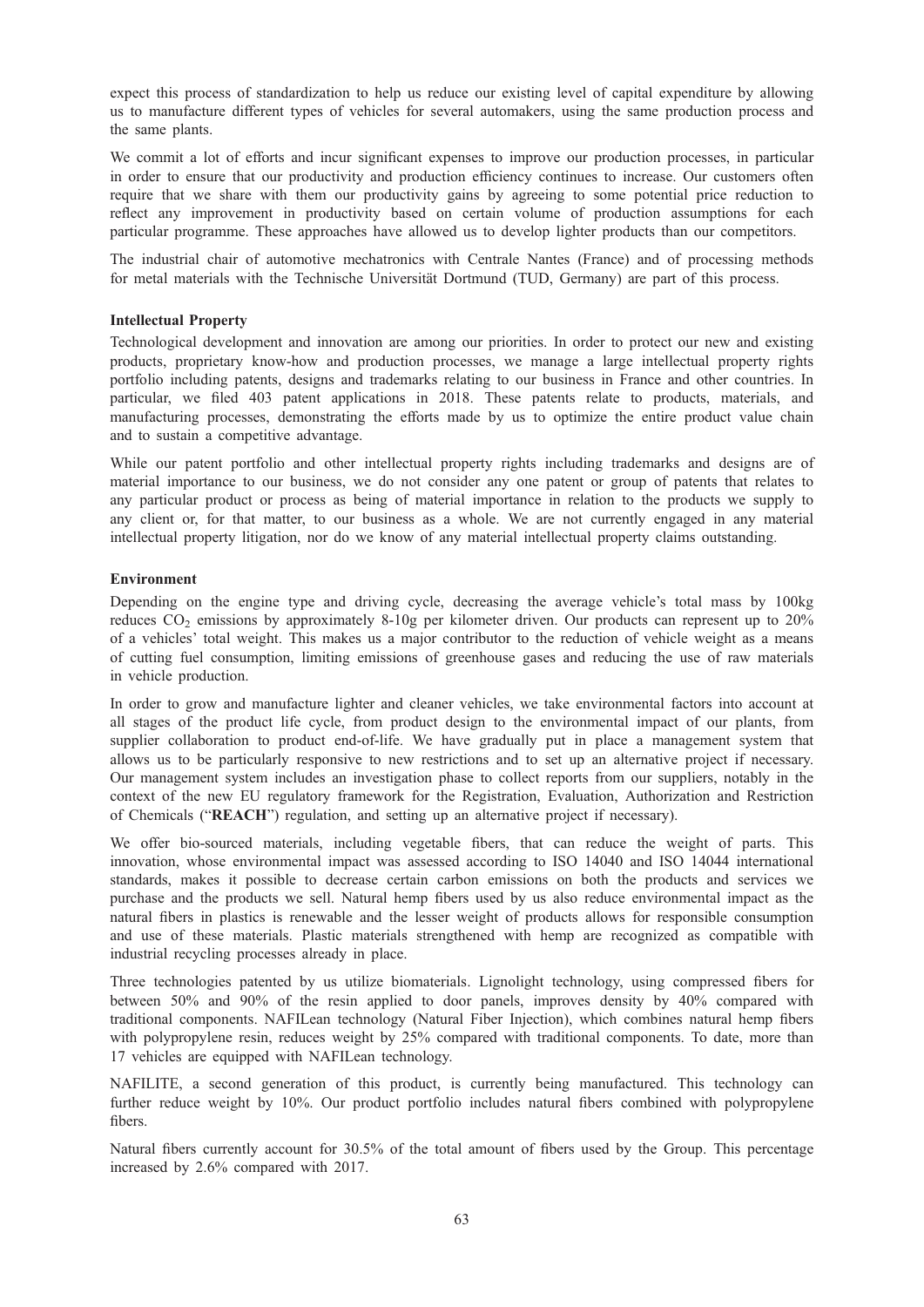## Recycling

Given the general increase of regulatory requirements from an environmental perspective, automakers demand their suppliers to focus on end-of-life product recycling.

All of our businesses are affected by these regulatory requirements and, depending on the characteristics of the component in question, have implemented plans and solutions to ensure that end-of-life products are processed as efficiently as possible in the future.

We incorporate recyclability in the design of our products by anticipating the regulatory requirements for vehicles at the end of their life-cycle and optimizing the recovery of production waste. Regulations in Europe currently require a significant proportion (by weight) of vehicles at the end of their lifecycle to be recoverable, of which a significant proportion will need to be reusable or recycled. Given such onerous regulatory requirements, automakers are placing ever-greater demands on their suppliers in terms of end-oflife product recyclability.

We are committed to a process of forecasting the life-cycle of a product and the recoverability of a product at the end of its life-cycle. Selective trials overseen by us comprise the first phase of a comprehensive approach by the automotive sector in partnership with industrial firms, academic institutions and automotive industry related, groups to forecast volumes of materials available for recycling in the future.

Faurecia Interiors, after performing tests on the recycling and recovery of products, has begun similar operations after disassembling vehicles. Industrial-scale recyclability studies and tests have been undertaken with certain car-disassembling plants, both on existing products and materials being developed, including agro-composites. For example, the NAFCORECY (NAtural Fiber COmposites RECYcling) project was able to demonstrate, with the help of European companies specialized in recycling, that parts made of NAFILean (polypropylene with natural fibers) can be processed with post- disassembling technologies for vehicles or recycling technologies used for industrial waste.

## Insurance

As we do not have any captive insurance entities, our system for safeguarding assets is based on the implementation and on-going adaptation of our risk prevention policy as well as our strategy of transferring our principal risks to the insurance market. As with any industrial activity, our sites are exposed to various risks: fire, explosion, natural disaster, systems failure, non-compliance with regulations or stricter regulations applicable or other factors. These types of events may result in us incurring additional costs and/or capital expenditure to remedy the situation, to comply with regulations and/or as a result of any fines.

We hold fire, property damage and business interruption insurance policies. Insurance coverage for our buildings and equipment is based on the asset's replacement value. We have established special coverage in connection with certain country-specific risks. We renewed our liability insurance policy on 1 January 2019. Liability insurance covers operating liability and product liability after delivery, including the risk of product recall.

## Employees

As at 31 December 2018, we employed approximately 114,693 people (including temporary workers). Our total number of permanent employees, increased by 6,565, or 7.6%, to approximately 92,900 as at 31 December 2018, compared to 2017.

|  |  |  | The following table shows our permanent employees across regions and functions: |  |  |
|--|--|--|---------------------------------------------------------------------------------|--|--|
|  |  |  |                                                                                 |  |  |

| 2018                                                                                         |        |                               |        |         |                                                                          |                     |              |                  |
|----------------------------------------------------------------------------------------------|--------|-------------------------------|--------|---------|--------------------------------------------------------------------------|---------------------|--------------|------------------|
| Technicians.<br>foremen and<br>Operators and administrative Managers and<br>workers<br>staff |        | professionals<br><b>Total</b> |        | workers | Technicians.<br>foremen and<br>Operators and administrative Managers and | staff professionals |              | <b>Variation</b> |
|                                                                                              |        |                               |        |         |                                                                          |                     | <b>Total</b> |                  |
| 28,926                                                                                       | 6,618  | 9,241                         | 44,785 | 28,299  | 6,431                                                                    | 8,572               | 43,302       | $3.4\%$          |
| 14.792                                                                                       | 1.300  | 3,934                         | 20,026 | 14.422  | 1,286                                                                    | 3,882               | 19.590       | $2.2\%$          |
| 4,221                                                                                        | 840    | 499                           | 5.560  | 4.004   | 1,145                                                                    | 498                 | 5.647        | $-1.5\%$         |
| 8,125                                                                                        | 1.505  | 6.546                         | 16.176 | 6.110   | 1,013                                                                    | 5.098               | 12.221       | 32.4%            |
| 4.984                                                                                        | 640    | 713                           | 6,337  | 4,259   | 601                                                                      | 699                 | 5,559        | $14.0\%$         |
| 61,048                                                                                       | 10.903 | 20.933                        | 92,884 | 57,094  | 10,476                                                                   | 18,749              | 86,319       | $7.6\%$          |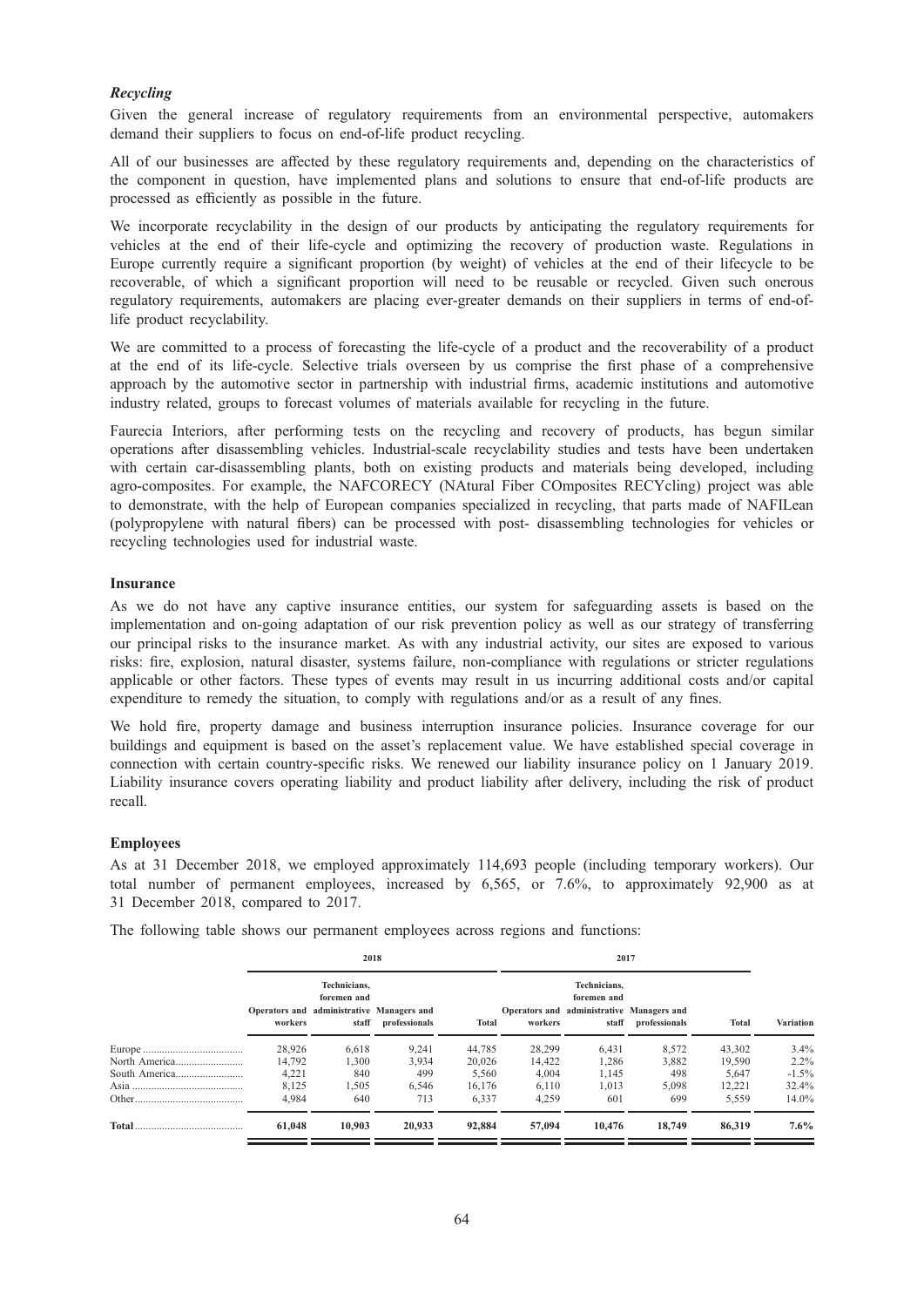The proportion of employees employed under indefinite term contracts (as opposed to employees on fixed term contracts) increased from 71.8% in 2017 to 74.2% in 2018.

In addition to the above permanent employees, we employed 21,809 total temporary employees throughout all of our sites in 2018. The proportion of temporary staff decreased from 21.0% in 2017 to 19.0% in 2018.

Our employees benefit from employees saving plans and other incentive-based pay depending on their level and the country in which they work. In 2010 we implemented a share grant plan for executives of Group companies. These shares are subject to service and performance conditions.

Due to weakening market conditions in the automotive industry globally in the six months ended 30 June 2019, including in China, we reduced our number of employees by 6% year-on-year in our Faurecia Seating, Clean Mobility and Interiors business groups (17% of this reduction was in China).

## Litigation

On 25 March 2014, the European Commission and the United States Department of Justice, on 27 November 2014, the Competition Commission of South Africa, and on 19 May 2017, the Brazilian competition authority ("CADE"), initiated inquiries covering certain suppliers of emission control systems on the basis of suspicions of anti-competitive practices in this market. Faurecia is one of the companies covered by these inquiries. The current status of these inquiries is as follows:

- the European Commission has announced that it had closed the enquiry, as communicated by us on 2 May 2017;
- we have reached an agreement with the CADE for a non-material amount, which we announced on 5 September 2018, and, as a result, we are no longer subject to their enquiry;
- in December 2018, we were informed by the United States Department of Justice that we were no longer subject to their enquiry;
- the enquiry of the Competition Commission of South Africa is still ongoing.

Separately, the Group has reached agreements in principle with the plaintiffs to settle all three pending class actions which were filed in the United States District Court for the Eastern District of Michigan against several suppliers of emissions control systems, including Group affiliates, alleging anticompetitive practices in regard to exhaust systems. These agreements have been validated by the court.

Two class actions for similar allegations have also been filed in Canada but are at a very preliminary stage.

The consequences of still on-going procedures and above mentioned cannot be predicted; therefore, no accruals were accounted for as of 30 June 2019.

In 2014, the Alliance of Artists and Recording Companies, Inc. ("AARC") filed two consolidated cases in the United States District Court for the District of Columbia seeking damages and an injunction against a group of automotive manufacturers and suppliers, including Clarion Corporation of America. AARC alleged that the defendants were distributing in-vehicle navigation systems in violation of the Audio Home Recording Act of 1992, in part, because no royalties were paid pursuant to the Act. The case centers on whether the systems are "digital audio recording devices" that are capable of making "digital audio copied recordings" as defined by the statute. On March 23, 2018, the District Court issued summary judgment in favor of Clarion and ruled that Clarion's navigation systems are not "digital audio recording devices" because they are not capable of producing a "digital audio copied recording" under the statute's definitions. The District Court entered final judgment in favor of Clarion and the other defendants and there are no additional claims against Clarion that remain pending at the District Court level. However, AARC has appealed the District Court's summary judgment opinion to the United States Court of Appeals for the District of Columbia Circuit on similar grounds argued at the District Court. Clarion and the other defendants filed an opposing appeal brief supporting affirmance of the District Court's opinion. The appeal is on-going.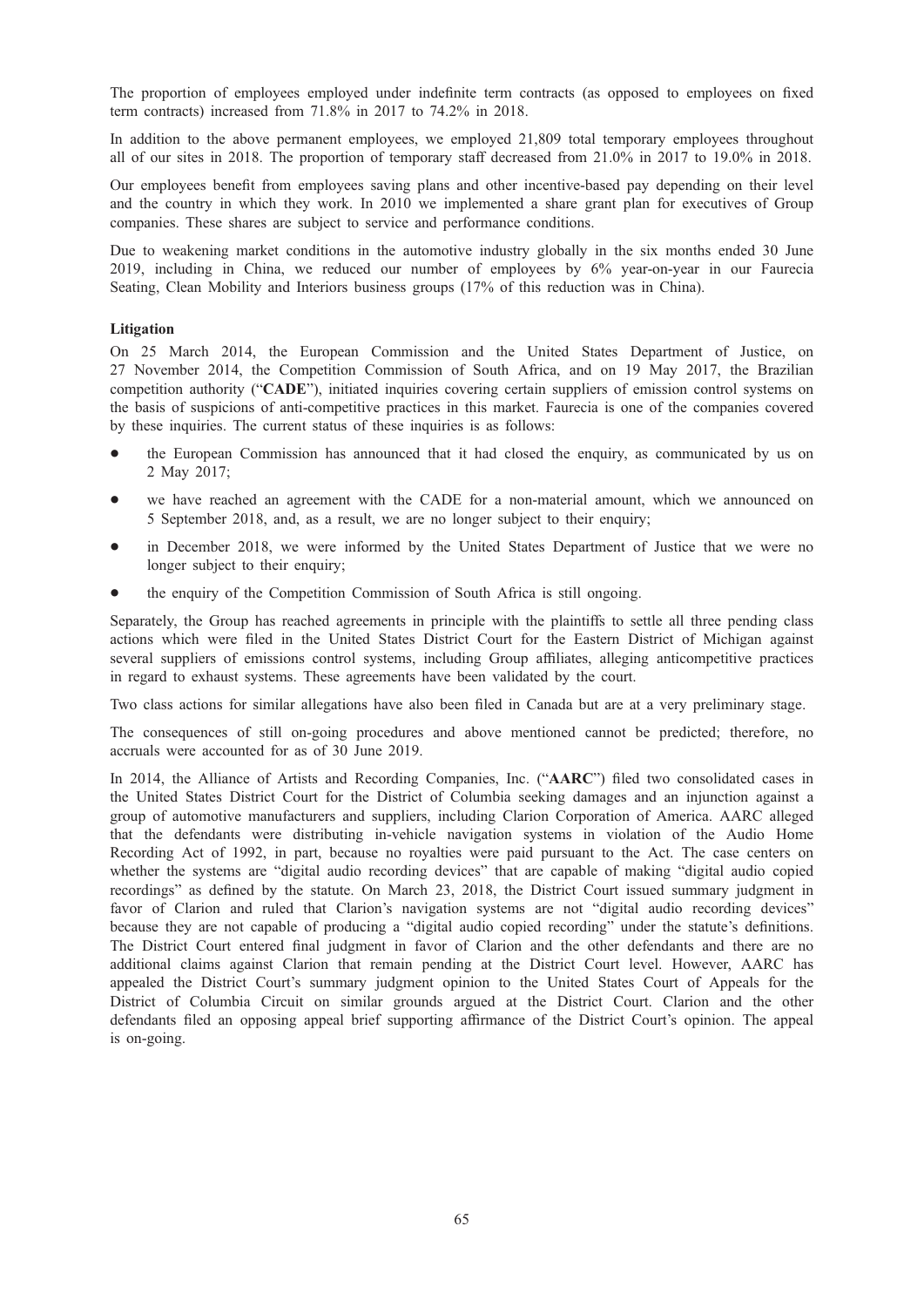## MANAGEMENT

We are a public limited liability company (société européenne) with a Board of Directors. The business address of our Board of Directors is 2 rue Hennape, 92000 Nanterre, Cedex, France.

Our Board of Directors determines our overall business, financial and economic strategies and oversees their implementation. Subject to the powers expressly granted by shareholders meetings and subject to our bylaws, the Board of Directors handles all our matters. The Board of Directors is consulted with respect to all of our strategic decisions at the initiative of our Chairman.

Our day-to-day activities are overseen by an Executive Committee. Our Executive Committee meets once a month to review the principal questions relating to our general organization. The Executive Committee discusses and prepares guidelines on major operations-related issues concerning us and our subsidiaries, which are then implemented by each of the Executive Committee's members in line with their functions.

## Board of Directors

According to our Articles of Association, our Board of Directors must be composed of at least three members and no more than fifteen (excluding board members representing employees). The term of office has been four years since the General Meeting of 27 May 2015. The Board of Directors currently consists of 15 members, out of which 2 represent the employees and 8 of which are independent.

# Members of the Board of Directors

The Board of Directors currently consists of fifteen members, eight of whom are independent directors under French corporate governance guidelines issued by the Association Française des Entreprises Privées / Mouvement des Entreprises de France (the "Corporate Governance Code"): Michel de Rosen (Chairman), Odile Desforges, Linda Hasenfratz, Penelope Herscher, Valérie Landon, Yan Mei, Peter Mertens and Denis Mercier.

Three directors hold or have held executive management or supervisory positions within the PSA Peugeot Citroën group, our majority shareholder: Robert Peugeot, Philippe de Rovira and Grégoire Olivier. Michel de Rosen has been our Chairman since 30 May 2017 and Patrick Koller has been our Chief Executive Officer since 1 July 2016.

| <b>Name</b>            | <b>Position</b><br><b>Initially Appointed</b> |                 | Date of Reappointment |  |  |
|------------------------|-----------------------------------------------|-----------------|-----------------------|--|--|
| Mr. Michel de Rosen    | Chairman                                      | 27 May 2016     |                       |  |  |
| Mr. Patrick Koller     | <b>CEO</b>                                    | 30 May 2017     |                       |  |  |
| Mr. Philippe de Rovira | Director                                      | 19 July 2018    |                       |  |  |
| Mr. Grégoire Olivier   | Director                                      | 10 October 2018 |                       |  |  |
| Ms. Odile Desforges    | Director                                      | 27 May 2016     |                       |  |  |
| Ms. Linda Hasenfratz   | Director                                      | 26 May 2011     | 27 May 2016           |  |  |
| Ms. Penelope Herscher  | Director                                      | 30 May 2017     |                       |  |  |
| Ms. Valérie Landon     | Director                                      | 12 October 2017 |                       |  |  |
| Ms. Olivia Larmaraud   | Director                                      | 27 May 2016     |                       |  |  |
| Mr. Robert Peugeot     | Director                                      | 29 May 2007     | 30 May 2017           |  |  |
| Mr. Daniel Bernardino  | Director                                      | 1 November 2017 |                       |  |  |
| Mr. Emmanuel Pioche    | Director                                      | 1 November 2017 |                       |  |  |
|                        | Director                                      | 28 May 2019     |                       |  |  |
| Dr. Peter Mertens      | Director                                      | 28 May 2019     |                       |  |  |
| Mr. Denis Mercier      | Director                                      | 28 May 2019     |                       |  |  |

The members of the Board of Directors bring together a range of quality managerial, industrial and financial skills. Our directors come from a broad spectrum of professional backgrounds, including not only the automotive industry but also various other business sectors. They enhance the work and discussions of the Board of Directors and its committees through their diverse capabilities and the expert input they can give both from an international perspective as well as in terms of their specific experience in finance, manufacturing and management. They act in the best interests of all shareholders and are fully involved in defining our corporate strategy so that they can actively contribute to and support the decisions of the Board of Directors.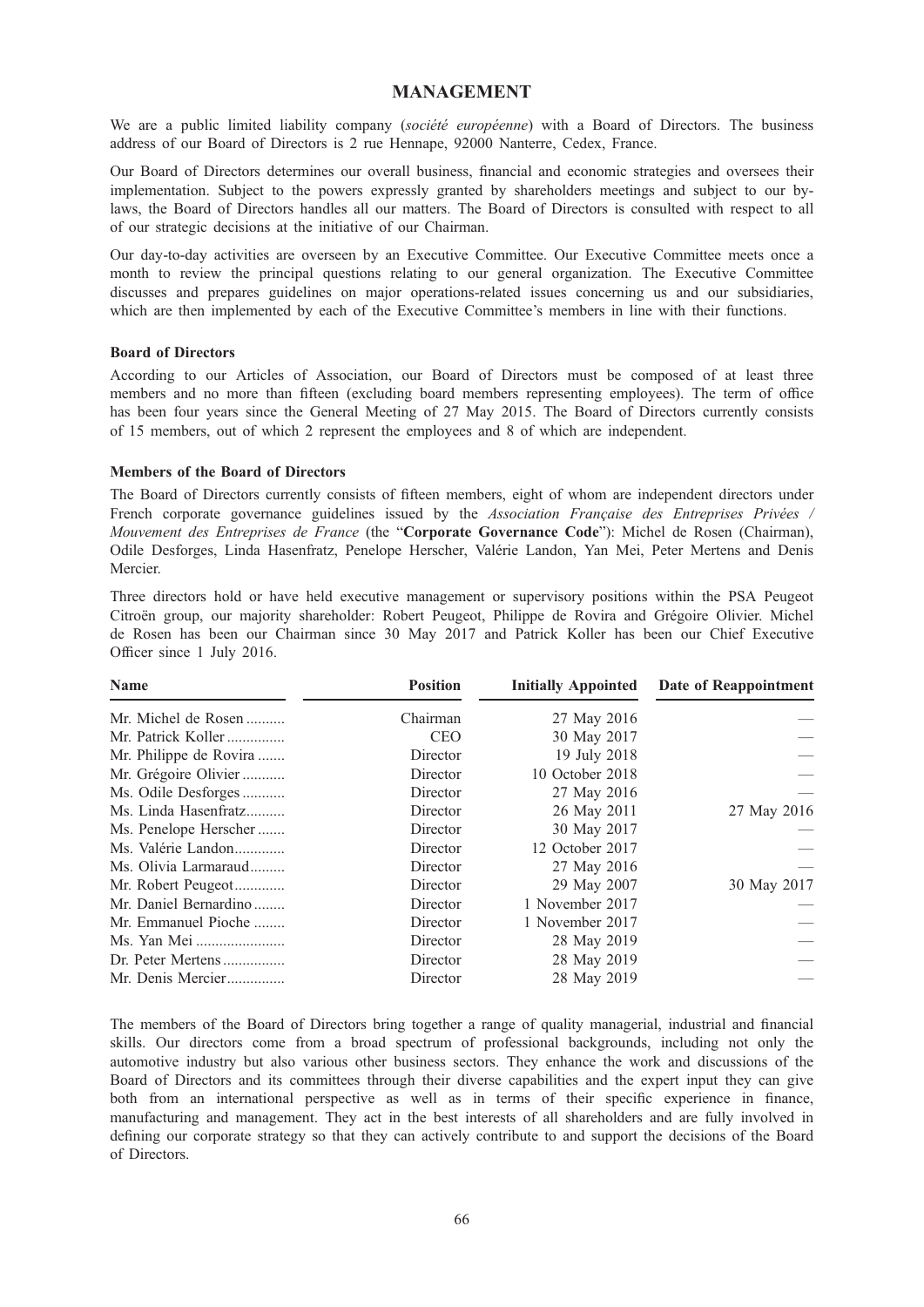We have two employee-elected and no non-voting directors. Each member of the Board of Directors must hold at least 20 shares or stock in our company throughout his or her term of office. There are no family relationships between members of the Board of Directors or corporate officers.

### Responsibilities of the Board of Directors

The rules of procedure of the Board of Directors, which can be consulted by shareholders at the Company's head office or on our website, www.faurecia.fr, detail the mission of the Board of Directors and its committees. Such rules describe the Board's modus operandi and its role in our management and our compliance with the law and our Articles of Association.

They specify the rights and responsibilities of members of our Board of Directors, particularly regarding the prevention of conflicts of interest, the holding of multiple offices, and the need for strict confidentiality in deliberations as well as diligence in taking part in the work of the Board of Directors. They also set out the rules governing transactions in our shares, as recommended by the AMF.

The Board of Directors is also subject to a set of internal rules, which were last updated in December 2018. These internal rules aim to improve work methods and govern the provision of information to its members.

The Board of Directors is free to decide how to exercise their oversight. This can be performed, under its responsibility, either by the Chairman of the Board of Directors himself or by another person appointed by the Board of Directors and bearing the title of Chief Executive Officer.

Since 1 July 2016, the positions of our Chairman and Chief Executive Officer have been separate.

## Committees of the Board of Directors

## The Audit Committee

The Audit Committee has the primary role of reviewing the approval process for the corporate and consolidated financial statements as well as the process of preparing financial information. It ensures the relations with the statutory auditors of which it handles the selection process and checks the independence and follows internal control and risks management processes. It also reviews the budget, its execution and, more generally, the Group's financial situation.

The Audit Committee consists of four members with financial or accounting experience and expertise (including 2 independent directors): Odile Desforges (Chairman), Olivia Larmaraud, Valérie Landon and Emmanuel Pioche.

### Governance Committee

Since 2009, the Governance Committee has the role of dealing with issues relating to the composition and operation of the Board of Directors and its Committees. More generally, the Committee assesses the Company's governance structure, it handles the selection process for the Directors and the Chairman of the Board and conducts the governance assessment process (assessment of Board and Committees works, examination of Directors' independence). It is also in charge of assessing the policy followed by the Company in terms of ethics and compliance as regards good governance practices.

The Governance Committee consists of four members (including three independent directors): Michel de Rosen (Chairman), Penelope Herscher, Philippe de Rovira and Denis Mercier.

### Management Committee

The Management Committee is tasked with the role of dealing with issues relating to the selection of members of the general management as well as their compensation. More generally, this Committee deals with issues associated with long-term incentive plans policy as well as the selection, performance and compensation of the Group's key executives (Executive Committee, Senior Management).

The Management Committee consists of four members (including two independent directors): Linda Hasenfratz (Chairman), Robert Peugeot, Daniel Bernardino and, from 1 November 2019, Peter Mertens.

## Conflicts of Interest

As provided for in the Board of Directors' internal regulations, each director must disclose to the Board any conflicts of interest (including any potential conflicts of interest) relating to issues on the agendas of Board meetings, and must refrain from taking part in the vote on the matters in question. No such situations arose in the last three years.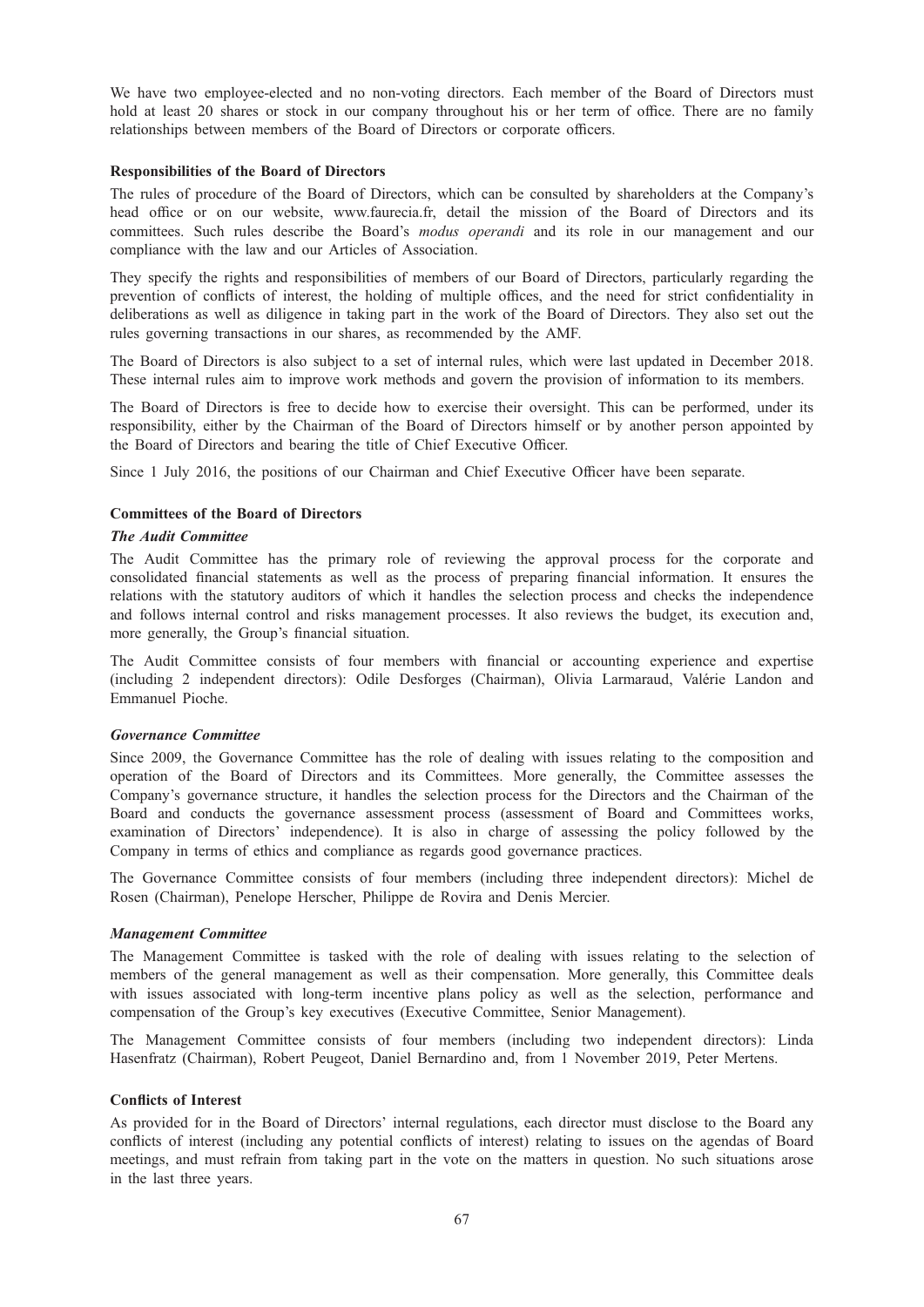The Board of Directors strengthened its rules relating to conflicts of interest by adopting a procedure regarding the use of inside information. This procedure provides that no transactions may be carried out involving our shares until the related information has been made public. Directors and certain categories of personnel, who are all included in a regularly updated list, must disclose any trades they carry out in our shares to the Company which then informs the market.

## Executive Committee (updated following most recent announcements)

Our executive management function is performed under the responsibility of the Chief Executive Officer by our Executive Committee that meets every month to review our results and consider general matters concerning our Group. Its members are as follows:

| Name                      | <b>Position</b>                                                             | <b>Joined the Company</b> |
|---------------------------|-----------------------------------------------------------------------------|---------------------------|
| Mr. Patrick Koller        | Chief Executive Officer                                                     | 2006                      |
| Mr. Hagen Wiesner         | Executive Vice-President, Cockpit Modules                                   | 2006                      |
| Mr. Michel Favre          | Executive Vice-President, Group Chief Financial Officer                     | 2013                      |
| Mr. Yann Brillat-Savarin  | Executive Vice-President, Group Strategy                                    | 2018                      |
| Mr. Mathias Miedreich     | Executive Vice-President, Faurecia Clean Mobility                           | 2013                      |
| Mr. Atsushi Kawabata      | Executive Vice-President, Faurecia Clarion Electronics                      | 2019                      |
| Ms. Kate Philipps         | Executive Vice-President, Group Communication                               | 2012                      |
| Mr. Jean-Michel Renaudie  | Executive Vice-President, Faurecia Interiors                                | 2002                      |
| Mr. Christophe Schmitt    | Executive Vice-President, Group Operations                                  | 2006                      |
| Mr. Jean-Pierre Sounillac | Executive Vice-President, Group Human Resources                             | 2004                      |
| Mr. Thorsten Muschal      | Executive Vice-President, Sales & Program Management                        | 2006                      |
| Mr. François Tardif       | Executive Vice-President, Faurecia China                                    | 2012                      |
| Mr. Eelco Spoelder        | Executive Vice-President, Faurecia Seating                                  | 2016                      |
| Ms. Nolwenn Delaunay      | Executive Vice-President, Group General Counsel &<br><b>Board Secretary</b> | 2015                      |

#### Senior Management

Please see note 3.1.3. (The Group Leadership Committee) of our 2018 Registration Document for more information on our senior management.

# Compensation of the Board of Directors and the Executive Committee

Please see note 32.2 of our audited 2018 Consolidated Financial Statements for more information on Board of Directors and the Executive Committee compensation.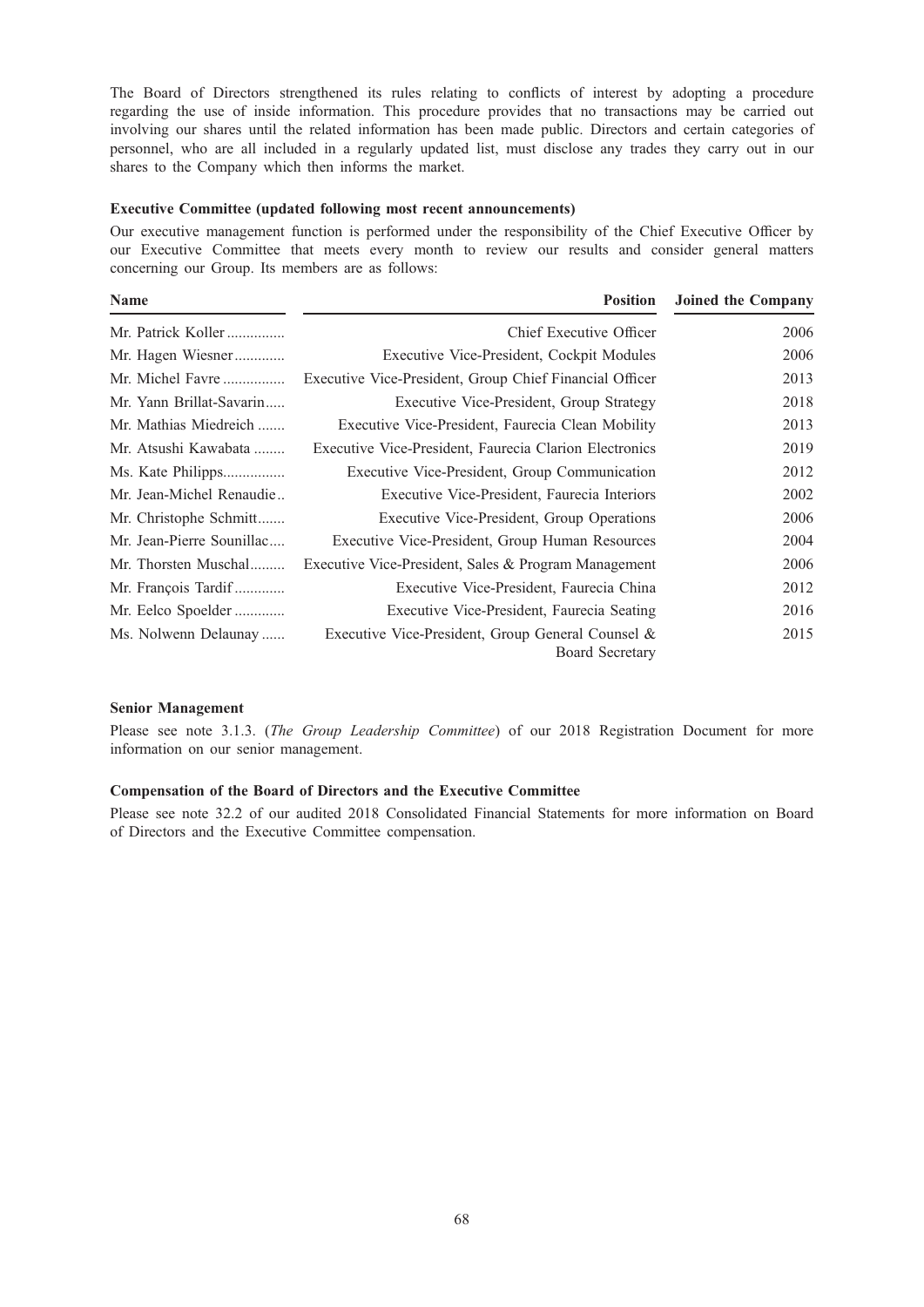# PRINCIPAL SHAREHOLDERS AND RELATED PARTY TRANSACTIONS

## Principal Shareholders

As at 31 December 2018, our share capital amounted to €966,250,607 divided into 138,035,801 fully paidup shares with a par value of  $\epsilon$ 7, all in the same class. These shares represent 202,700,644 theoretical voting rights and 201,784,484 exercisable voting rights.

Our ownership structure and voting rights as at 31 December 2018 were as follows:

| <b>Shareholder</b>                     | <b>Shares</b><br>Owned | Percentage<br>of shares<br>outstanding | <b>Theoretical</b><br>voting<br>rights | $\frac{0}{0}$<br><b>Theoretical</b><br>voting<br>rights | <b>Exercisable</b><br>voting<br>rights | Percentage<br>of voting<br>rights |
|----------------------------------------|------------------------|----------------------------------------|----------------------------------------|---------------------------------------------------------|----------------------------------------|-----------------------------------|
|                                        | 63,960,006             | 46.34%                                 | 127,920,012                            | 63.11%                                                  | 127,920,012                            | 63.39%                            |
| Faurecia Actionnariat corporate mutual |                        |                                        |                                        |                                                         |                                        |                                   |
|                                        | 333,480                | $0.24\%$                               | 640,598                                | $0.32\%$                                                | 640,598                                | $0.32\%$                          |
|                                        | 70.285                 | $0.05\%$                               | 87.581                                 | $0.04\%$                                                | 87.581                                 | $0.04\%$                          |
|                                        | 917,160                | $0.66\%$                               | 917,160                                | 0.45%                                                   | $\theta$                               | $0.00\%$                          |
|                                        | 72,754,870             | 52.71%                                 | 73,135,293                             | 36.08%                                                  | 72.135.293                             | 36.24%                            |
|                                        | 138,035,801            | $100.00\%$                             | 202,700,644                            | $100.00\%$                                              | 201,783,484                            | $100.00\%$                        |

————— (\*) voting rights in treasury stock cannot be exercised by us.

Our directors hold approximately 0.04% of our capital and voting rights.

### Transactions with majority shareholders

We are managed independently and transactions with the PSA Peugeot Citroën group are conducted on arm's length terms. These transactions (including with companies accounted for by the equity method by the PSA Peugeot Citroën group) are recognized as follows in our audited consolidated financial statements:

|                                                                       | For the year ended 31 December |                     |         |  |  |
|-----------------------------------------------------------------------|--------------------------------|---------------------|---------|--|--|
|                                                                       | 2016                           | 2017<br>(Restated)* | 2018    |  |  |
| $(in \in millions)$                                                   |                                |                     |         |  |  |
|                                                                       | 2,108.8                        | 2,078.2             | 2,182.6 |  |  |
|                                                                       | 15.6                           | 17.8                | 15.8    |  |  |
| Receivables <sup><math>(**)</math></sup>                              | 415.6                          | 522.2               | 406.6   |  |  |
|                                                                       | 34.2                           | 107.0               | 94.5    |  |  |
| <sup>(**)</sup> Before no-recourse sales of receivables amounting to: | 208.5                          | 2.73.7              | 221.6   |  |  |

<sup>—————</sup> Restated to reflect the implementation of IFRS 15. Note that financial information as at and for the full year ended 31 December 2018 was prepared on the same basis.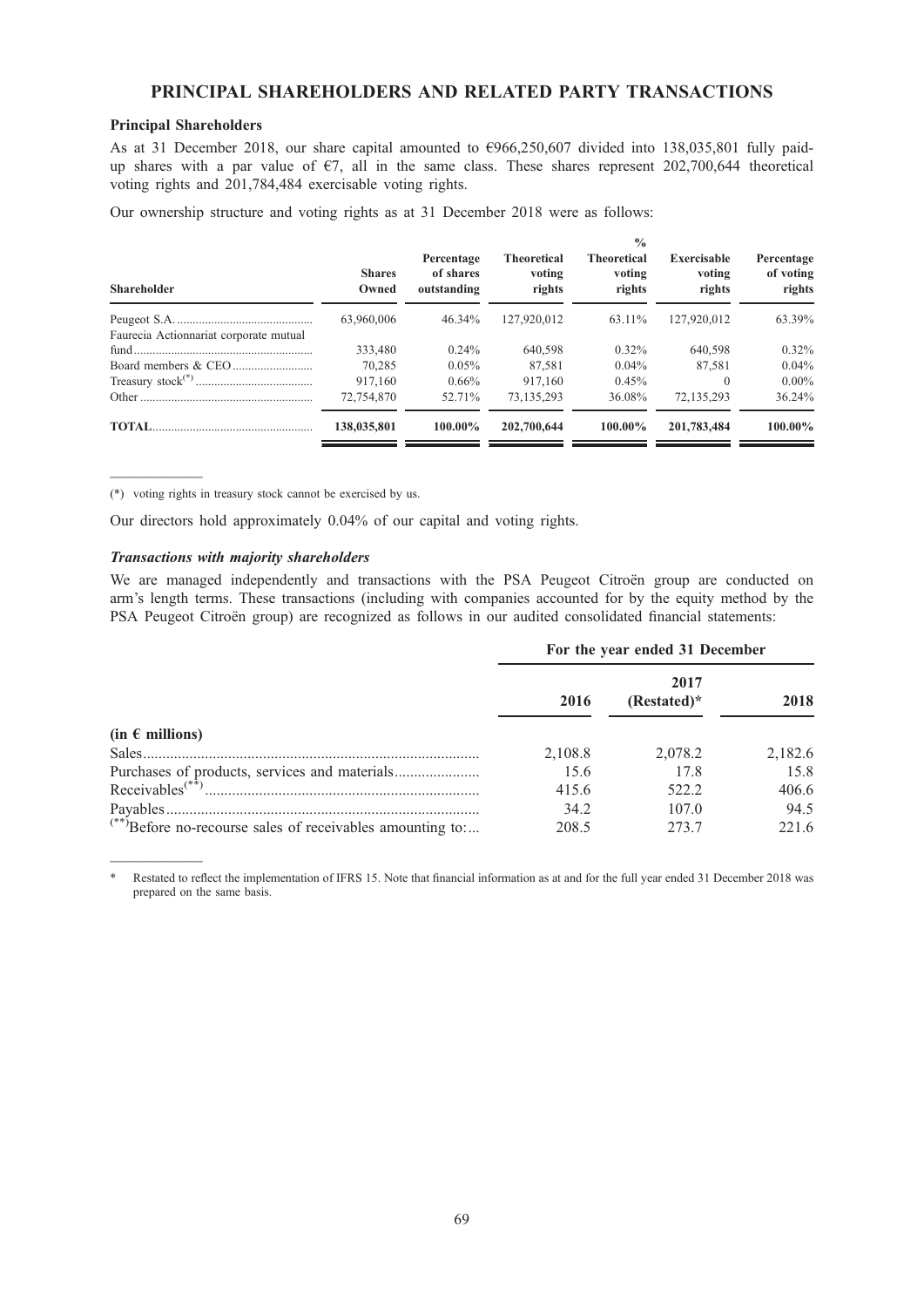# DESCRIPTION OF OTHER INDEBTEDNESS

### Debt Summary

Our net debt as at 31 December 2018 was  $\epsilon$ 477.7 million, reflecting total gross debt of  $\epsilon$ 2,548.0 million and cash and cash equivalents (including other current financial assets included in net debt) of €2,105.3 million. Our subsidiaries hold significant cash balances from their servicing of derecognized receivables, which are included in our short-term debt. In addition, our subsidiaries tend to hold significant amounts of cash that they intend to use to fund working capital requirements and capital expenditure, particularly in jurisdictions where it would be disadvantageous from a tax perspective to distribute the cash and subsequently to receive funding from the parent company.

As at 31 December 2018, the weighted average interest rate on our outstanding debt was 3.28% for 2018.

### Maturities of Outstanding Debt

The main elements of our long-term debt as at 30 June 2019 are the Senior Credit Facility of €1,200 million signed on 15 December 2014 and amended and restated on 24 June 2016 and further amended and restated on 15 June 2018 (the maturity was extended to June 2024 in June 2019) and which was not drawn as at the date of this Offering Circular, the  $\epsilon$ 700 million under the 2023 Notes, the €700 million under the Schuldschein, the €700 million under the 2025 Notes and the €500 million under the Original Notes. In addition, following the offering, we will have €250 million under the New Notes.

The following table sets forth the maturity schedule of our outstanding long-term debt, set forth by category, in each case as at 30 June 2019 and after giving effect to the Offering:

|                                       |      |      |       |       |       | 2025 and |              |
|---------------------------------------|------|------|-------|-------|-------|----------|--------------|
| $(in \in millions)$                   | 2020 | 2021 | 2022  | 2023  | 2024  | bevond   | <b>Total</b> |
| 2023 Notes, 2025 Notes, Original      |      |      |       |       |       |          |              |
| Notes and New Notes offered           |      |      |       |       |       |          |              |
|                                       |      |      |       | 700.0 |       | 1,450.0  | 2,150.0      |
|                                       |      |      | 285.0 | 202.5 | 212.5 |          | 700.0        |
|                                       |      |      | 50.0  |       | 80.0  |          | 130.0        |
| Bank borrowings & others <sup>*</sup> |      |      |       |       |       |          | 67.7         |
| Obligations under finance leases*.    |      |      |       |       |       |          | 556.7        |
| Non-current derivatives <sup>*</sup>  |      |      |       |       |       |          | 9.4          |
|                                       |      |      |       |       |       |          | 3,613.8      |

————— Schedule of debt maturities not available as at 30 June 2019.

### 2023 Notes

On 1 April 2016, we issued  $\epsilon$ 700 million principal amount of 3.625% Senior Notes due 2023. They are listed on Euronext Dublin (Global Exchange Market).

### Terms of the 2023 Notes

We are required to pay interest on the 2023 Notes semi-annually in arrears on 15 June and 15 December of each year, commencing on 15 June 2016.

The 2023 Notes will mature at par on 15 June 2023 unless earlier redeemed or repurchased and cancelled.

The 2023 Notes are senior unsecured obligations of the Issuer, and are not guaranteed.

The 2023 Notes are redeemable, in whole or in part, at a redemption price equal to 100% of their principal amount plus a redemption premium and accrued and unpaid interest, if any, to the redemption date. The 2023 Notes are also redeemable, in whole but not in part, upon certain developments affecting taxation, at a redemption price equal to 100% of the principal amount thereof, plus accrued and unpaid interest, if any, to the redemption date. In addition, we may, at our option and on one or more occasions, redeem up to 35% of the outstanding principal amount of the 2023 Notes with the net proceeds from one or more specified equity offerings at a redemption price equal to 103.625% of the principal amount thereof, plus accrued and unpaid interest, if any, to the redemption date. In addition, in the event we undergo specific kinds of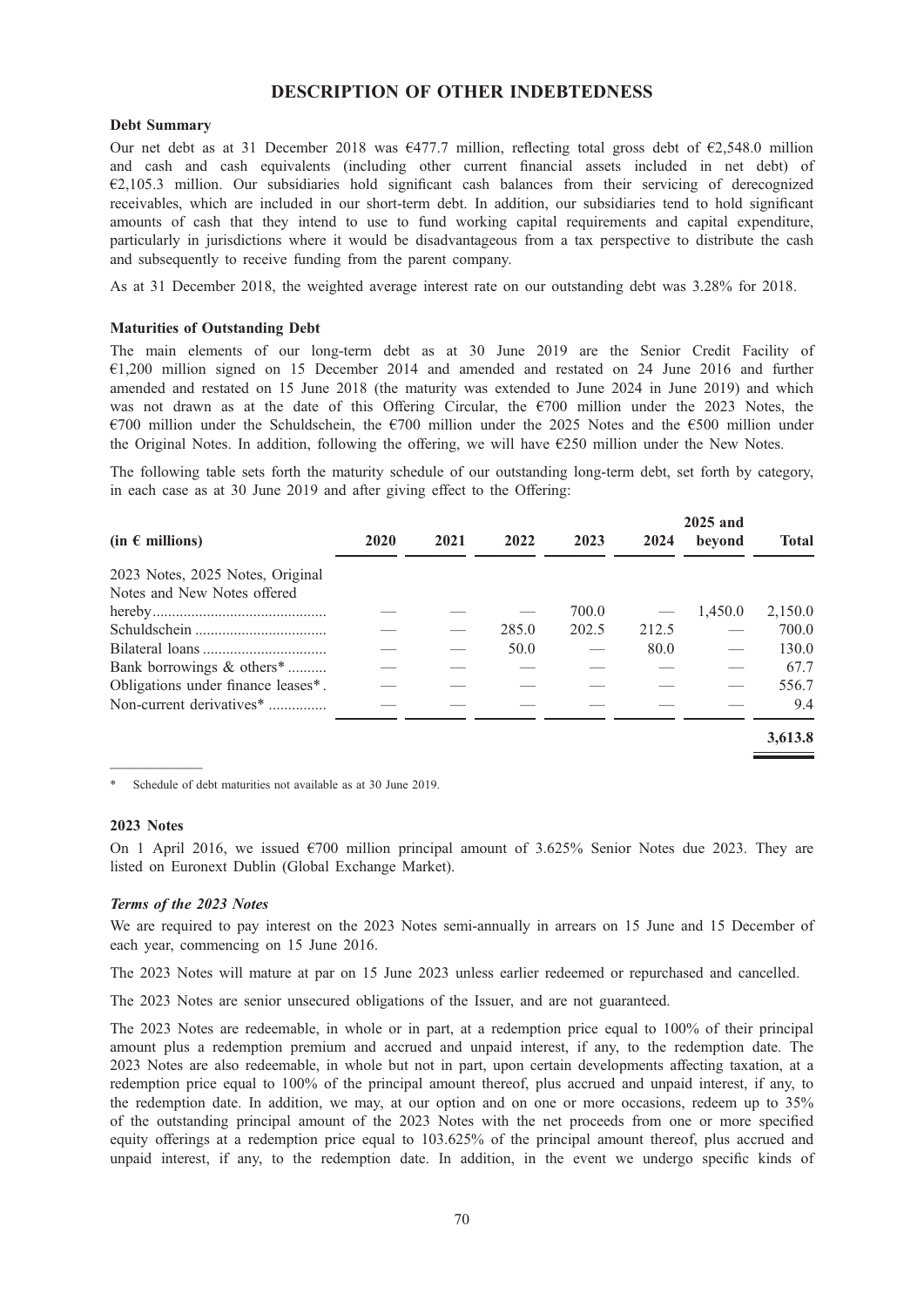changes of control, holders of the 2023 Notes may require us to repurchase their 2023 Notes at a price equal to 101% of the outstanding principal amount thereof, plus accrued and unpaid interest, if any.

### 2025 Notes

On 8 March 2018, we issued  $\epsilon$ 700 million in principal amount of 2.625% Senior Notes due 2025. They are listed on Euronext Dublin (Global Exchange Market).

The 2025 Notes will mature at par on 15 June 2025 unless earlier redeemed or repurchased and cancelled.

#### Terms of the 2025 Notes

We are required to pay interest on the 2025 Notes semi-annually in arrears on 15 June and 15 December of each year, commencing on 15 June 2018.

The 2025 Notes will mature at par on 15 June 2025 unless earlier redeemed or repurchased and cancelled.

The 2025 Notes are senior unsecured obligations of the Issuer, and are not guaranteed.

The 2025 Notes are redeemable, in whole or in part, at a redemption price equal to 100% of their principal amount plus a redemption premium and accrued and unpaid interest, if any, to the redemption date. The 2025 Notes are also redeemable, in whole but not in part, upon certain developments affecting taxation, at a redemption price equal to 100% of the principal amount thereof, plus accrued and unpaid interest, if any, to the redemption date. In addition, we may, at our option and on one or more occasions, redeem up to 35% of the outstanding principal amount of the 2025 Notes with the net proceeds from one or more specified equity offerings at a redemption price equal to 102.625% of the principal amount thereof, plus accrued and unpaid interest, if any, to the redemption date. In addition, in the event we undergo specific kinds of changes of control, holders of the 2025 Notes may require us to repurchase their 2025 Notes at a price equal to 101% of the outstanding principal amount thereof, plus accrued and unpaid interest, if any.

#### Original Notes

On 27 March 2018, we issued  $6500$  million in principal amount of 3.125% Senior Notes due 2026. They are listed on Euronext Dublin (Global Exchange Market). The Original Notes will mature at par on 15 June 2026 unless earlier redeemed or repurchased and cancelled. The Trust Deed governs the Original Notes and will govern the New Notes, so the Original Notes and the New Notes will have the same term and conditions except for issue price and issue date. See "Terms and Conditions of the New Notes".

#### Senior Credit Facility

We have entered into a €1,200 million Senior Credit Agreement among us as borrower and various lenders, dated 15 December 2014 and amended and restated on 24 June 2016 and further amended and restated on 15 June 2018, which refinanced our prior senior credit facility. The Senior Credit Facility was renegotiated on 15 June 2018, in order to extend the maturity to five years from that date, or 15 June 2023 (with the possibility to extend such maturity by two one-year periods), and improve its terms and conditions. In June 2019, the maturity was extended to 15 June 2024 with agreement from all lenders. The Senior Credit Agreement is composed of a facility (including a swingline) for an amount of  $\epsilon$ 1,200 million. As at 31 December 2018 this Senior Credit Facility was not drawn. This Senior Credit Facility includes one financial covenant (which needs to be complied with semi-annually), concerning compliance with a consolidated financial ratio: the ratio of total net debt/EBITDA must not exceed 2.50x; the compliance with this ratio is a condition to the availability of borrowings under this Senior Credit Facility. As at 31 December 2018, we complied with this ratio. Net debt corresponds to published consolidated net debt. EBITDA corresponds to operating income plus depreciation, amortization and provisions for impairment in value of property, plant and equipment and intangible assets, for the past twelve months. Furthermore, this Senior Credit Facility includes some restrictive provisions on asset disposals (and for example, a disposal representing the higher of €4,000 million and 35% of our total consolidated assets requires the prior approval of lenders representing two-thirds of the lenders under the Senior Credit Agreement) and on the level of indebtedness of our subsidiaries.

#### Schuldschein

In December 2018, we entered into a transaction to issue  $\epsilon$ 700 million in principal amount of Schuldschein (a private placement under German law) in multiple tranches, which we issued in December 2018 and January 2019. The Schuldschein does not include any financial covenants. However, the Schuldschein includes certain restrictive provisions on asset disposals and on the level of indebtedness of our subsidiaries.